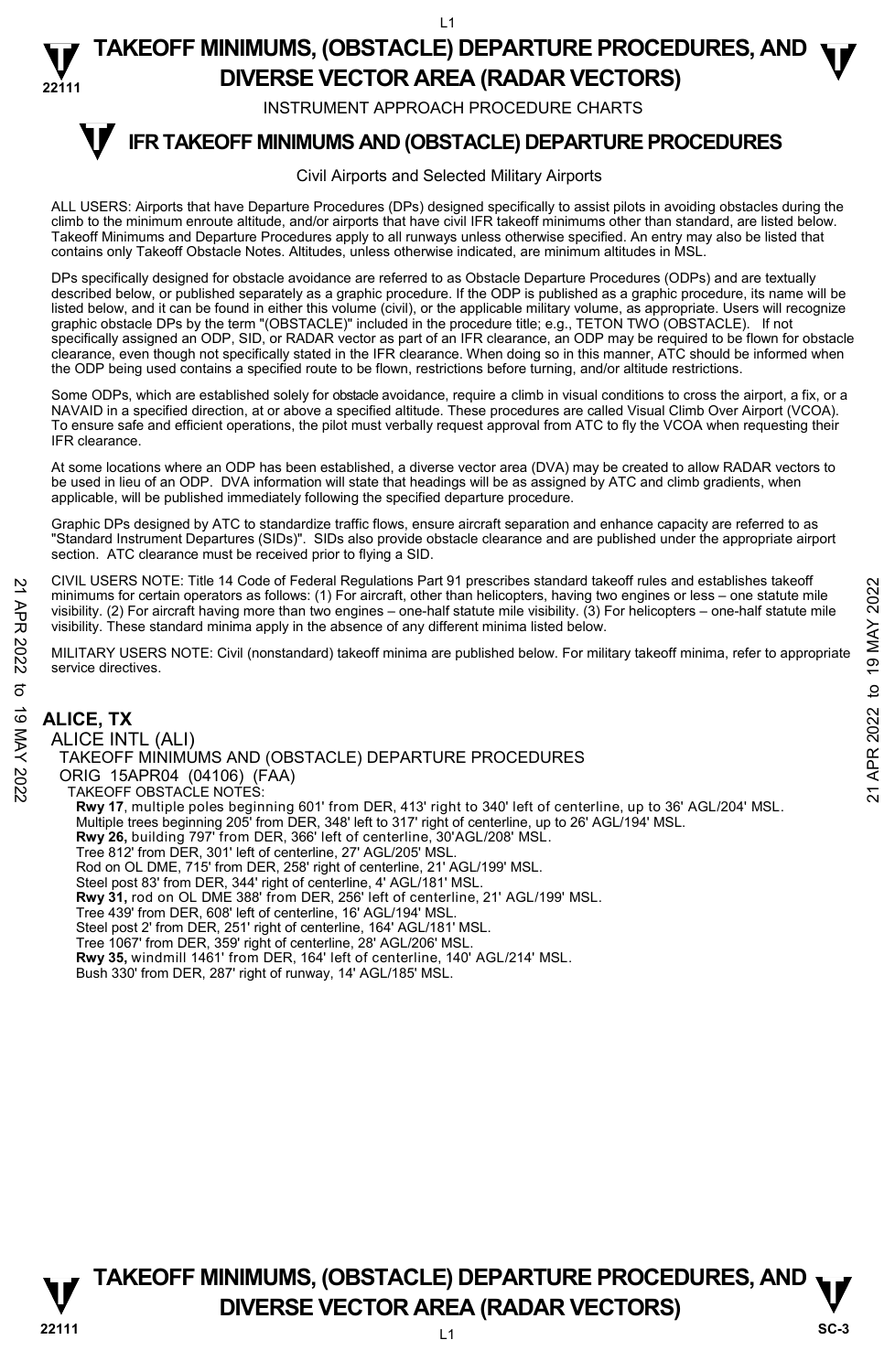#### **ALPINE, TX**

ALPINE-CASPARIS MUNI (E38) TAKEOFF MINIMUMS AND (OBSTACLE) DEPARTURE PROCEDURES AMDT 6 27JAN22 (22027) (FAA) DEPARTURE PROCEDURE: Use ODKAE DEPARTURE. TAKEOFF OBSTACLE NOTES: **Rwy 1,** fence 9' from DER, 283' left of centerline, 9' AGL/4458' MSL. Sign 13' from DER, 239' right of centerline, 4452' MSL. Vehicle on road 85' from DER, 278' left of centerline, 15' AGL/4463' MSL. Pole 811' from DER, 470' right of centerline, 4470' MSL. **Rwy 5,** sign 13' from DER, 239' left of centerline, 4452' MSL. Sign 18' from DER, 164' right of centerline, 4453' MSL. Antenna, vehicle on road, pole beginning 21' from DER, 400' right of centerline, up to 25' AGL/4474' MSL. Tree 190' from DER, 468' left of centerline, 11' AGL/4455' MSL Trees beginning 292' from DER, 475' left of centerline, up to 19' AGL/4462' MSL. Poles, tree beginning 480' from DER, 187' right of centerline, up to 4478' MSL. Pole 612' from DER, 626' left of centerline, 33' AGL/4472' MSL. Pole 1060' from DER, 658' left of centerline, 4476' MSL. **Rwy 19,** vehicle on road, sign, tree beginning 1' from DER, 165' left of centerline, up to 4526' MSL.<br>Terrain 57' from DER, 121' right of centerline, 4516' MSL. Vehicle on road 74' from DER, 276' right of centerline, 15' AGL/4531' MSL. Vehicle on road 230' from DER, 290' left of centerline, 4527' MSL. Vehicles on road beginning 293' from DER, 277' right of centerline, up to 4535' MSL.<br>Vehicles on road beginning 379' from DER, 265' right of centerline, up to 4536' MSL. Vehicle on road 420' from DER, 289' left of centerline, 4528' MSL. Pole 536' from DER, 573' left of centerline, 4548' MSL. Windmill, vehicle on road, poles, tree beginning 548' from DER, 183' left of centerline, up to 4554' MSL. Poles beginning 1325' from DER, 60' right of centerline, up to 4561' MSL. Poles beginning 1334' from DER, 279' left of centerline, up to 4556' MSL. Pole 1565' from DER, 689' right of centerline, 4562' MSL. Terrain 2.4 NM from DER, 2888' left of centerline, 4927' MSL. **AUSTIN, TX**  AUSTIN-BERGSTROM INTL (AUS) TAKEOFF MINIMUMS AND (OBSTACLE) DEPARTURE PROCEDURES AMDT 2A 22APR21 (21112) (FAA) DEPARTURE PROCEDURE: **Rwy 36L,** climb on heading 355° to 1700 before turning left. **Rwy 36R,** climb on heading 355° to 1300 before turning left. TAKEOFF OBSTACLE NOTES: **Rwy 18L,** lighting 10' from DER, 4' right of centerline, 1' AGL/475' MSL. Trees beginning 491' from DER, 560' left of centerline, up to 43' AGL/499' MSL. Tree 552' from DER, 641' right of centerline, 29' AGL/494' MSL. Trees beginning 562' from DER, 487' left of centerline, up to 44' AGL/501' MSL. Tree 617' from DER, 571' right of centerline, 37' AGL/495' MSL. Trees beginning 643' from DER, 472' left of centerline, up to 517' MSL. Tree 674' from DER, 647' right of centerline, 50' AGL/499' MSL. Trees beginning 721' from DER, 523' right of centerline, up to 50' AGL/504' MSL. Trees beginning 756' from DER, 495' right of centerline, up to 64' AGL/508' MSL. Tree 1750' from DER, 523' right of centerline, 75' AGL/519' MSL. Tree 1899' from DER, 810' right of centerline, 75' AGL/526' MSL. Tree 2165' from DER, 458' right of centerline, 85' AGL/529' MSL. **Rwy 18R,** lighting, sign beginning 10' from DER, 4' left of centerline, up to 2' AGL/489' MSL. Tree 1006' from DER, 730' right of centerline, 519' MSL. Trees beginning 1919' from DER, 541' left of centerline, up to 93' AGL/545' MSL **Rwy 36L,** lighting beginning 5' from DER, 5' right of centerline, up to 1' AGL/543' MSL. **Rwy 36R,** lighting 10' from DER, 5' left of centerline, 1' AGL/493' MSL. Tree 816' from DER, 663' right of centerline, 528' MSL. AUSTIN EXEC (EDC) TAKEOFF MINIMUMS AND (OBSTACLE) DEPARTURE PROCEDURES ORIG-A 17AUG17 (21112) (FAA) TAKEOFF MINIMUMS: **Rwys 16, 34,** NA-Environmental. Foll 1565 Tom DER, 889 right of centerline, 4562' MSL.<br>
21 Terrain 2.4 NM from DER, 2888' left of centerline, 4927' MSL.<br>
22 AUSTIN, TX<br>
22 AUSTIN, TX<br>
22 AUSTIN BERGSTROM INTL (AUS)<br>
23 TAKEOFF MINIMUMS AND (DBSTACLE) DEP

TAKEOFF OBSTACLE NOTES:

**Rwy 31,** pole and trees beginning 900' from DER, 258' left of centerline, up to 669' MSL. Transmission line tower 1931' from DER, 911' right of centerline, 83' AGL/670' MSL. Transmission line tower 2325' from DER, 878' right of centerline, 89' AGL/682' MSL. Poles beginning 2362' from DER, 590' right of centerline, up to 113' AGL/707' MSL. Transmission line tower 2568' from DER, 1159' left of centerline, 77' AGL/697' MSL.

Transmission line tower 3692' from DER, 437' left of centerline, 122' AGL/728' MSL.

Transmission line tower 4411' from DER, 1110' left of centerline, 135' AGL/749' MSL.

## **22111** L2 **TAKEOFF MINIMUMS, (OBSTACLE) DEPARTURE PROCEDURES, AND**  $\nabla$ **<br>DIVERSE VECTOR AREA (RADAR VECTORS) DIVERSE VECTOR AREA (RADAR VECTORS)** SC-3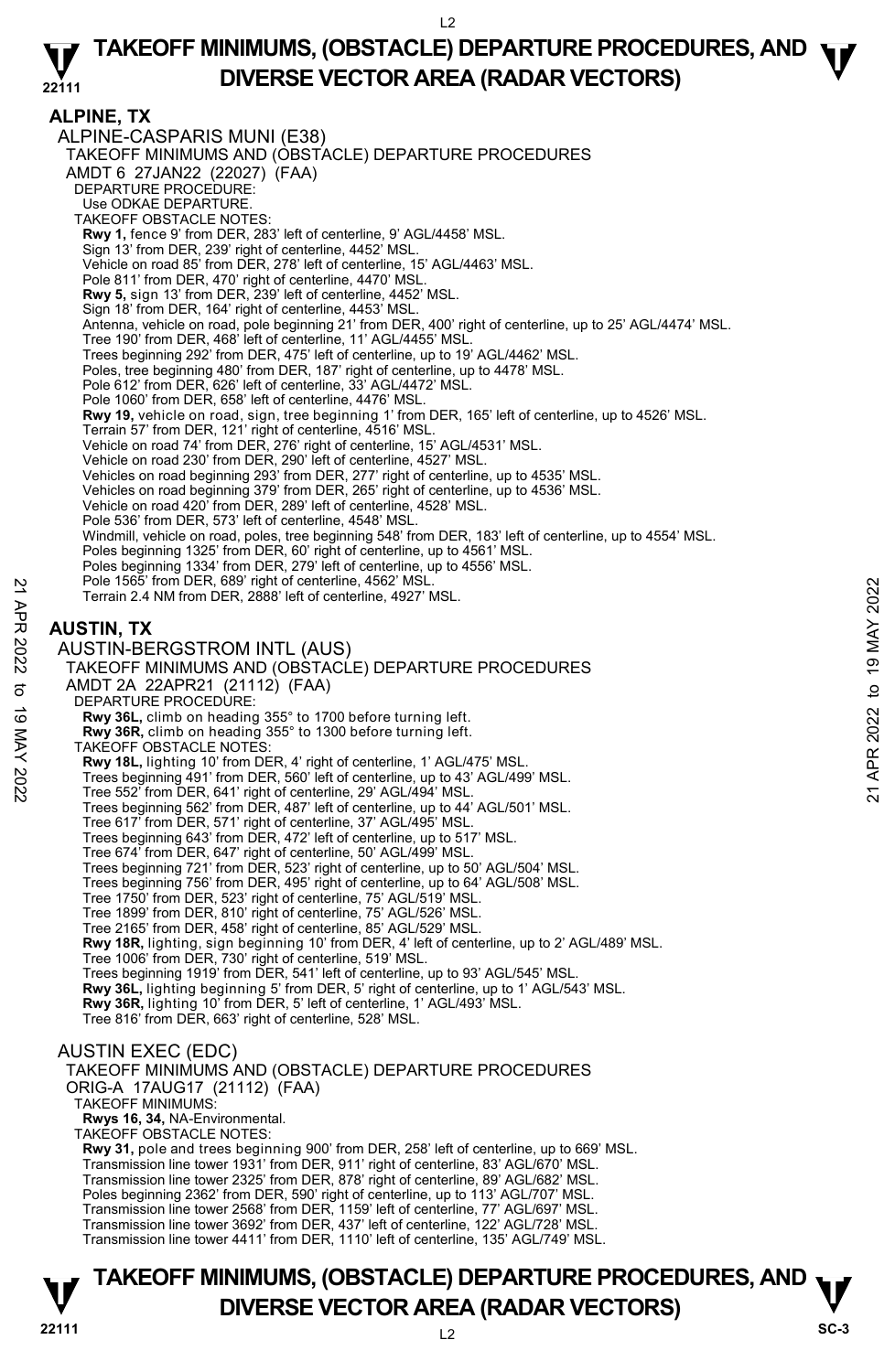#### **22111 TAKEOFF MINIMUMS, (OBSTACLE) DEPARTURE PROCEDURES, AND**  $\Psi$ **DIVERSE VECTOR AREA (RADAR VECTORS)**

**AUSTIN, TX (CON'T)**  SAN MARCOS RGNL (HYI) TAKEOFF MINIMUMS AND (OBSTACLE) DEPARTURE PROCEDURES AMDT 2B 17AUG17 (17229) (FAA) DEPARTURE PROCEDURE: **Rwy 31,** climb heading 306° to 1500 before turning right. **Rwy 35,** climb heading 006° to 2500 before turning left. TAKEOFF OBSTACLE NOTES: **Rwy 8,** sign 1' from DER, 250' left of centerline, 3' AGL/583' MSL. Tree 942' from DER, 259' left of centerline, 612' MSL. **Rwy 13,** tree 2505' from DER, 194' right of centerline, 71' AGL/637' MSL. Tree 2615' from DER, 90' right of centerline, 75' AGL/639' MSL. Trees beginning 2639' from DER, 139' right of centerline, up to 80' AGL/646' MSL. **Rwy 17,** bush 26' from DER, 74' left of centerline, 2' AGL/576' MSL. **Rwy 26,** REIL 9' from DER, 90' right of centerline, 4' AGL/589' MSL. Tree 1073' from DER, 684' right of centerline, 621' MSL. Poles and trees beginning 1206' from DER, 394' right of centerline, up to 50' AGL/638' MSL. **Rwy 31,** trees beginning 912' from DER, 613' right of centerline, up to 622' MSL. Pole and tree beginning 1046' from DER, 630' right of centerline, up to 34' AGL/631' MSL. Tree 1287' from DER, 718' left of centerline, 627' MSL. **Rwy 35,** sign 25' from DER, 198' left of centerline, 3' AGL/597' MSL. Tree 2562' from DER, 1113' left of centerline, 659' MSL. Tree 3227' from DER, 162' left of centerline, 54' AGL/676' MSL. Trees beginning 3540' from DER, 51' left of centerline, up to 52' AGL/687' MSL. Tree 3655' from DER, 362' right of centerline, 54' AGL/692' MSL. Trees beginning 3664' from DER, 11' right of centerline, up to 54' AGL/693' MSL. Tree 3727' from DER, 81' left of centerline, 52' AGL/688' MSL. Tree 3741' from DER, 94' left of centerline, 52' AGL/690' MSL. Tree 3972' from DER, 40' left of centerline, 48' AGL/696' MSL. Tree 4131' from DER, 37' right of centerline, 42' AGL/699' MSL. Tree 4146' from DER, 33' right of centerline, 43' AGL/700' MSL. Pole and trees beginning 4150' from DER, 15' right of centerline, up to 44' AGL/702' MSL. Tree 4209' from DER, 10' left of centerline, 39' AGL/701' MSL. Tree 4222' from DER, 73' right of centerline, 42' AGL/704' MSL. Tree 4225' from DER, 25' left of centerline, 38' AGL/702' MSL. Trees beginning 4229' from DER, 35' right of centerline, up to 47' AGL/708' MSL. Trees beginning 4406' from DER, 160' right of centerline, up to 36' AGL/709' MSL. Trees beginning 4426' from DER, 278' right of centerline, up to 36' AGL/711' MSL. Pole, buildings, and trees beginning 4435' from DER, 123' right of centerline, up to 47' AGL/720' MSL. Pole 4450' from DER, 16' left of centerline, 36' AGL/707' MSL. Pole, telephone line, and trees beginning 4554' from DER, 10' right of centerline, up to 35' AGL/722' MSL. Tree 4785' from DER, 1629' left of centerline, 716' MSL. Trees beginning 5071' from DER, 1533' left of centerline, up to 49' AGL/738' MSL. **BALLINGER, TX**  BRUCE FIELD (E30) TAKEOFF MINIMUMS AND (OBSTACLE) DEPARTURE PROCEDURES ORIG 22SEP11 (11265) (FAA) TAKEOFF OBSTACLE NOTES: **Rwy 17,** trees beginning 1902' from DER, 661' right of centerline, up to 100' AGL/1859' MSL. **Rwy 35,** trees, building, and road beginning 29' from DER, 210' left of centerline, up to 100' AGL/1839' MSL. Tree and poles beginning 887' from DER, 429' right of centerline, up to 37' AGL/1772' MSL. Free 4146 Yrom DER, 13 Toto centerline, 43 AGL/700 WSL.<br>
The 4209 'from DER, 150' from DER, 15' right of centerline, up to 44' AGL/702' MSL.<br>
Tree 4222' from DER, 73' right of centerline, 42' AGL/704' MSL.<br>
Tree 4222' fro

## **BEEVILLE, TX**

BEEVILLE MUNI (BEA)

TAKEOFF MINIMUMS AND (OBSTACLE) DEPARTURE PROCEDURES

ORIG-A 26MAY16 (16147) (FAA)

TAKEOFF MINIMUMS:

**Rwys 18, 36,** NA-environmental. **Rwy 30,** 300-2 or std. w/ min. climb of 239' per NM to 700.

TAKEOFF OBSTACLE NOTES:

**Rwy 12,** pole, and trees beginning 64' from DER, 290' right of centerline, up to 29' AGL/272' MSL.<br>Tree, road, and pole beginning 153' from DER, 9' right of centerline, up to 33' AGL/275' MSL.

Trees beginning 756' from DER, 50' left of centerline, up to 279' MSL.

Trees and pole beginning 933' from DER, 30' right of centerline, up to 282' MSL.

**Rwy 30,** pole, tree, and building beginning 117' from DER, 290' left of centerline, up to 32' AGL/301' MSL.

Tree 1054' from DER, 574' left of centerline, 307' MSL.

Tree 1835' from DER, 452' right of centerline, 319' MSL.

Pole and trees beginning 1875' from DER, 287' left of centerline, up to 323' MSL.

Tree beginning 1907' from DER, 246' right of centerline, up to 53' AGL/339' MSL.

Trees and poles beginning 1934' from DER, 100' left of centerline, up to 336' MSL.

Tower 1.4 NM from DER, 2568' right of centerline, 230' AGL/542' MSL.

## **22111** L3 **TAKEOFF MINIMUMS, (OBSTACLE) DEPARTURE PROCEDURES, AND**  $\nabla$ **<br>DIVERSE VECTOR AREA (RADAR VECTORS) DIVERSE VECTOR AREA (RADAR VECTORS)** SC-3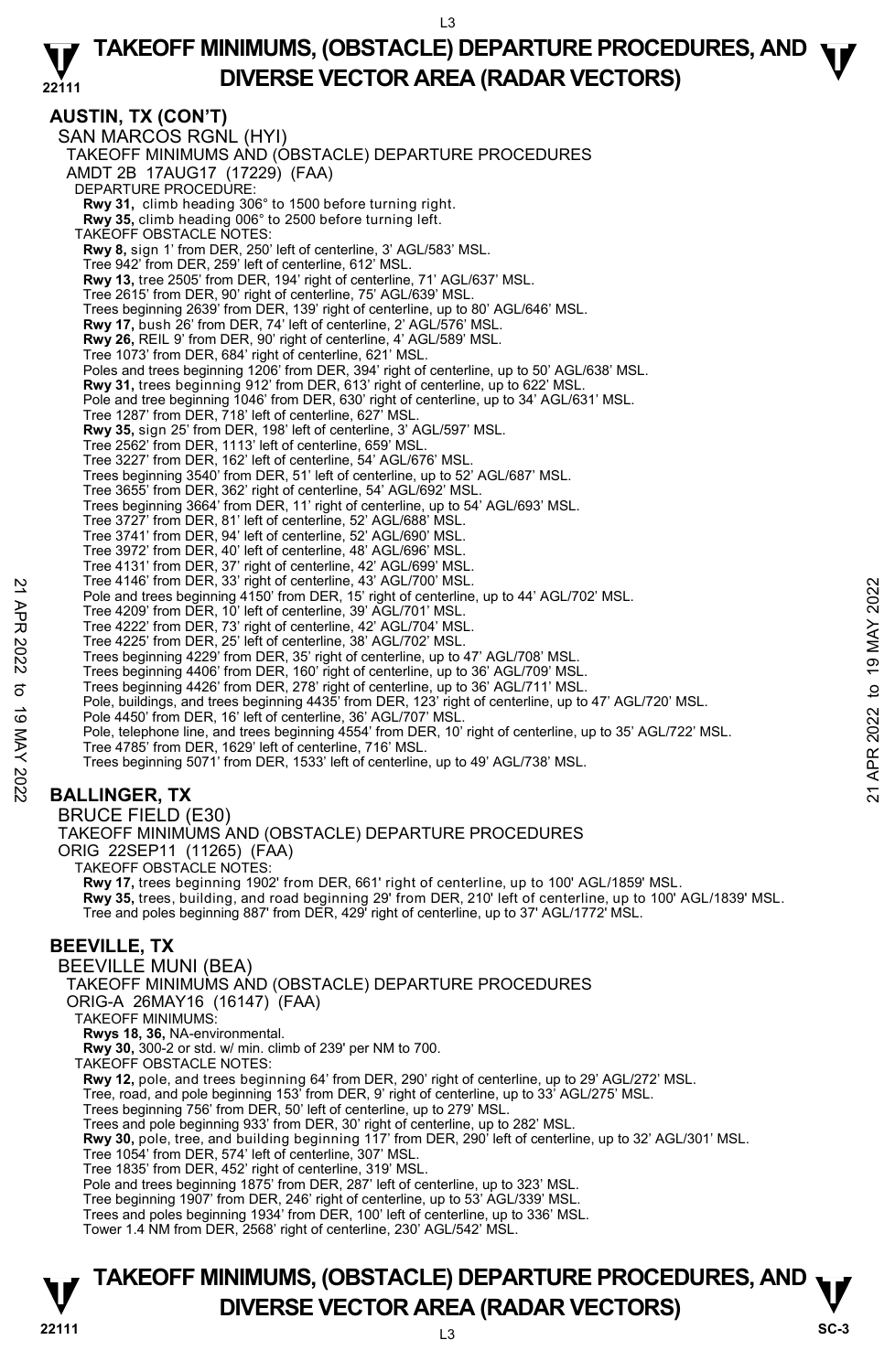## **BIG LAKE, TX**

REAGAN COUNTY (E41) TAKEOFF MINIMUMS AND (OBSTACLE) DEPARTURE PROCEDURES AMDT 2 24MAY18 (18144) (FAA) TAKEOFF MINIMUMS: **Rwys 9, 27,** NA - environmental. DEPARTURE PROCEDURE: **Rwy 16,** fly heading 161° to 3300 before turning left. TAKEOFF OBSTACLE NOTES: **Rwy 16,** road 384' from DER, 603' right of centerline, 17' AGL/2716' MSL.

## **BIGGS AAF (KBIF)**

FORT BLISS, TX

TAKEOFF MINIMUMS AND (OBSTACLE) DEPARTURE PROCEDURES AMDT 3A 16JUL20 (20198)

DEPARTURE PROCEDURE:

**Rwy 4,** climbing right turn to intercept ELP VORTAC R-330 to ELP, thence...

**Rwy 22,** climbing left turn to intercept ELP VORTAC R-240 to ELP, thence...

Continue climb in ELP holding pattern (hold east, left turns, 261° inbound) to cross ELP at or above MEA for route of flight<br>before proceeding on course. Procedure NA for TACAN-only equipped aircraft.

TAKEOFF OBSTACLE NOTES:

**Rwy 22,** pole 1978' from DER, 840' left of cntrln, 3961' MSL.

Pole, 4413' from DER, 1663' right of cntrln, 131' AGL/4025' MSL.

DIVERSE VECTOR AREA (RADAR VECTORS) AMDT 1 05NOV20 (20310) (FAA) Rwy 3, heading as assigned by ATC; requires min. climb of 224' per NM to 10700. **Rwy 21,** heading as assigned by ATC; requires min. climb of 237' per NM to 6800.

### **BRADY, TX**

CURTIS FIELD (BBD)

TAKEOFF MINIMUMS AND (OBSTACLE) DEPARTURE PROCEDURES ORIG 14FEB08 (08045) (FAA)

TAKEOFF MINIMUMS:

**Rwys 8, 26,** NA-Environmental. TAKEOFF OBSTACLE NOTES:

**Rwy 17,** Light poles, trees, fence, terrain, and vehicle on road beginning 50' from DER, 362' left of centerline, up to 30' AGL/1827' MSL. 22 **BRADY, TX**<br>
22 CURTIS FIELD (BBD)<br>
22 TAKEOFF MINIMUMS AND (OBSTACLE) DEPARTURE PROCEDURES<br>
22 ORIG 14FEB08 (08045) (FAA)<br>
22 TAKEOFF MINIMUMS:<br>
TAKEOFF MINIMUMS:<br>
23 TAKEOFF MINIMUMS:<br>
23 TAKEOFF MINIMUMS:<br>
23 TAKEOF

Trees beginning 17' from DER, 216' right of centerline, up to 30' AGL/1818' MSL.

## **BROWNSVILLE, TX**

BROWNSVILLE/SOUTH PADRE ISLAND INTL (BRO) TAKEOFF MINIMUMS AND (OBSTACLE) DEPARTURE PROCEDURES

ORIG-A 13OCT16 (16287) (FAA)

TAKEOFF OBSTACLE NOTES:

**Rwy 13,** trees and bushes beginning 32' from DER, 399' left of centerline, up to 30' AGL/50' MSL.

Trees, bushes, pole and building beginning 751' from DER, 191' right of centerline, up to 44' AGL/64' MSL.<br>**Rwy 18,** trees and pole beginning 56' from DER, 61' left of centerline, up to 53' AGL/78' MSL.

Trees and poles beginning 1011' from DER, 96' right of centerline, up to 44' AGL/69' MSL.

**Rwy 31,** airplanes on taxiway beginning 371' from DER, 563' right of centerline, up to 45' AGL/64' MSL.

Trees beginning 1141' from DER, 567' right of centerline, up to 37' AGL/52' MSL.<br>**Rwy 36,** pole and trees beginning 695' from DER, 140' right of centerline, up to 56' AGL/71' MSL.

Trees beginning 719' from DER, 84' left of centerline, up to 63' AGL/78' MSL.

## **BROWNWOOD, TX**

BROWNWOOD RGNL (BWD)

TAKEOFF MINIMUMS AND (OBSTACLE) DEPARTURE PROCEDURES

ORIG 20OCT11 (11293) (FAA)

TAKEOFF OBSTACLE NOTES:

**Rwy 13,** trees beginning 1523' from DER, 844' right of centerline, up to 47' AGL/1412' MSL.<br>**Rwy 17,** trees beginning 797' from DER, 649' left of centerline, up to 33' AGL/1398' MSL.

Trees beginning 691' from DER, 640' right of centerline, up to 31' AGL/1393' MSL.

Building 737' from DER, 253' right of centerline, 29' AGL/1391' MSL.

**Rwy 35,** trees beginning 77' from DER, 272' left of centerline, up to 49' AGL/1411' MSL.

Trees beginning 771' from DER, 282' right of centerline, up to 46' AGL/1418' MSL.

## **TAKEOFF MINIMUMS, (OBSTACLE) DEPARTURE PROCEDURES, AND**  $\nabla$ **<br>DIVERSE VECTOR AREA (RADAR VECTORS) DIVERSE VECTOR AREA (RADAR VECTORS)**  $\frac{V}{\text{SC-3}}$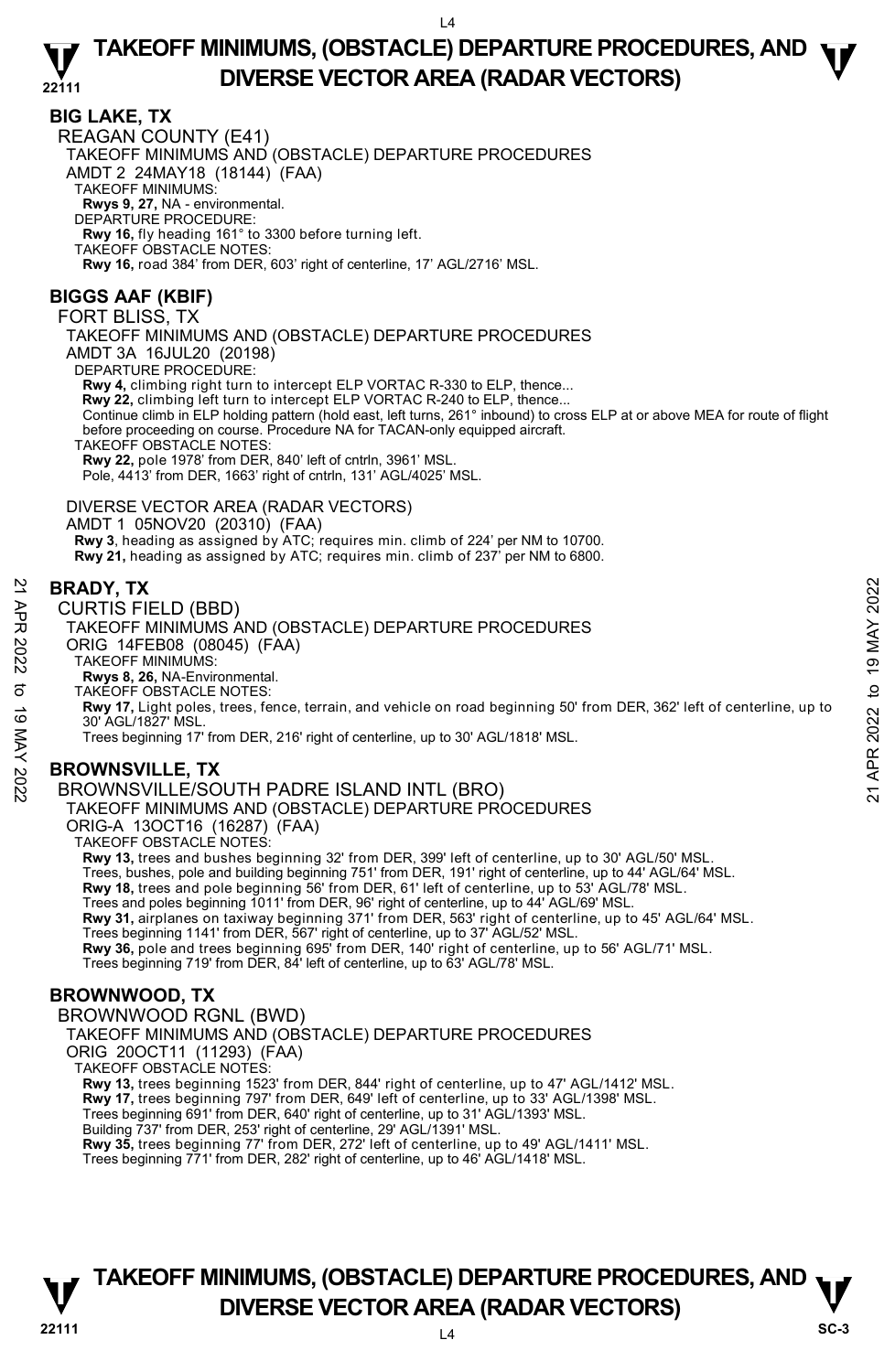#### **BURNET, TX**

BURNET MUNI KATE CRADDOCK FIELD (BMQ) TAKEOFF MINIMUMS AND (OBSTACLE) DEPARTURE PROCEDURES AMDT 2 03JAN19 (19003) (FAA) DEPARTURE PROCEDURE: **Rwy 1,** climb heading 009° to 1700 before turning left. TAKEOFF OBSTACLE NOTES: **Rwy 1,** trees beginning 502' from DER, 28' left of centerline, up to 55' AGL/1355' MSL. Trees beginning 1160' from DER, 52' right of centerline, up to 55' AGL/1335' MSL. Trees beginning 1502' from DER, 30' left of centerline, up to 55' AGL/1375' MSL. **Rwy 19,** trees beginning 158' from DER, 63' left of centerline, up to 55' AGL/1286' MSL. Trees beginning 1194' from DER, 15' right of centerline, up to 55' AGL/1315' MSL. **CARRIZO SPRINGS, TX**  DIMMIT COUNTY (CZT) TAKEOFF MINIMUMS AND (OBSTACLE) DEPARTURE PROCEDURES

ORIG 24SEP87 (87267) (FAA) DEPARTURE PROCEDURE:

**Rwy 31**, climb runway heading to 1200 prior to left turn to avoid 1114' antenna west of airport.

## **CASTROVILLE, TX**

CASTROVILLE MUNI (CVB) TAKEOFF MINIMUMS AND (OBSTACLE) DEPARTURE PROCEDURES ORIG 15OCT15 (15288) (FAA) TAKEOFF OBSTACLE NOTES: **Rwy 16**, trees beginning 103' from DER, 361' left of centerline, up to 50' AGL/787' MSL. Trees beginning 221' from DER, 347' right of centerline, up to 50' AGL/794' MSL. **Rwy 34**, agriculture equipment beginning 1' from DER, 55' left of centerline, up to 15' AGL/790' MSL. Road beginning 107' from DER, left and right of centerline, 15' AGL/789' MSL. Trees beginning 1928' from DER, 5' right of centerline, up to 50' AGL/838' MSL. Trees beginning 2322' from DER, 685' left of centerline, up to 50' AGL/851' MSL. Pole 1483' from DER, 834' right of centerline, 37' AGL/816' MSL. Pole 2255' from DER, 247' right of centerline, 52' AGL/831' MSL.

Antenna on silo 2239' from DER, 911' left of centerline, 88' AGL/870' MSL.

## **COLEMAN, TX**

COLEMAN MUNI (COM) TAKEOFF MINIMUMS AND (OBSTACLE) DEPARTURE PROCEDURES ORIG 10MAR11 (11069) (FAA) TAKEOFF OBSTACLE NOTES: **Rwy 15,** trees beginning 792' from DER, 67' right of centerline, up to 100' AGL/1774' MSL. **Rwy 33,** cranes beginning 1010' from DER, 28' left of centerline, up to 65' AGL/1774' MSL. Cranes beginning 2285' from DER, 13' right of centerline, up to 65' AGL/1774' MSL. **COMANCHE, TX**  COMANCHE COUNTY-CITY (MKN) TAKEOFF MINIMUMS AND (OBSTACLE) DEPARTURE PROCEDURES AMDT 1 30JAN20 (20030) (FAA) DEPARTURE PROCEDURE: **Rwy 17,** climb heading 173° to 2000 before turning right. TAKEOFF OBSTACLE NOTES: **Rwy 17,** building, terrain, tree, vehicle on road beginning 32' from DER, 260' right of centerline, up to 1395' MSL. Terrain, trees, pole beginning 191' from DER, 310' left of centerline, up to 1411' MSL. Trees, pole beginning 718' from DER, 20' left of centerline, up to 1425' MSL. Pole, trees, building beginning 784' from DER, 25' right of centerline, up to 1419' MSL. Trees, poles beginning 1090' from DER, 25' left of centerline, up to 1430' MSL. Tree 1382' from DER, 280' right of centerline, 1422' MSL. Trees, poles beginning 1451' from DER, 18' right of centerline, up to 1436' MSL. Tree 2280' from DER, 70' right of centerline, 1438' MSL. Tree 2291' from DER, 83' left of centerline, 1436' MSL. Trees beginning 2334' from DER, 155' right of centerline, up to 1444' MSL. Trees beginning 2378' from DER, 56' right of centerline, up to 1446' MSL. Trees beginning 2379' from DER, 74' left of centerline, up to 1438' MSL. Tree 2463' from DER, 294' right of centerline, 1448' MSL. Trees, pole beginning 2467' from DER, 62' right of centerline, up to 1463' MSL. Tree 2558' from DER, 19' left of centerline, 1443' MSL. Tree 2757' from DER, 314' left of centerline, 1446' MSL. Tree 3120' from DER, 344' left of centerline, 1461' MSL. Trees beginning 3132' from DER, 246' left of centerline, up to 1466' MSL. Road beginning 107' from DER, left and right of centerline, 15' AGL/789' MSL.<br>
Trees beginning 1922' from DER, 6' right of centerline, up to 50' AGL/838' MSL.<br>
Trees beginning 2322' from DER, 6' right of centerline, up to

**CON'T** 

## **22111** L5 **TAKEOFF MINIMUMS, (OBSTACLE) DEPARTURE PROCEDURES, AND**  $\nabla$ **<br>DIVERSE VECTOR AREA (RADAR VECTORS) DIVERSE VECTOR AREA (RADAR VECTORS)** SC-3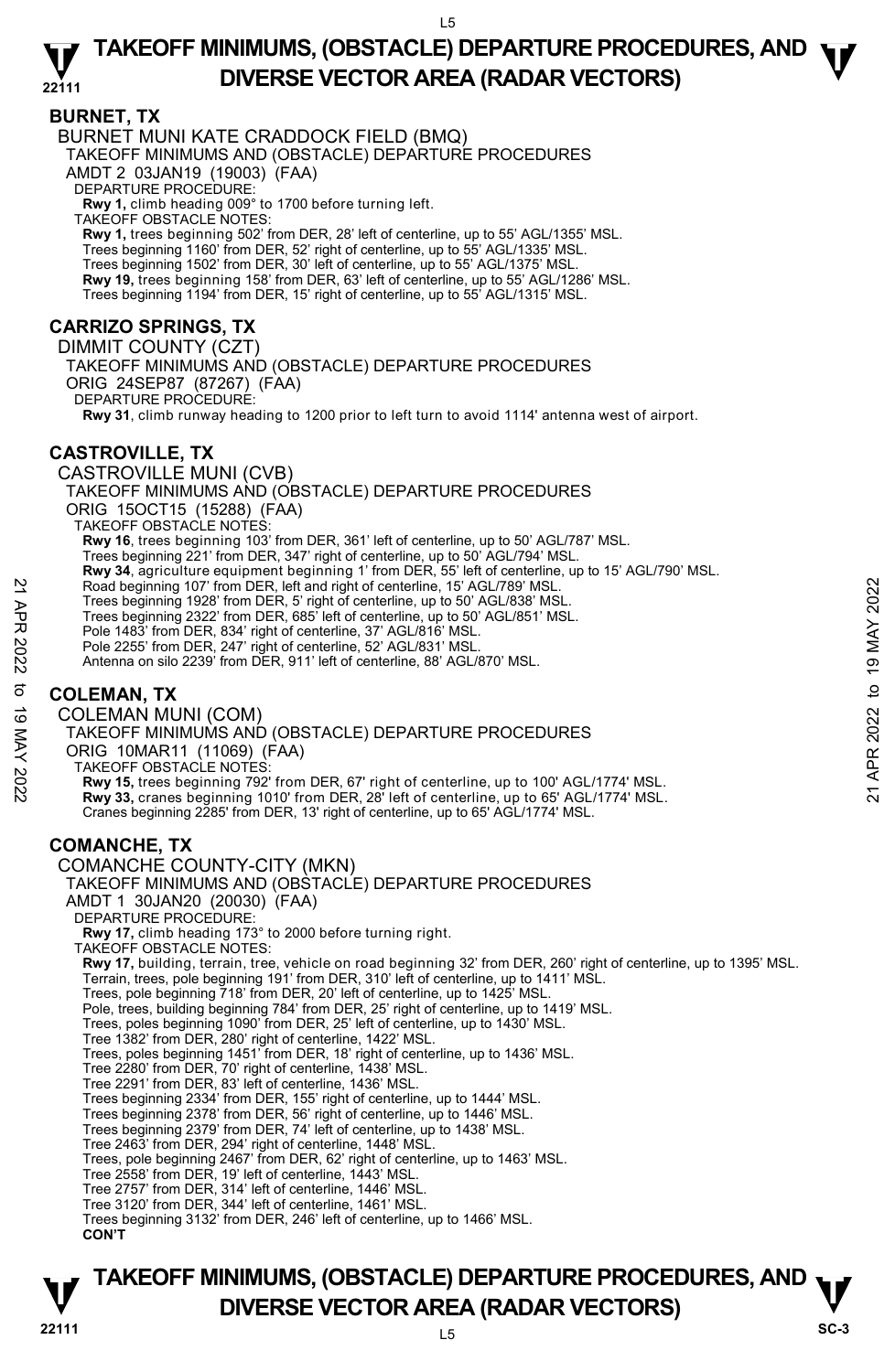## **COMANCHE, TX (CON'T)**

COMANCHE COUNTY-CITY (MKN) (CON'T) **Rwy 35,** tree 54' from DER, 354' left of centerline, 1406' MSL. Tree 481' from DER, 345' right of centerline, 1404' MSL. Trees beginning 489' from DER, 436' right of centerline, up to 1408' MSL.

## **CORPUS CHRISTI, TX**

CORPUS CHRISTI INTL (CRP)

TAKEOFF MINIMUMS AND (OBSTACLE) DEPARTURE PROCEDURES

AMDT 3 26MAY16 (16147) (FAA)

TAKEOFF MINIMUMS:

**Rwy 36,** 400-2¾ or std. w/ min. climb of 235' per NM to 600. DEPARTURE PROCEDURE:

**Rwy 31,** Climb heading 312° to 600 before turning left.

TAKEOFF OBSTACLE NOTES:

**Rwy 13,** vehicles on road and wind cone beginning 2' from DER, 260' right of centerline, up to 53' MSL.

Vehicles on road 69' from DER, 337' right of centerline, 54' MSL.

**Rwy 18,** vehicles on road beginning 301' from DER, 103' left of centerline, up to 53' MSL.

**Rwy 31,** vehicles on road 22' from DER, 65' right of centerline, 58' MSL.

Poles beginning 765' from DER, 616' right of centerline, up to 36' AGL/75' MSL.

Rwy 36, vehicles on road beginning 261' from DER, 444' right of centerline, up to 52' MSL.

Vehicles on road 490' from DER, 604' left of centerline, 54' MSL.

Light poles beginning 1217' from DER, 648' right of centerline, up to 31' AGL/74' MSL.

Light poles beginning 1241' from DER, 665' left of centerline, up to 31' AGL/74' MSL.

Light pole 1294' from DER, 799' right of centerline, 31' AGL/75' MSL.

Light pole 1330' from DER, 850' left of centerline, 32' AGL/75' MSL.

Refinery 1.9 NM from DER, 180' right of centerline, 318' AGL/344' MSL.

Tower 2.1 NM from DER, 3773' left of centerline, 401' AGL/423' MSL.

## **CORPUS CHRISTI NAS (TRUAX FLD) (KNGP)**

CORPUS CHRISTI, TX TAKEOFF MINIMUMS AND (OBSTACLE) DEPARTURE PROCEDURES AMDT 1 24FEB22 (22055) (USN) TAKEOFF OBSTACLE NOTES: **Rwy 4,** terrain 380' from DER, 602' right of centerline, 33' MSL. Terrain 617' from DER, 665' left of centerline, 34' MSL. RADAR antenna 103' from DER, 417' left of centerline, 20' AGL/38' MSL. **Rwy 13L,** pylon 3366' from DER, 451' left of centerline, 91' AGL/102' MSL. Pylon 3459' from DER, 146' left of centerline, 86' AGL/111' MSL. Pylon 4005' from DER, 371' left of centerline, 100' AGL/130' MSL. Terrain 0' from DER, 500' left of centerline, 35' MSL. Terrain 551' from DER, 644' right of centerline, 33' MSL. Antenna 56' from DER, 406' right of centerline, 22' AGL/37' MSL. **Rwy 13R,** terrain 190' from DER, 551' right of centerline, 33' MSL. Terrain 380' from DER, 602' right of centerline, 33' MSL. Terrain 384' from DER, 600' left of centerline, 34' MSL. Antenna 606' from DER, 344' left of centerline, 22' AGL/37' MSL. **Rwy 18**, pylon 4219' from DER, 1453' right of centerline, 97' AGL/129' MSL. Pylon 4236' from DER, 1104' right of centerline, 87' AGL/127' MSL. Pylon 4925' from DER, 381' left of centerline, 124' AGL/142' MSL. Terrain 0' from DER, 500' right of centerline, 33' MSL. **Rwy 22,** antenna 208' from DER, 473' left of centerline, 20' AGL/40' MSL. Terrain 0' from DER, 500' left of centerline, 33' MSL. **Rwy 31L,** terrain 116' from DER, 520' left of centerline, 30' MSL. Terrain 190' from DER, 551' right of centerline, 32' MSL. **Rwy 31R,** terrain 0' from DER, 500' right of centerline, 33' MSL. Terrain 294' from DER, 500' right of centerline, 33' MSL. **Rwy 36**, terrain 0' from DER, 500' left of centerline, 36' MSL. Terrain 300' from DER, 580' left of centerline, 36' MSL. Antenna 568' from DER, 415' right of centerline, 20' AGL/38' MSL. CORPUS CHRISTI, TX<br>
22 TAKEOFF MINIMUMS AND (OBSTACLE) DEPARTURE PROCEDURES<br>
22 TAKEOFF MINIMUMS AND (OBSTACLE) DEPARTURE PROCEDURES<br>
22 TAKEOFF OBSTACLE NOTES:<br>
22 TAKEOFF OBSTACLE NOTES:<br>
23 TAKEOFF OBSTACLE NOTES:<br>
23

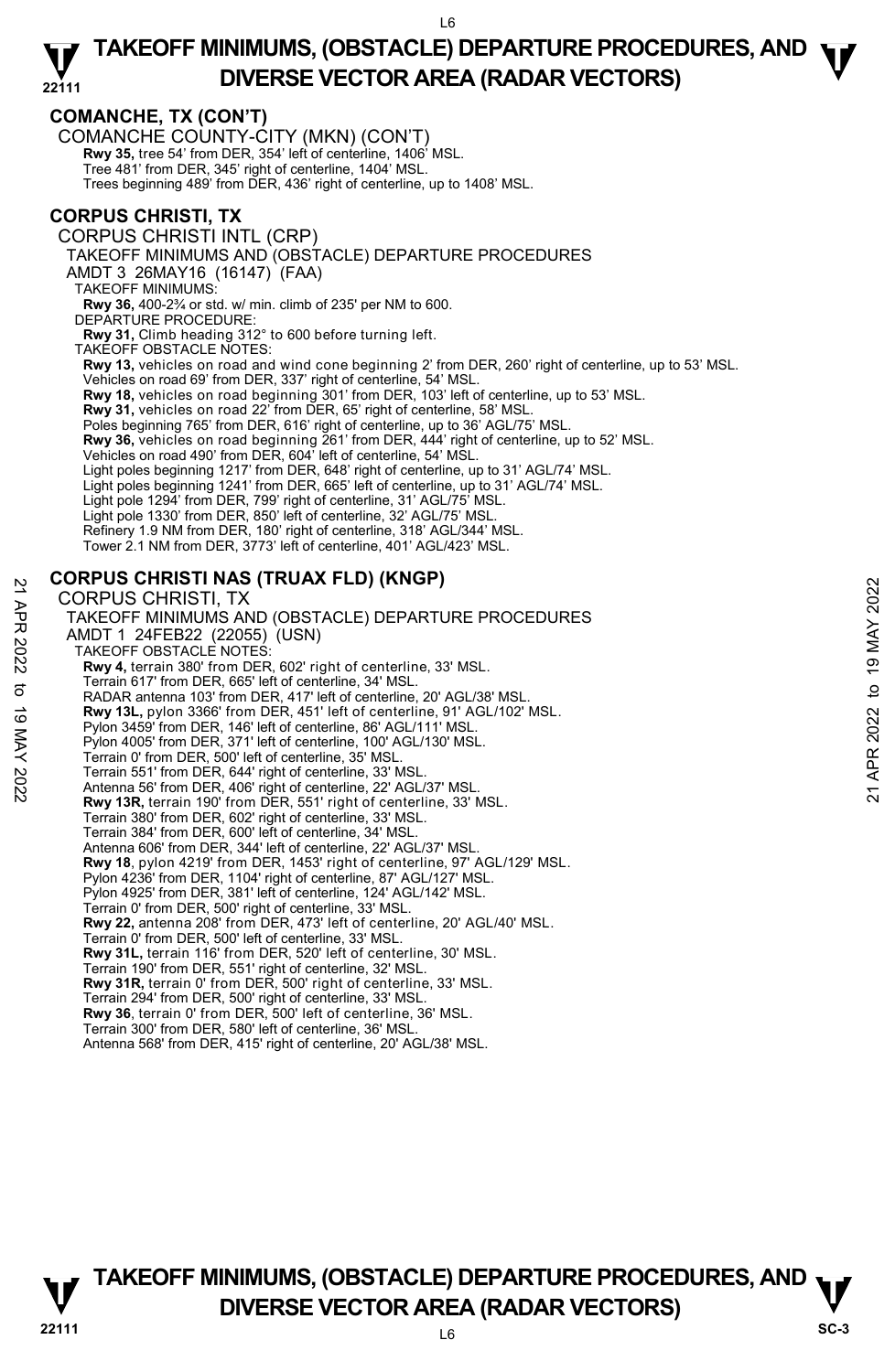## **COTULLA, TX**

COTULLA-LA SALLE COUNTY (COT) TAKEOFF MINIMUMS AND (OBSTACLE) DEPARTURE PROCEDURES AMDT 1 18SEP14 (14261) (FAA) TAKEOFF OBSTACLE NOTES: **Rwy 13,** trees beginning 4' from DER, left and right of centerline, up to 20' AGL/465' MSL.<br>Vehicles on unlit roadway, beginning 55' from DER, 507' left of centerline, up to 15' AGL/482' MSL. Trees beginning 142' from DER, left and right of centerline, up to 20' AGL/482' MSL. Trees beginning 622' from DER, left and right of centerline, up to 24' AGL/480' MSL. Pole 1002' from DER, 548' left of centerline, 33' AGL/488' MS **Rwy 31,** fence .08' from DER, 310' right of centerline, 3' AGL/476' MSL. Trees beginning 19' from DER, left and right of centerline, up to 13' AGL/485' MSL. Trees beginning 178' from DER, 311' right of centerline, up to 16' AGL/490' MSL. Trees beginning 380' from DER, 386' right of centerline, up to 21' AGL/493' MSL. **DEL RIO, TX**  DEL RIO INTL (DRT) TAKEOFF MINIMUMS AND (OBSTACLE) DEPARTURE PROCEDURES ORIG 09SEP99 (99252) (FAA) DEPARTURE PROCEDURE: **Rwy 13,** climb to 1500 prior to left turn. **DEVINE, TX**  DEVINE MUNI (23R) TAKEOFF MINIMUMS AND (OBSTACLE) DEPARTURE PROCEDURES AMDT 1 15DEC11 (11349) (FAA) TAKEOFF MINIMUMS: **Rwy 35**, 300-1 or std. w/min. climb of 265' per NM to 900. TAKEOFF OBSTACLE NOTES: **Rwy 17,** trees beginning 281' from DER, 383' left of centerline, up to 50' AGL/759' MSL. Trees beginning 1145' from DER, 233' left of centerline, up to 50' AGL/779' MSL. **Rwy 35,** trees beginning 4761' from DER, 128' right of centerline, up to 50' AGL/839' MSL. **EAGLE PASS, TX**  MAVERICK COUNTY MEMORIAL INTL (5T9) TAKEOFF MINIMUMS AND (OBSTACLE) DEPARTURE PROCEDURES ORIG 25SEP08 (08269) (FAA) TAKEOFF OBSTACLE NOTES: PARCOFF OBSTACLE NOTES:<br>
22 These beginning 1145' from DER, 383' left of centerline, up to 50' AGL/759' MSL.<br>
Trees beginning 1145' from DER, 233' left of centerline, up to 50' AGL/839' MSL.<br>
22 The set beginning 4761' fr

**Rwy 13,** vehicle on road 171' from DER, 393' right of centerline, 15' AGL/894' MSL.

## **EDINBURG, TX**

## SOUTH TEXAS INTL AT EDINBURG (EBG)

TAKEOFF MINIMUMS AND (OBSTACLE) DEPARTURE PROCEDURES ORIG 28SEP06 (06271) (FAA) TAKEOFF MINIMUMS: CAUTION: Unmarked balloon and cable to 15000' MSL in R-6317. **Rwy 14,** 276/37.9 NM. **Rwy 32,** 276/38.5 NM. TAKEOFF OBSTACLE NOTES: **Rwy 14,** tree 1109' from DER, 525' right of centerline, 19' AGL/108' MSL. Terrain 20' from DER, 312' right of centerline, 0' AGL/74' MSL. **Rwy 32,** multiple poles beginning 831' from DER, 53' right of centerline, up to 32' AGL/111' MSL. Road 640' from DER, 671' right of centerline, 17' AGL/96' MSL.

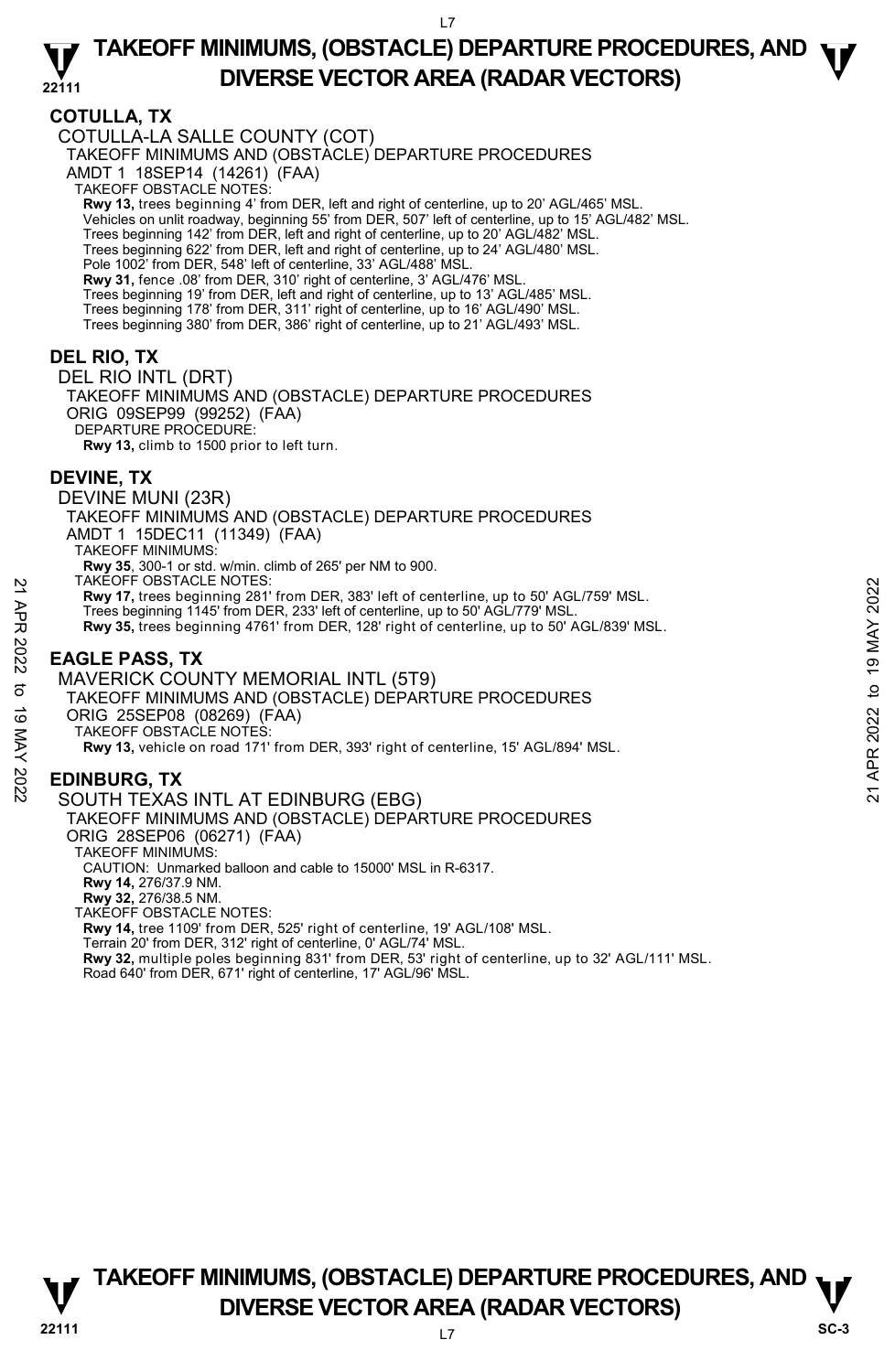**EL PASO, TX**  EL PASO INTL (ELP) TAKEOFF MINIMUMS AND (OBSTACLE) DEPARTURE PROCEDURES AMDT 8 20AUG15 (15232) (FAA) TAKEOFF MINIMUMS: **Rwys 8L, 26R,** NA - Environmental. **Rwy 26L**, std. w/min. climb of 490' per NM to 6300. DEPARTURE PROCEDURE: **Rwy 4, 8R,** climbing right turn heading 120° and ELP R-150 to 9000, then proceed on course. **Rwy 22, 26L,** climbing left turn heading 120° and ELP R-150 to 9000, then proceed on course. TAKEOFF OBSTACLE NOTES: **Rwy 4,** light poles beginning 1053' from DER, 746' left of centerline, 39' AGL/3986' MSL. **Rwy 26L,** light poles beginning 1248' from DER, 614' left of centerline, up to 60' AGL/3983' MSL.<br>Windsock 113' from DER, 295' right of centerline, 20' AGL/3943' MSL. **Rwy 22,** utility pedestal 30' from DER, 205' right of centerline, 4' AGL/3918' MSL. DIVERSE VECTOR AREA (RADAR VECTORS) ORIG 05NOV20 (20310) (FAA) **Rwy 4,** heading as assigned by ATC; requires min. climb of 491' per NM to 8200. **Rwy 8R,** heading as assigned by ATC. **Rwy 22,** heading as assigned by ATC; requires min. climb of 272' per NM to 6800. **Rwy 26L,** heading as assigned by ATC; requires min. climb of 391' per NM to 5800. **FALFURRIAS, TX**  BROOKS COUNTY (BKS) TAKEOFF MINIMUMS AND (OBSTACLE) DEPARTURE PROCEDURES AMDT 1 07MAY09 (09127) (FAA) TAKEOFF MINIMUMS: **Rwy 32,** 400-2¼ or std. w/ min. climb of 249' per NM to 600. **Rwy 35,** std. w/ min. climb of 250' per NM to 800, or 500-3 w/ min. climb of 242' per NM to 800, or 900-2½ for climb in visual conditions. DEPARTURE PROCEDURE: **Rwy 35**, for climb in visual conditions: cross Brooks County Airport at or above 900 MSL before proceeding on course. TAKEOFF OBSTACLE NOTES: **Rwy 14,** vehicle on road, 29' from DER, 499' left of centerline, 15' AGL/129' MSL. Trees beginning 149' from DER, 523' left of centerline, up to 40' AGL/154' MSL. Trees beginning at DER, 415' right of centerline, up to 40' AGL/149' MSL. **Rwy 17,** vehicle on road, at DER, 364' left of centerline, 15' AGL/119' MSL.<br>Trees beginning 15' from DER, 331' right of centerline, up to 40' AGL/149' MSL. Trees beginning 165' from DER, 126' left of centerline, up to 17' AGL/129' MSL. **Example 10**<br>
With Subset of the Subsetted Tree September 2013 with the Subsetted on the Subsetted Control of 242<br>
DEPARTURE PROCEDURE:<br>
The DEPARTURE PROCEDURE:<br> **Example 149** for climb in visual conditions: cross Brooks **Rwy 35,** vehicle on road, at DER, 360' right of centerline, 15' AGL/118' MSL. Tree 1010' from DER, 278' right of centerline, 29' AGL/138' MSL. Tower 2.6 NM from DER, 426' right of centerline, 414' AGL/539' MSL. **FORT HOOD, TX** 

ROBERT GRAY AAF (GRK)

TAKEOFF MINIMUMS AND (OBSTACLE) DEPARTURE PROCEDURES

TAKEOFF OBSTACLE NOTES:

**Rwy 33,** pole 974' from DER, 746' left of centerline, 35' AGL/1050' MSL. Pole 1121' from DER, 746' left of centerline, 33' AGL/1048' MSL.

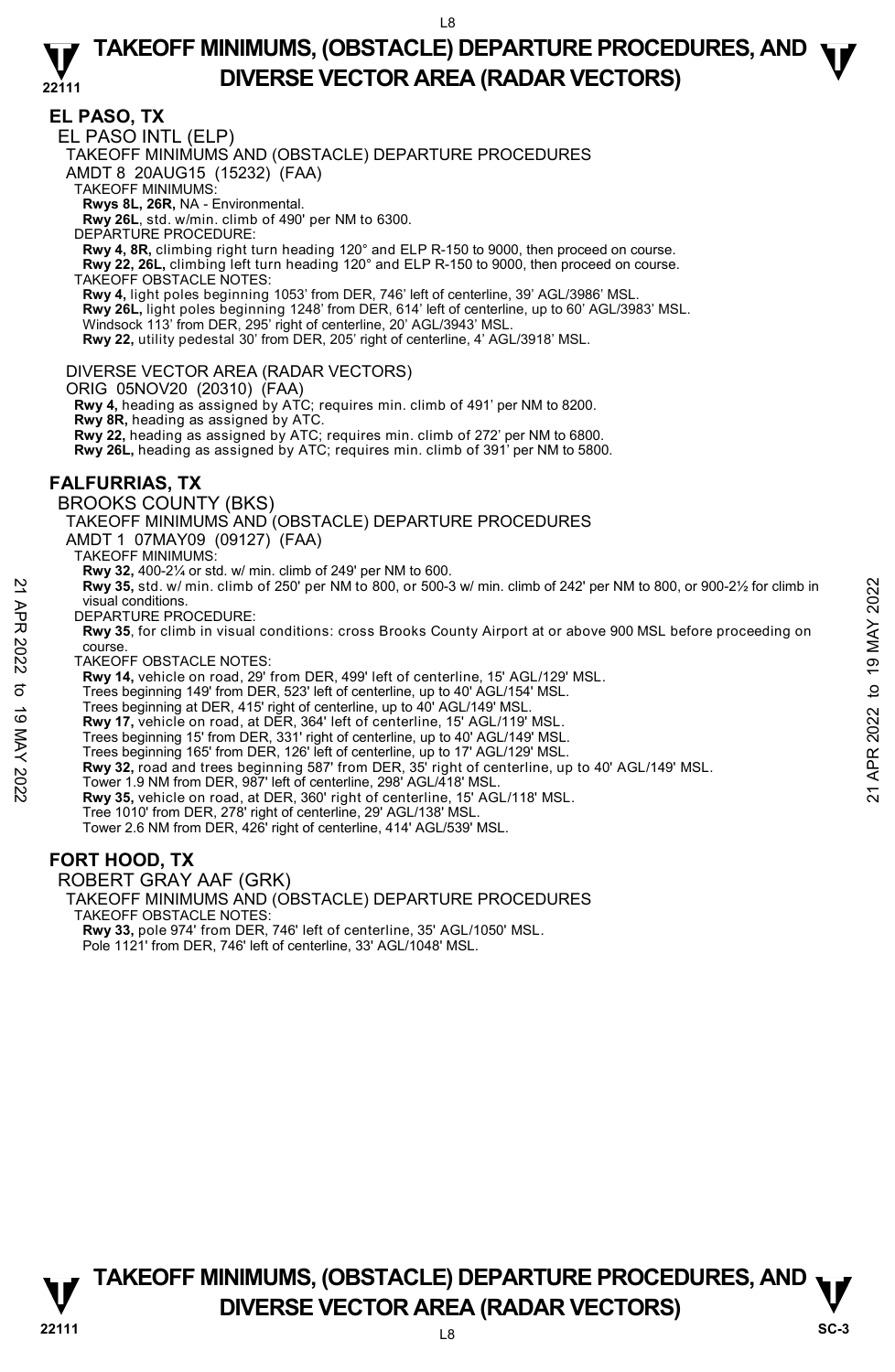## **FORT STOCKTON, TX**

FORT STOCKTON-PECOS COUNTY (FST) TAKEOFF MINIMUMS AND (OBSTACLE) DEPARTURE PROCEDURES ORIG 27AUG09 (09239) (FAA) TAKEOFF MINIMUMS: **Rwys 7, 11, 16, 25, 29, 34,** NA-Environmental. **Rwy 21,** 300-1 or std. w/ min. climb of 280' per NM to 3600. DEPARTURE PROCEDURE: **Rwy 21,** climb heading 208° to 3600 before turning left. TAKEOFF OBSTACLE NOTES: **Rwy 12,** tree 899' from DER, 310' right of centerline, 39' AGL/3049' MSL. **Rwy 21,** brush beginning 110' from DER, 222' right of centerline, up to 20' AGL/3159' MSL. Terrain beginning 124' from DER, 77' right of centerline, up to 3173' MSL. Terrain beginning 56' from DER, 132' left of centerline, up to 3111' MSL. Bush 236' from DER, 30' left of centerline, 6' AGL/3013' MSL. Vehicle on road, 2017' from DER, 973' left of centerline, 17' AGL/3066' MSL. **Rwy 30,** trees beginning 64' from DER, 354' left of centerline, up to 6' AGL/2995' MSL.

## **FREDERICKSBURG, TX**

GILLESPIE COUNTY (T82) TAKEOFF MINIMUMS AND (OBSTACLE) DEPARTURE PROCEDURES AMDT 2 25APR19 (19115) (FAA) DEPARTURE PROCEDURE: **Rwy 14**, climb heading 141° to 2400 before turning right. **Rwy 32**, climb heading 321° to 2400 before proceeding on course. TAKEOFF OBSTACLE NOTES: **Rwy 14,** trees beginning 32' from DER, 310' right of centerline, up to 1685' MSL. Pole 202' from DER, 515' left of centerline, 30' AGL/1708' MSL. Tree 325' from DER, 298' right of centerline, 1688' MSL. Trees beginning 336' from DER, 439' left of centerline, up to 1715' MSL. Trees beginning 437' from DER, 297' left of centerline, up to 1718' MSL. Trees beginning 517' from DER, 323' left of centerline, up to 1723' MSL. Tree 531' from DER, 328' right of centerline, 1694' MSL. **Rwy 32,** building, trees beginning 9' from DER, 22' right of centerline, up to 31' AGL/1719' MSL. Trees beginning 84' from DER, 7' left of centerline, up to 1726' MSL. Tree 943' from DER, 490' right of centerline, 1720' MSL. Pole 1028' from DER, 713' right of centerline, 45' AGL/1733' MSL. Trees, poles beginning 1038' from DER, 113' right of centerline, up to 1735' MSL. Trees beginning 1108' from DER, 117' left of centerline, up to 1731' MSL. Trees, poles beginning 1201' from DER, 39' right of centerline, up to 1737' MSL. Tree 1883' from DER, 432' right of centerline, 1742' MSL. **GEORGE WEST, TX**  LIVE OAK COUNTY (8T6) TAKEOFF MINIMUMS AND (OBSTACLE) DEPARTURE PROCEDURES ORIG-A 23JUN16 (16175) (FAA) TAKEOFF MINIMUMS: **Rwy 31,** 700-3 or std. with a min. climb of 230' per NM to 1000. DEPARTURE PROCEDURE: **Rwy 13,** climb runway heading to 600 before turning right. TAKEOFF OBSTACLE NOTES: **Rwy 13,** Trees and poles beginning 20' from DER, left and right of centerline, up to 37' AGL/157' MSL.<br>Vehicles on road starting 200' from DER, 431' left of centerline, up to 15' AGL/138' MSL. Trees 815' from DER, 613' right of centerline, 48' AGL/168' MSL. **Rwy 31,** Building, trees and poles beginning 57' from DER, 484' right of centerline, up to 40' AGL/163' MSL.<br>Vehicles on road starting 85' from DER, left and right of centerline, up to 15' AGL/143' MSL. Trees and poles beginning 365' from DER, 401' left of centerline, 50' AGL/180' MSL. **GEORGETOWN, TX**  GEORGETOWN MUNI (GTU) TAKEOFF MINIMUMS AND (OBSTACLE) DEPARTURE PROCEDURES AMDT 1A 17AUG17 (17229) (FAA) TAKEOFF MINIMUMS: **Rwy 18,** 200-1¼ or std. w/min. climb of 250' per NM to 1000. TAKEOFF OBSTACLE NOTES: **Rwy 11,** tree 11' from DER, 401' right of centerline, 786' MSL. Poles and trees beginning 79' from DER, 136' right of centerline, up to 39' AGL/796' MSL. Building 183' from DER, 477' left of centerline, 776' MSL. Poles and buildings beginning 251' from DER, 424' left of centerline, up to 789' MSL. Trees beginning 489' from DER, 226' left of centerline, up to 791' MSL. Transmission towers, catenary, and telephone line beginning 2019' from DER, 27' left of centerline, up to 97' AGL/837' MSL.<br>Transmission tower and telephone line beginning 2271' from DER, 900' right of centerline, up to 82 Trees beginning 336' from DER, 439' lett of centerline, up to 1718' MSL.<br>
Trees beginning 517' from DER, 297' left of centerline, up to 1718' MSL.<br>
Trees beginning 517' from DER, 323' left of centerline, up to 1718' MSL.<br>

## **TAKEOFF MINIMUMS, (OBSTACLE) DEPARTURE PROCEDURES, AND**  $\nabla$ **<br>DIVERSE VECTOR AREA (RADAR VECTORS) DIVERSE VECTOR AREA (RADAR VECTORS)** SC-3 **CON'T**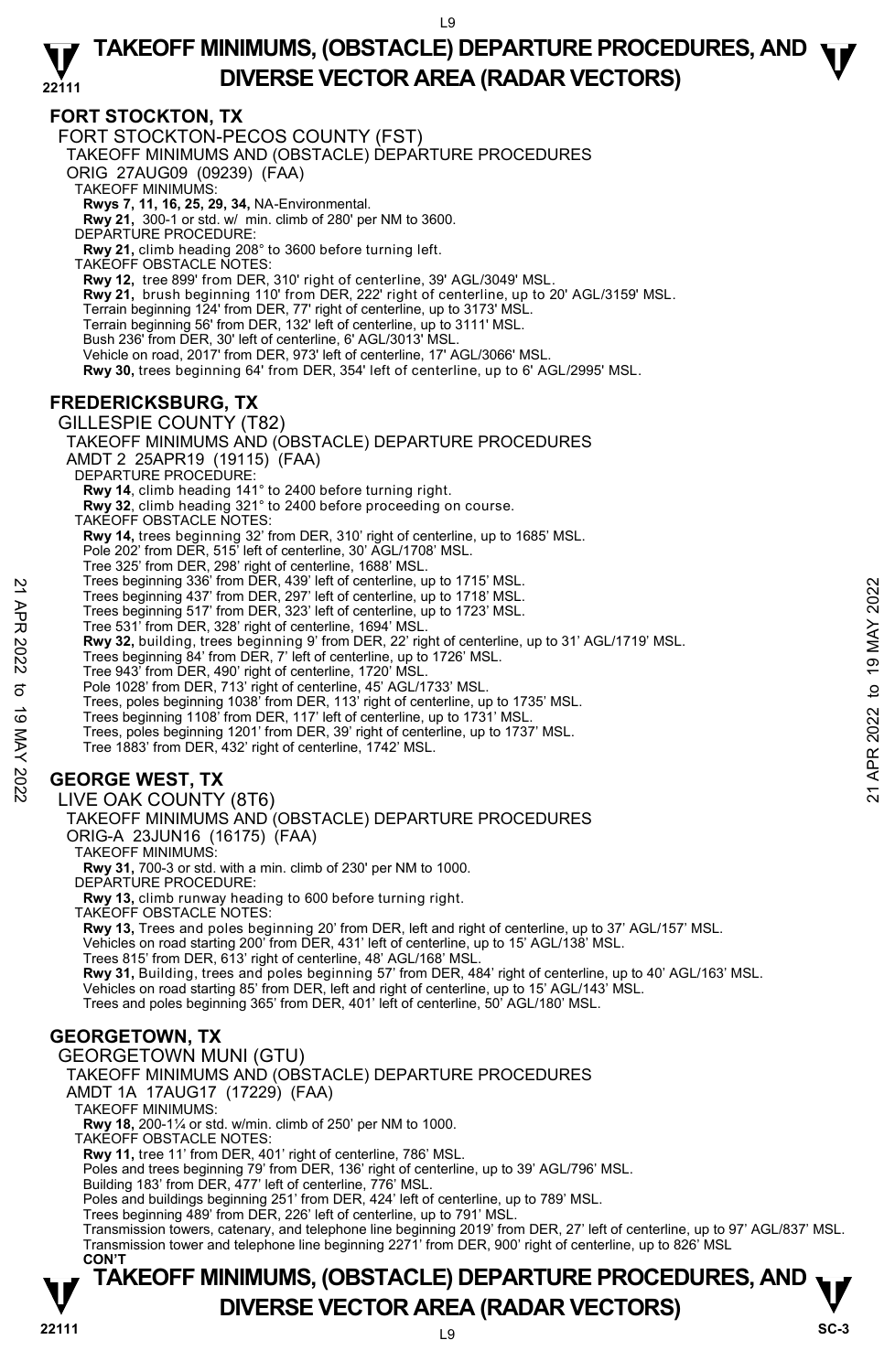#### **22111 TAKEOFF MINIMUMS, (OBSTACLE) DEPARTURE PROCEDURES, AND**  $\Psi$ **DIVERSE VECTOR AREA (RADAR VECTORS)**

## **GEORGETOWN, TX (CON'T)**

GEORGETOWN MUNI (GTU) (CON'T) **Rwy 11 (CON'T),** tower 5361' from DER, 515' right of centerline, 179' AGL/894' MSL. **Rwy 18,** REIL, vehicles on road, and tree beginning 30' from DER, 124' left of centerline, up to 784' MSL. Tree 148' from DER, 465' left of centerline, 33' AGL/787' MSL. Trees beginning 175' from DER, 444' right of centerline, up to 779' MSL. Obstruction light on pole, poles, and trees beginning 300' from DER, 38' left of centerline, up to 792' MSL. Obstruction light on pole, poles, and trees beginning 351' from DER, 19' right of centerline, up to 792' MSL.<br>Transmission tower 3137' from DER, 1036' left of centerline, 90' AGL/835' MSL. Antenna on water tower 1 NM from DER, 1158' right of centerline, 163' AGL/932' MSL. **Rwy 29,** bushes beginning 10' from DER, 117' left of centerline, up to 792' MSL. Terrain 15' from DER, 91' right of centerline, 790' MSL. Terrain 15' from DER, 191' right of centerline, 792' MSL. Trees beginning 89' from DER, 345' left of centerline, up to 806' MSL. Bush and tree beginning 103' from DER, 351' right of centerline, up to 23' AGL/819' MSL. Tree 205' from DER, 403' left of centerline, 811' MSL. Tree 260' from DER, 562' right of centerline, 824' MSL. Trees beginning 296' from DER, 291' left of centerline, up to 819' MSL. Trees beginning 331' from DER, 162' right of centerline, up to 828' MSL. Trees beginning 544' from DER, 22' right of centerline, up to 833' MSL. Trees beginning 549' from DER, 78' left of centerline, up to 821' MSL. Pole 766' from DER, 524' right of centerline, 837' MSL. Poles and trees beginning 787' from DER, 48' left of centerline, up to 826' MSL. Poles and trees beginning 800' from DER, 56' right of centerline, up to 840' MSL. Tree 1902' from DER, 923' right of centerline, 841' MSL. Trees beginning 1958' from DER, 563' right of centerline, up to 844' MSL. **Rwy 36,** building 70' from DER, 513' right of centerline, 789' MSL. Antenna 104' from DER, 492' right of centerline, 810' MSL. Terrain 115' from DER, 345' left of centerline, 789' MSL. Trees beginning 143' from DER, 378' left of centerline, up to 18' AGL/810' MSL. Pole 269' from DER, 565' left of centerline, 35' AGL/828' MSL. Trees beginning 284' from DER, 424' right of centerline, up to 818' MSL. Tree 322' from DER, 360' left of centerline, 831' MSL. Pole and trees beginning 392' from DER, 301' left of centerline, up to 837' MSL. Tower and trees beginning 510' from DER, 429' right of centerline, up to 45' AGL/823' MSL. **HAMILTON, TX**  HAMILTON MUNI (MNZ) TAKEOFF MINIMUMS AND (OBSTACLE) DEPARTURE PROCEDURES ORIG 17DEC09 (09351) (FAA) TAKEOFF OBSTACLE NOTES: **Rwy 18,** tree 689' from DER, 211' left of centerline, 40' AGL/1346' MSL. Vehicle on North-South road 849' from DER, on extended centerline, 15' AGL/1321' MSL. **Rwy 36,** trees beginning 621' from DER, 186' left of centerline, 40' AGL/1359' MSL. Trees 879' from DER, 87' right of centerline, 40' AGL/1359' MSL. **HARLINGEN, TX**  VALLEY INTL (HRL) TAKEOFF MINIMUMS AND (OBSTACLE) DEPARTURE PROCEDURES ORIG-A 15AUG19 (19227) (FAA) TAKEOFF OBSTACLE NOTES: **Rwy 13,** sign 29' from DER, 251' left of centerline, 6' AGL/39' MSL. Pole 1117' from DER, 550' left of centerline, 34' AGL/67' MSL. **Rwy 17L,** NAVAID 9' from DER, on centerline, 3' AGL/37' MSL. Vehicle on road 410' from DER, 519' left of centerline, 50' MSL. Vehicle on road 415' from DER, 1' right of centerline, 51' MSL.<br>**Rwy 17R**, fence 23' from DER, 498' right of centerline, 9' AGL/41' MSL. **Rwy 31,** NAVAID 52' from DER, 199' left of centerline, 4' AGL/37' MSL. Pole 752' from DER, 540' left of centerline, up to 34' AGL/66' MSL. Tree 981' from DER, 461' left of centerline, 69' MSL. Tree 1055' from DER, 517' left of centerline, 72' MSL. **Rwy 35L,** sign 23' from DER, 250' left of centerline, 3' AGL/36' MSL. **Rwy 35R,** NAVAID 40' from DER, 149' left of centerline, 3' AGL/36' MSL. NAVAID 40' from DER, 148' right of centerline, 3' AGL/36' MSL. Trees beginning 284' from DER, 424' right of centerline, up to 818' MSL.<br>
Trees beginning 284' from DER, 424' right of centerline, up to 818' MSL.<br>
The 322' from DER, 30' left of centerline, up to 837' MSL.<br>
Tower and tree

NAVAID 40' from DER, 202' left of centerline, 4' AGL/37' MSL.

# **TAKEOFF MINIMUMS, (OBSTACLE) DEPARTURE PROCEDURES, AND**  $\nabla$ **<br>DIVERSE VECTOR AREA (RADAR VECTORS) DIVERSE VECTOR AREA (RADAR VECTORS)** SC-3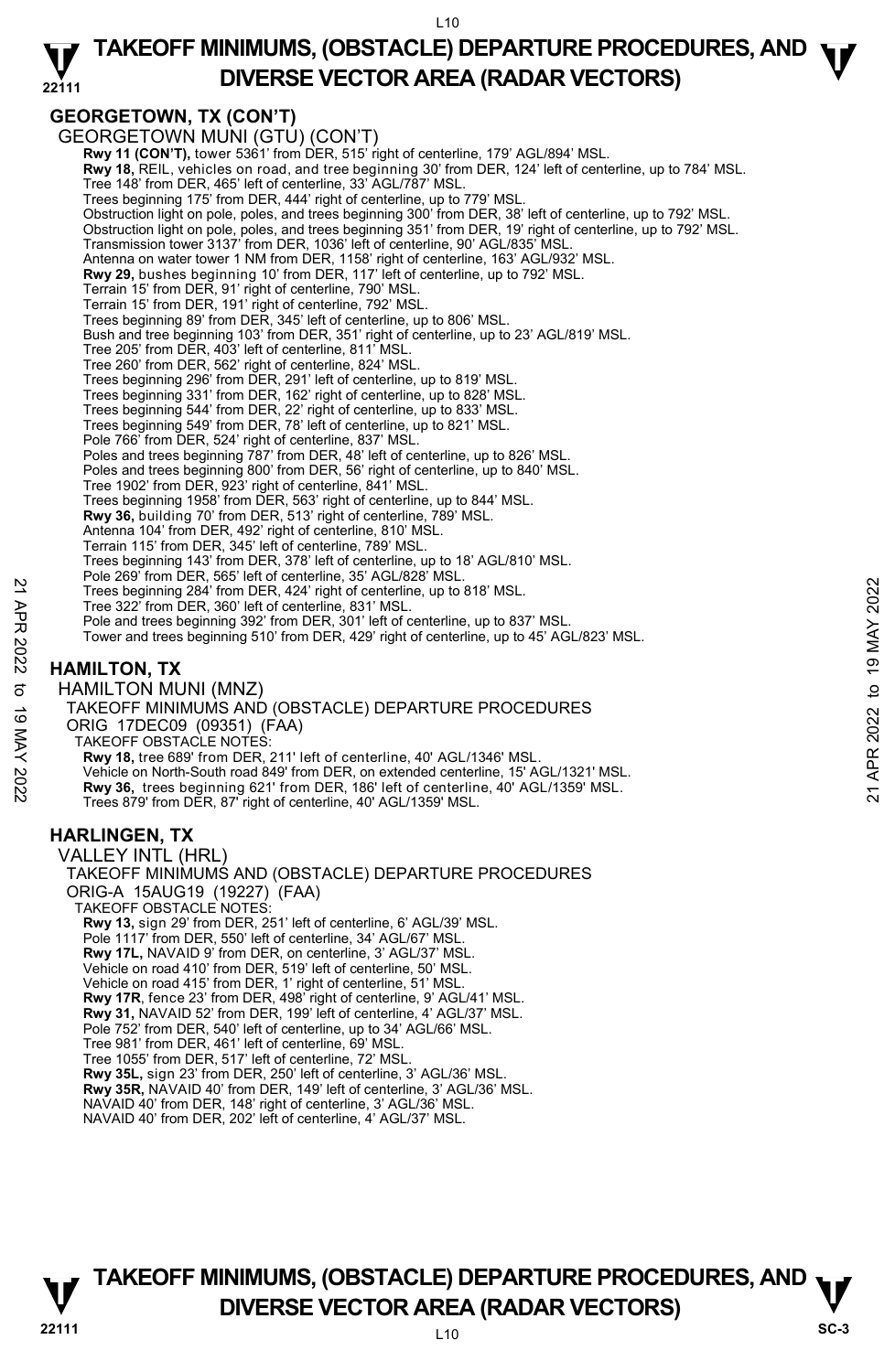## **HEBBRONVILLE, TX**

JIM HOGG COUNTY (HBV)

TAKEOFF MINIMUMS AND (OBSTACLE) DEPARTURE PROCEDURES

ORIG 29JUL10 (10210) (FAA)

TAKEOFF OBSTACLE NOTES:

**Rwy 13,** trees beginning 7' from DER, 59' left of centerline, up to 25' AGL/694' MSL.

**Rwy 31,** trees beginning 112' from DER, 274' right of centerline to 438' left of centerline, up to 12' AGL/681' MSL.

Pole 801' from DER, 374' right of centerline, up to 26' AGL/685' MSL.

NDB 275' from DER, 495' left of centerline, up to 33' AGL/692' MSL.

Vehicle on road 399' from DER, left and right of centerline, up to 15' AGL/674' MSL.

#### **HONDO, TX**

SOUTH TEXAS RGNL AT HONDO (HDO)

TAKEOFF MINIMUMS AND (OBSTACLE) DEPARTURE PROCEDURES

ORIG-A 28JUL11 (11209) (FAA)

TAKEOFF MINIMUMS:

**Rwys 4, 22,** NA-Environmental.

TAKEOFF OBSTACLE NOTES:

**Rwy 8,** trees 407' from DER, 243' left of centerline, 30' AGL/959' MSL.

**Rwy 17L,** vehicles on road 488' from DER, 131' right of centerline, 15' AGL/925' MSL.

**Rwy 17R,** sand storage domes beginning 3653' from DER, 838' right of centerline, up to 115' AGL/1023' MSL.

**Rwy 35R,** vehicles on road 161' from DER, 172' left of centerline, 15' AGL/943' MSL.

Multiple trees beginning 636' from DER, 354' right of centerline, up to 26' AGL/955' MSL.

Vehicles on road beginning 490' from DER, 122' right of centerline, 15' AGL/943' MSL.

**Rwy 26,** trees 1022' from DER, 241' right of centerline, 30' AGL/959' MSL.

**Rwy 13,** trees 726' from DER, 250' left of centerline, 30' AGL/939' MSL.

## **HOOD AHP (KHLR)**

FORT HOOD (KILLEEN), TX TAKEOFF MINIMUMS AND (OBSTACLE) DEPARTURE PROCEDURES AMDT 2 30JAN20 (20030) TAKEOFF MINIMUMS: **Rwy 16, 34**, for Copter use only.

## **JUNCTION, TX**

KIMBLE COUNTY (JCT) TAKEOFF MINIMUMS AND (OBSTACLE) DEPARTURE PROCEDURES AMDT 2 05MAY11 (11125) (FAA) TAKEOFF MINIMUMS: **Rwys 8, 26,** NA - Environmental. NAMEDITE INTO AN ORIGINAL CONSTACT DEPARTURE PROCEDURES<br>
AND T2 30JAN20 (20030)<br>
TAKEOFF MINIMUMS:<br>
RWY 16, 34, for Copter use only.<br>
NO **JUNCTION, TX**<br>
SO **JUNCTION, TX**<br>
SO **JUNCTION, TX**<br>
SO TAKEOFF MINIMUMS AND (OBSTA in visual conditions. DEPARTURE PROCEDURE **Rwy 17,** climb heading 172° to 2800 before proceeding on course, for climb in visual conditions cross Kimble County Airport at or above 2900 before proceeding on course. **Rwy 35,** for climb in visual conditions cross Kimble County Airport at or above 2900 before proceeding on course. TAKEOFF OBSTACLE NOTES:

**Rwy 17,** trees beginning abeam DER, 297' right of centerline, up to 50' AGL/1749' MSL.

Power lines beginning 229' from DER, 370' right of centerline, up to 75' AGL/1744' MSL.

Vehicles on road beginning 390' from DER, left and right of centerline, up to 17' AGL/1716' MSL.

Trees beginning 1548' from DER, left and right of centerline, up to 50' AGL/2049' MSL.

Radio towers beginning 4568' from DER, 736' left of centerline, up to 169' AGL/1854' MSL.

**Rwy 35,** power lines beginning abeam DER, 545' left of centerline, up to 75' AGL/1854' MSL.<br>Power lines abeam DER, 561' right of centerline, up to 75' AGL/1854' MSL.

Vehicles on road beginning 1121' from DER, left and right of centerline, up to 15' AGL/1794' MSL.

Trees beginning 1254' from DER, left and right of centerline, up to 50' AGL/2129' MSL.

## **KELLY FLD (KSKF)**

SAN ANTONIO, TX

TAKEOFF MINIMUMS AND (OBSTACLE) DEPARTURE PROCEDURES ORIG 25MAY17 (17145) TAKEOFF OBSTACLE NOTES: **Rwy 34,** trees 50' AGL/743' MSL, 1763' from DER, 919' left of cntrln.

## **TAKEOFF MINIMUMS, (OBSTACLE) DEPARTURE PROCEDURES, AND**  $\nabla$ **<br>DIVERSE VECTOR AREA (RADAR VECTORS) DIVERSE VECTOR AREA (RADAR VECTORS)** SC-3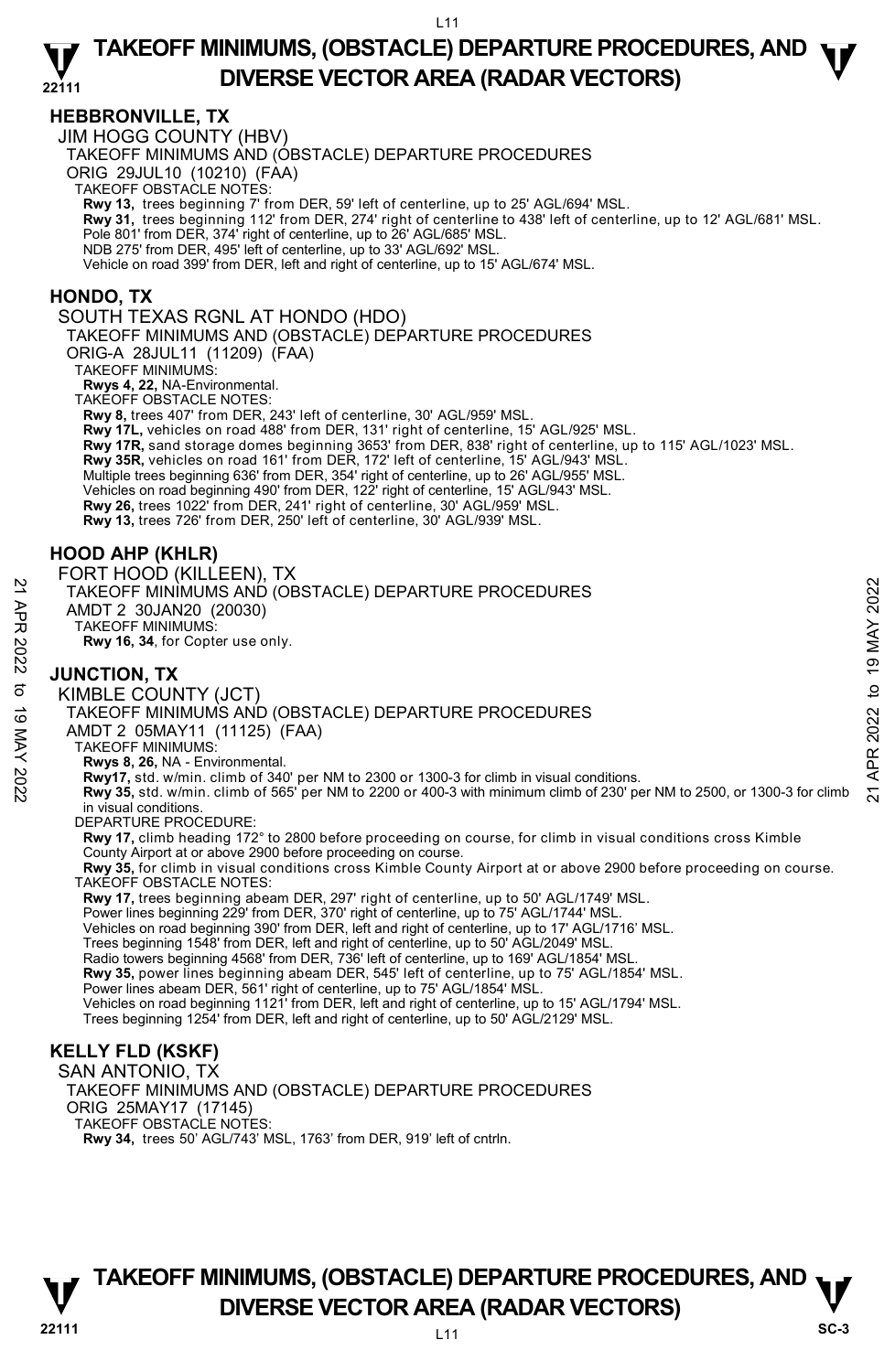**KENEDY, TX**  KENEDY RGNL (2R9) TAKEOFF MINIMUMS AND (OBSTACLE) DEPARTURE PROCEDURES AMDT 2A 15AUG19 (19227) (FAA) TAKEOFF MINIMUMS: **Rwy 16,** 300-1¾ or std. w/min. climb of 310' per NM to 600. **Rwy 34,** 400-2¼ or std. w/min. climb of 675' per NM to 600. DEPARTURE PROCEDURE: **Rwy 34,** climb heading 344° to 800 before turning left. TAKEOFF OBSTACLE NOTES: **Rwy 16,** fence at DER, 293' right of centerline, 8' AGL/277' MSL. Fence at DER, 291' left of centerline, 8' AGL/279' MSL. Trees beginning 11' from DER, 268' right of centerline, up to 100' AGL/379' MSL. Poles beginning 965' from DER, 352' left of centerline, up to 80' AGL/364' MSL. Tree 1771' from DER, 937' right of centerline, 100' AGL/389' MSL. Tree 2752' from DER, 993' right of centerline, 100' AGL/399' MSL. Tree 3234' from DER, 1137' left of centerline, 100' AGL/409' MSL. Tree 3408' from DER, 982' right of centerline, 100' AGL/419' MSL. Tree 4050' from DER, 808' right of centerline, 100' AGL/429' MSL. Tree 4523' from DER, 348' right of centerline, 100' AGL/439' MSL.<br>Tree 4854' from DER, 200' right of centerline, 100' AGL/449' MSL.<br>Tree 5091' from DER, 147' right of centerline, 100' AGL/459' MSL. Trees beginning 5351' from DER, 18' right of centerline, up to 100' AGL/469' MSL. Tree 5684' from DER, 983' right of centerline, 100' AGL/479' MSL. Tree 1 NM from DER, 1953' right of centerline, 100' AGL/489' MSL. Tree 1.1 NM from DER, 2105' right of centerline, 100' AGL/499' MSL. Tree 1.5 NM from DER, 1603' right of centerline, 100' AGL/507' MSL. **Rwy 34,** tree 51' from DER, 180' left of centerline, 100' AGL/399' MSL. Fence 169' from DER, crossing extended runway centerline, 8' AGL/295' MSL. Tower 1031' from DER, 2808' left of centerline, 238' AGL/678' MSL. Tree 1457' from DER, 761' left of centerline, 100' AGL/419' MSL. Tree 1512' from DER, 8' right of centerline, 100' AGL/409' MSL. Tree 1615' from DER, 859' left of centerline, 100' AGL/429' MSL. Tree 1779' from DER, 861' left of centerline, 100' AGL/439' MSL. Tree 1902' from DER, 847' left of centerline, 100' AGL/449' MSL. Tree 2521' from DER, 950' right of centerline, 100' AGL/429' MSL. Tree 3594' from DER, 1437' right of centerline, 100' AGL/459' MSL. Tree 4395' from DER, 107' left of centerline, 100' AGL/469' MSL. Tree 4834' from DER, 178' left of centerline, 100' AGL/479' MSL. Tree 5227' from DER, 352' left of centerline, 100' AGL/489' MSL. Tree 5720' from DER, 153' left of centerline, 100' AGL/499' MSL. Trees beginning 1 NM from DER, 24' left of centerline, up to 100' AGL/519' MSL. Trees beginning 1.1 NM from DER, 4' right of centerline, up to 100' AGL/529' MSL. Tower, trees beginning 1.4 NM from DER, 86' left of centerline, up to 238' AGL/628' MSL. Tree 1437' from DER, 81' left of centerline, 100' AGL/409' MSL.<br>
Tree 1512' from DER, 8' right of centerline, 100' AGL/409' MSL.<br>
Tree 1615' from DER, 869' left of centerline, 100' AGL/429' MSL.<br>
Tree 1902' from DER, 847'

## **KERRVILLE, TX**

#### KERRVILLE MUNI /LOUIS SCHREINER FIELD (ERV)

TAKEOFF MINIMUMS AND (OBSTACLE) DEPARTURE PROCEDURES

AMDT 2 03JAN19 (19003) (FAA)

TAKEOFF MINIMUMS:

**Rwy 3,** 500-3 w/min. climb of 390' per NM to 2600, or std. w/min. climb of 455' per NM to 2400 or 1300-3 for VCOA.

**Rwy 30,** std. w/min. climb of 215' per NM to 2300 or 1300-3 for VCOA.

VCOA:

**Rwys 3, 30,** obtain ATC approval for VCOA when requesting IFR clearance. Climb in visual conditions to cross Kerrville Muni/Louis Schreiner Field at or above 2800 before proceeding on course.

TAKEOFF OBSTACLE NOTES:

**Rwy 3,** tree 23' from DER, 465' left of centerline, 41' AGL/1631' MSL.

- Terrain 25' from DER, 401' right of centerline, 1635' MSL.
- Terrain 36' from DER, 505' right of centerline, 1647' MSL.
- Vehicles on road, terrain beginning 45' from DER, 310' right of centerline, up to 1649' MSL.<br>Trees beginning 239' from DER, 445' left of centerline, up to 47' AGL/1640' MSL.
- 
- Vehicle on road, terrain beginning 296' from DER, 352' right of centerline, up to 1650' MSL.
- Trees beginning 436' from DER, 344' left of centerline, up to 66' AGL/1664' MSL. Vehicles on road, terrain beginning 496' from DER, 311' right of centerline, up to 1652' MSL.
- 
- Trees, vehicles on road beginning 853' from DER, 117' right of centerline, up to 38' AGL/1673' MSL.
- Trees beginning 895' from DER, 46' right of centerline, up to 31' AGL/1675' MSL. Trees beginning 985' from DER, 96' right of centerline, up to 26' AGL/1678' MSL.
- 
- Trees beginning 1030' from DER, 198' right of centerline, up to 41' AGL/1684' MSL.
- Poles, vehicles on road, transmission line, trees beginning 1176' from DER, 11' right of centerline, up to 55' AGL/1715' MSL. Pole 1434' from DER, 418' left of centerline, 58' AGL/1672' MSL.
- Transmission line, pole beginning 1440' from DER, 414' left of centerline, up to 59' AGL/1674' MSL.
- Pole 1523' from DER, 772' left of centerline, 63' AGL/1698' MSL.

**CON'T** 

## **22111** L12 **TAKEOFF MINIMUMS, (OBSTACLE) DEPARTURE PROCEDURES, AND**  $\nabla$ **<br>DIVERSE VECTOR AREA (RADAR VECTORS) DIVERSE VECTOR AREA (RADAR VECTORS)** SC-3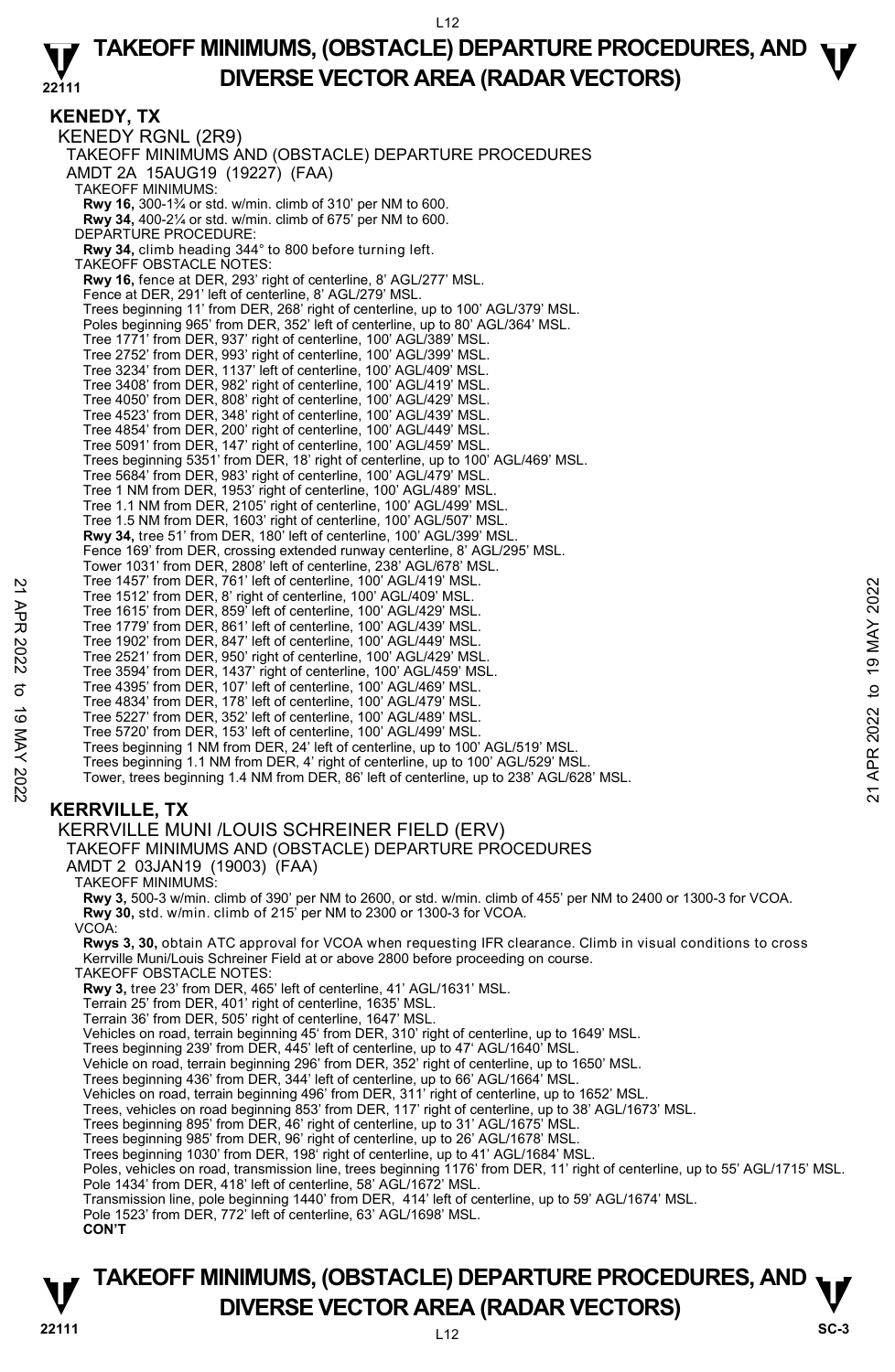#### **22111 TAKEOFF MINIMUMS, (OBSTACLE) DEPARTURE PROCEDURES, AND**  $\Psi$ **DIVERSE VECTOR AREA (RADAR VECTORS)**

## **KERRVILLE, TX (CON'T)**

KERRVILLE MUNI /LOUIS SCHREINER FIELD (ERV) (CON'T)  **Rwy 3 (CON'T),** transmission line, trees, windmill, pole, vehicle on road beginning 1525' from DER, 28' left of centerline, up to 64' AGL/1705' MSL. Trees, vehicles on road, fence beginning 2019' from DER, 37' right of centerline, up to 33' AGL/1742' MSL. Trees, terrain beginning 2581' from DER, 576' right of centerline, up to 1743' MSL. Trees beginning 2717' from DER, 540' left of centerline, up to 29' AGL/1708' MSL. Trees, fence beginning 2978' from DER, 804' left of centerline, up to 37' AGL/1733' MSL. Trees beginning 3253' from DER, 920' left of centerline, up to 30' AGL/1738' MSL. Trees, pole beginning 3636' from DER, 1190' left of centerline, up to 33' AGL/1742' MSL. Tree 3905' from DER, 1490' right of centerline, 30' AGL/1751' MSL. Trees beginning 4069' from DER, 920' right of centerline, up to 16' AGL/1753' MSL. Trees beginning 4108' from DER, 1199' right of centerline, up to 27' AGL/1773' MSL. Tree 4291' from DER, 1344' right of centerline, 23' AGL/1776' MSL. Trees beginning 4312' from DER, 1120' right of centerline, up to 23' AGL/1796' MSL. Fence, tree beginning 4440' from DER, 1207' right of centerline, up to 4' AGL/1824' MSL. Fence, tree beginning 4504' from DER, 1136' right of centerline, up to 6' AGL/1832' MSL. Terrain, fence, tree beginning 4610' from DER, 1475' right of centerline, up to 1869' MSL. Trees, fence, terrain beginning 4656' from DER, 347' right of centerline, up to 14' AGL/1879' MSL. Poles beginning 4892' from DER, 1415' left of centerline, up to 40' AGL/1753' MSL Pole, trees beginning 5066' from DER, 1275' left of centerline, up to 39' AGL/1758' MSL. Pole, tree beginning 5204' from DER, 1373' left of centerline, up to 37' AGL/1760' MSL. Tree 5259' from DER, 1498' left of centerline, 34' AGL/1764' MSL. Trees beginning 5329' from DER, 1203' left of centerline, up to 41' AGL/1769' MSL. Tree 5365' from DER, 1718' left of centerline, 33' AGL/1772' MSL. Trees, vehicle on road, poles beginning 5366' from DER, 1159' left of centerline, up to 32' AGL/1773' MSL. Tree 5569' from DER, 1423' left of centerline, 34' AGL/1775' MSL. Pole 5579' from DER, 1525' left of centerline, 28' AGL/1778' MSL. Pole beginning 5639' from DER, 1125' left of centerline, up to 27' AGL/1800' MSL. Pole, terrain, trees beginning 5667' from DER, 1228' left of centerline, up to 36' AGL/1809' MSL. Tree 5885' from DER, 1970' left of centerline, 28' AGL/1850' MSL. Trees, terrain beginning 5931' from DER, 1356' left of centerline, up to 26' AGL/1874' MSL. Tree 6068' from DER, 1968' left of centerline, 21' AGL/1890' MSL. Trees beginning 1 NM from DER, 1442' left of centerline, up to 21' AGL/1892' MSL. Tree, vehicle on road, terrain, fence beginning 1 NM from DER, 1349' left of centerline, up to 1924' MSL. Vehicle on road, tree beginning 1 NM from DER, 914' right of centerline, up to 1902' MSL. Vehicles on road beginning 1 NM from DER, 1170' right of centerline, up to 1903' MSL.<br>Trees beginning 1 NM from DER, 991' right of centerline, up to 22' AGL/1921' MSL. Tree, vehicles on road beginning 1.1 NM from DER, 735' right of centerline, up to 29' AGL/1923' MSL. Tree, terrain beginning 1.1 NM from DER, 524' right of centerline, up to 1927' MSL. Trees, vehicles on road, terrain, poles beginning 1.1 NM from DER, 416' right of centerline, up to 36' AGL/1929' MSL. Building, trees, vehicle on road beginning 1.2 NM from DER, 1213' right of centerline, up to 32' AGL/1931' MSL. Trees, vehicles on road, poles, building, terrain, tank beginning 1.2 NM from DER, on and right of centerline, up to 35' AGL/1934' MSL. Fence, tree beginning 1.3 NM from DER, 1576' left of centerline, up to 6' AGL/1925' MSL. Building 1.3 NM from DER, 2597' left of centerline, 14' AGL/1934' MSL. Tree 1.3 NM from DER, 2558' left of centerline, 23' AGL/1943' MSI Building, trees, poles, vehicles on road beginning 1.3 NM from DER, 1543' left of centerline, up to 41' AGL/1962' MSL. Buildings, poles, vehicles on road, trees, fence, tank, terrain beginning 1.3 NM from DER, 18' left of centerline, up to 32' AGL/1963' MSL. Trees, pole, vehicles on road beginning 1.4 NM from DER, 160' right of centerline, up to 31' AGL/1941' MSL. Trees, vehicles on road, fence beginning 1.4 NM from DER, 233' right of centerline, up to 25' AGL/1947' MSL. Trees, poles, vehicles on road beginning 1.5 NM from DER, 196' right of centerline, up to 25' AGL/1950' MSL. Poles, trees, vehicles on road, fence, terrain beginning 1.5 NM from DER, 179' right of centerline, up to 44' AGL/1961' MSL.<br>Trees, vehicles on road, terrain beginning 1.6 NM from DER, 37' left of centerline, up to 25' AGL Trees, vehicles on road, pole beginning 1.7 NM from DER, 133' right of centerline, up to 28' AGL/1962' MSL. Vehicle on road, tree beginning 1.7 NM from DER, 1457' right of centerline, up to 1963' MSL. Trees, vehicles on road beginning 1.7 NM from DER, 1588' left of centerline, up to 18' AGL/1968' MSL. Trees, fence, vehicles on road beginning 1.7 NM from DER, 15' right of centerline, up to 22' AGL/1978' MSL. Poles, trees, vehicles on road, terrain, building beginning 1.7 NM from DER, 196' right of centerline, up to 36' AGL/1982' **MSL** Vehicles on road, tree beginning 1.7 NM from DER, 2149' left of centerline, up to 1969' MSL. Poles, trees, vehicles on road beginning 1.7 NM from DER, 906' left of centerline, up to 39' AGL/1976' MSL. Pole, trees, vehicles on road beginning 1.7 NM from DER, 76' right of centerline, up to 45' AGL/1994' MSL Pole, tree, vehicle on road, terrain beginning 1.7 NM from DER, 17' left of centerline, up to 40' AGL/1986' MSL.<br>Tree, vehicle on road, tank beginning 1.8 NM from DER, 271' right of centerline, up to 36' AGL/2000' MSL. Trees beginning 1.8 NM from DER, 88' right of centerline, up to 27' AGL/2010' MSL. Poles, fence, buildings, trees, vehicles on road, terrain beginning 1.8 NM from DER, on centerline, up to 43' AGL/2022' MSL.<br>Vehicles on road, trees, pole beginning 1.8 NM from DER, 84' left of centerline, up to 1989' MSL. Trees, poles, vehicles on road, building, terrain beginning 1.8 NM from DER, 173' left of centerline, up to 44' AGL/2003' MSL. Tree, terrain, buildings, vehicles on road, pole beginning 1.9 NM from DER, 267' left of centerline, up to 34' AGL/2025' MSL. Windmill, buildings, trees, terrain, vehicles on road, poles, tank, transmission line beginning 1.9 NM from DER, 34' left of centerline, up to 52' AGL/2044' MSL. 22 Trees, terrain beginning 5931' from DER, 1356' left of centerline, up to 26' AGL/1874' MSL.<br>
Tree 6068' from DER, 1968' left of centerline, up to 26' AGL/1892' MSL.<br>
Tree beginning 19831' from DER, 1342 left of centerli

## **22111** L13 **TAKEOFF MINIMUMS, (OBSTACLE) DEPARTURE PROCEDURES, AND**  $\nabla$ **<br>DIVERSE VECTOR AREA (RADAR VECTORS) DIVERSE VECTOR AREA (RADAR VECTORS)**  $\frac{V}{\text{SC-3}}$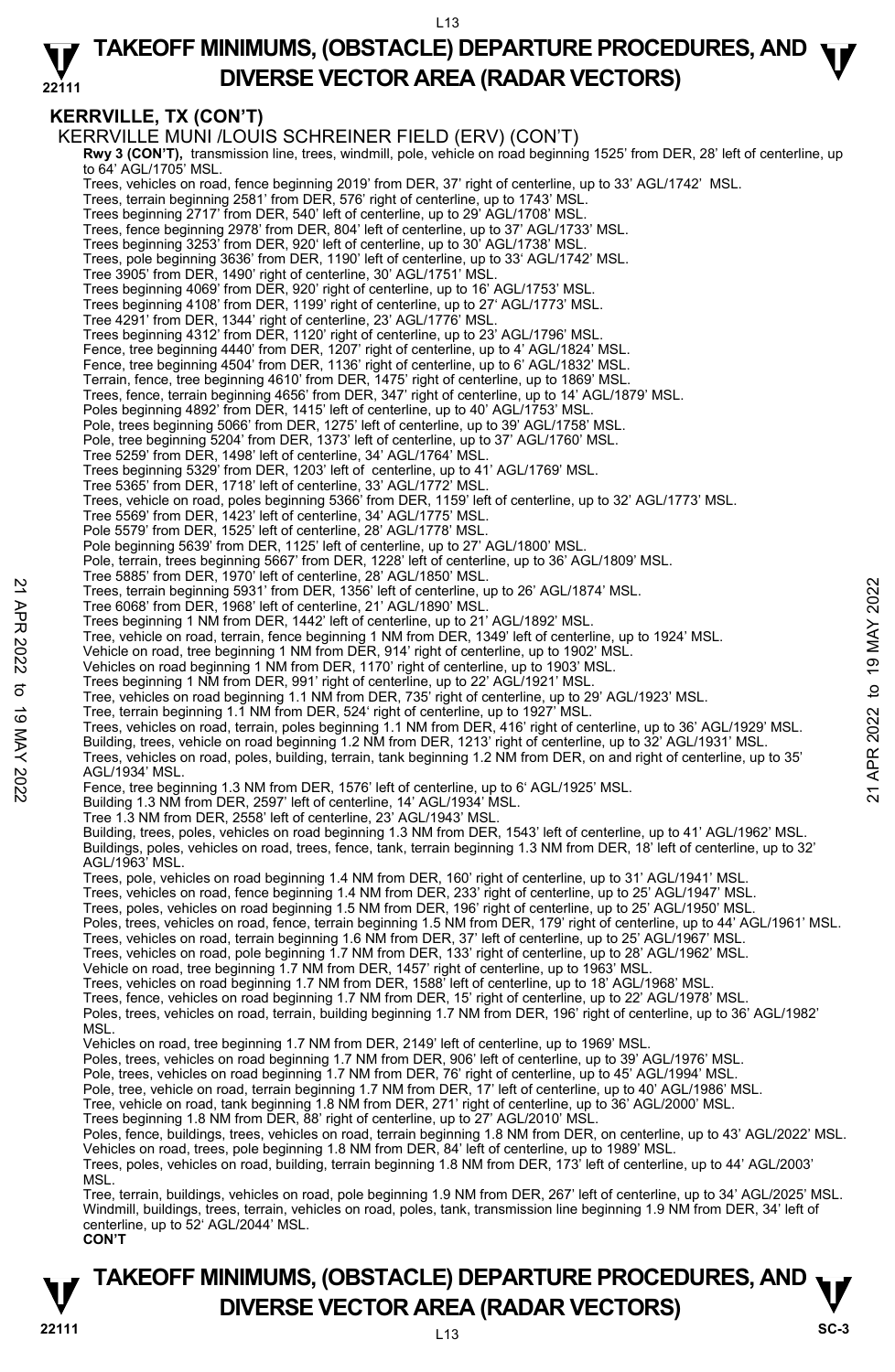#### **22111 TAKEOFF MINIMUMS, (OBSTACLE) DEPARTURE PROCEDURES, AND**  $\Psi$ **DIVERSE VECTOR AREA (RADAR VECTORS)**

## **KERRVILLE, TX (CON'T)**

KERRVILLE MUNI /LOUIS SCHREINER FIELD (ERV) (CON'T) **Rwy 3 (CON'T),** transmission line, tree beginning 2.4 NM from DER, 1351' left of centerline, up to 116' AGL/2077' MSL. Transmission lines, trees beginning 2.4 NM from DER, 524' left of centerline, up to 108' AGL/2078' MSL. Transmission lines 2.5 NM from DER, 866' right of centerline, 103' AGL/2042' MSL. **Rwy 12,** terrain beginning 76' from DER, 189' left of centerline, up to 1593' MSL. Tree 289' from DER, 448' right of centerline, 32' AGL/1605' MSL. Vehicles on road beginning 517' from DER, 617' left of centerline, up to 1608' MSL. Tree 625' from DER, 442' right of centerline, 33' AGL/1607' MSL. **Rwy 21,** fence, terrain beginning 1' from DER, 145' right of centerline, up to 1583' MSL. Vehicles on road, sign, terrain beginning 13' from DER, 125' left of centerline, up to 1576' MSL. Pole 838' from DER, 593' right of centerline, 35' AGL/1595' MSL. Pole, trees beginning 893' from DER, 422' right of centerline, up to 41' AGL/1602' MSL. Trees beginning 975' from DER, 277' right of centerline, up to 54' AGL/1608' MSL. Trees beginning 1291' from DER, 284' right of centerline, up to 80' AGL/1610' MSL. Tree 1439' from DER, 250' right of centerline, 89' AGL/1619' MSL. Antenna 2904' from DER, 870' right of centerline, 102' AGL/1655' MSL. Tree 4950' from DER, 1649' right of centerline, 48' AGL/1704' MSL. Tree, building beginning 4963' from DER, 1520' right of centerline, up to 50' AGL/1710' MSL. **Rwy 30,** vehicle on road 1' from DER, 477' left of centerline, 1577' MSL. Tree 190' from DER, 493' left of centerline, 28' AGL/1584' MSL. Tree 210' from DER, 514' left of centerline, 41' AGL/1592' MSL. Pole, tree, building, lighting beginning 244' from DER, 208' left of centerline, up to 33' AGL/1594' MSL.<br>Fence beginning 324' from DER, 330' right of centerline, up to 11' AGL/1582' MSL. Vehicles on road, fence beginning 329' from DER, 271' right of centerline, up to 1592' MSL. Tree 404' from DER, 521' right of centerline, 35' AGL/1610' MSL. Trees, poles beginning 407' from DER, 412' left of centerline, up to 51' AGL/1598' MSL. Poles, building, trees beginning 443' from DER, 32' right of centerline, up to 39' AGL/1615' MSL. Tree 599' from DER, 500' left of centerline, 51' AGL/1605' MSL. Trees beginning 621' from DER, 19' left of centerline, up to 51' AGL/1606' MSL. Trees beginning 874' from DER, 104' left of centerline, up to 83' AGL/1614' MSL. Tree 1748' from DER, 937' left of centerline, 93' AGL/1619' MSL. **KILLEEN, TX**  SKYLARK FLD (ILE) TAKEOFF MINIMUMS AND (OBSTACLE) DEPARTURE PROCEDURES AMDT 2 15JAN09 (21224) (FAA) DEPARTURE PROCEDURE: **Rwy 19,** climb heading 190° to 1900 before turning east. TAKEOFF OBSTACLE NOTES: **Rwy 1,** multiple poles beginning 317' from DER, 384' left of centerline, up to 27' AGL/868' MSL. Tree, 973' from DER, 100' left of centerline, 28' AGL/876' MSL. Building, 486' from DER, 9' right of centerline, 13' AGL/854' MSL. Antenna, 351' from DER, 277' right of centerline, 11' AGL/852' MSL. **Rwy 19,** pole, 288' from DER, 588' right of centerline, 32' AGL/880' MSL. Building, 102' from DER, 411' right of centerline, 8' AGL/856' MSL. Vehicle on road, 232' from DER, 499' right of centerline, 15' AGL/867' MSL. Pole, 256' from DER, 497' left of centerline, 32' AGL/873' MSL. Building, 276' from DER, 342' left of centerline, 11' AGL/859' MSL. Building, 298' from DER, 83' left of centerline, 9' AGL/857' MSL. **KINGSVILLE NAS (KNQI)**  KINGSVILLE, TX Tree 1748 from DER, 937 left of centerline, 93' AGL/1619' MSL.<br>
22 Tree 1748 from DER, 937 left of centerline, 93' AGL/1619' MSL.<br>
22 SKYLARK FLD (ILE)<br>
72 SKYLARK FLD (ILE)<br>
72 TAKEOFF MINIMUMS AND (OBSTACLE) DEPARTURE PR

#### TAKEOFF MINIMUMS AND (OBSTACLE) DEPARTURE PROCEDURES ORIG 16JUL20 (20198) TAKEOFF OBSTACLE NOTES: **Rwy 13R,** terrain 0' from DER, 500' right of cntrln, 0' AGL/45' MSL. **Rwy 17L,** terrain 0' from DER, 500' left of cntrln, 0' AGL/56' MSL. Terrain 328' from DER, 500' left of cntrln, 0' AGL/59' MSL. **Rwy 17R,** tower 559' from DER, 1' left of cntrln, 5' AGL/56' MSL.

Terrain 0' from DER, 500' right of cntrln, 0' AGL/60' MSL.

Terrain 281' from DER, 500' right of cntrln, 0' AGL/60' MSL.

**Rwy 31L,** terrain 0' from DER, 500' left of cntrln, 0' AGL/52' MSL.

## **22111** L14 **TAKEOFF MINIMUMS, (OBSTACLE) DEPARTURE PROCEDURES, AND**  $\nabla$ **<br>DIVERSE VECTOR AREA (RADAR VECTORS) DIVERSE VECTOR AREA (RADAR VECTORS)** SC-3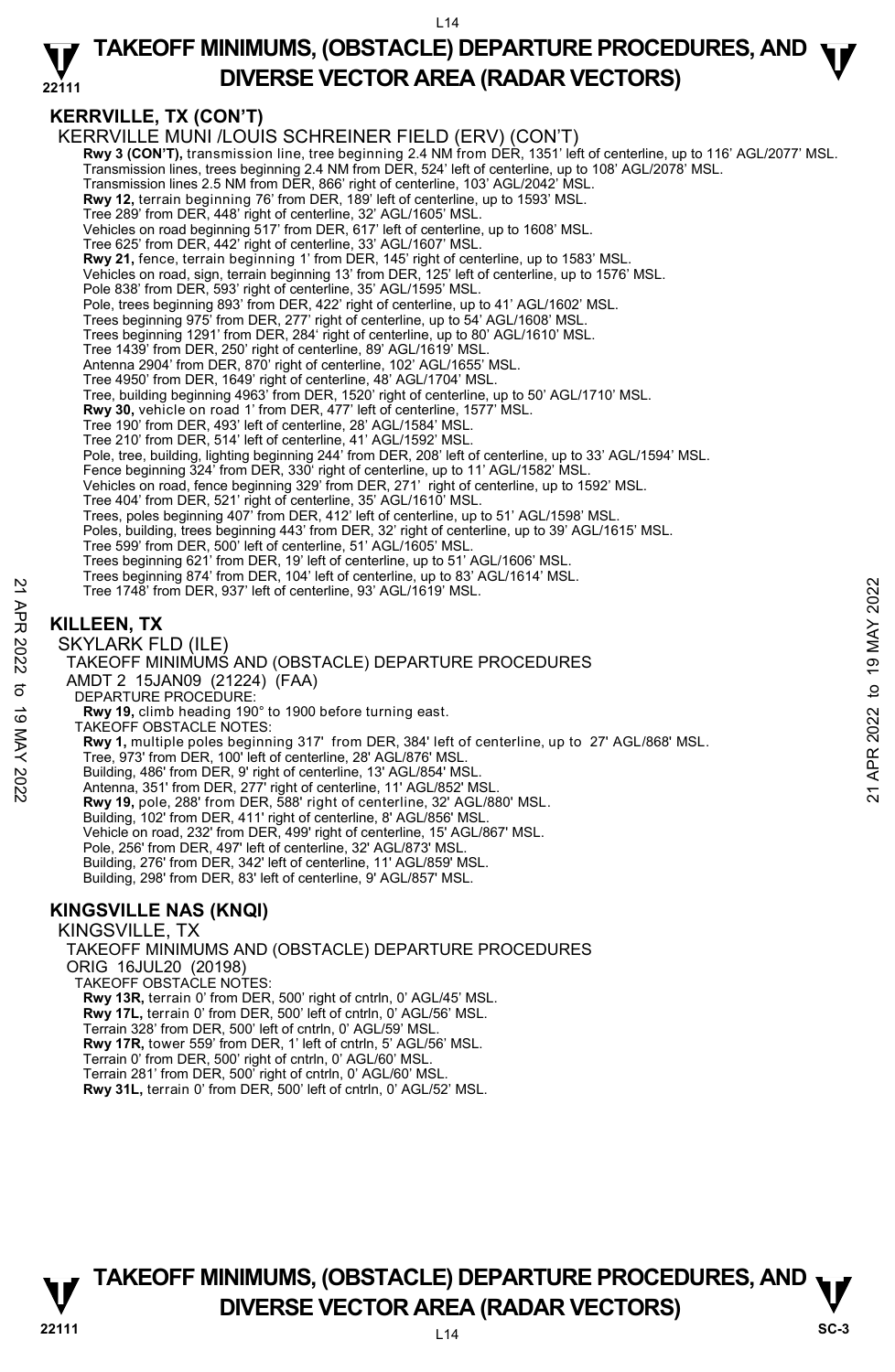## **KINGSVILLE, TX**

KLEBERG COUNTY (IKG) TAKEOFF MINIMUMS AND (OBSTACLE) DEPARTURE PROCEDURES ORIG 29JUL10 (10210) (FAA) TAKEOFF OBSTACLE NOTES: **Rwy 13,** trees beginning 528' from DER, 515' right of centerline, up to 35' AGL/154' MSL. Trees beginning 775' from DER, 554' left of centerline, up to 35' AGL/159' MSL. **Rwy 31,** trees beginning 184' from DER, 358' right of centerline, up to 28' AGL/153' MSL.

## **LAGO VISTA, TX**

LAGO VISTA TX/RUSTY ALLEN (RYW)

TAKEOFF MINIMUMS AND (OBSTACLE) DEPARTURE PROCEDURES

AMDT 1A 17AUG17 (22027) (FAA)

TAKEOFF OBSTACLE NOTES:

**Rwy 15,** building 4' from DER, 157' right of centerline, 25' AGL/1225' MSL.

Building and trees beginning 18' from DER, 248' left of centerline, up to 1232' MSL.

**Rwy 33,** trees beginning 14' from DER, 158' right of centerline, up to 1258' MSL.

Trees beginning 44' from DER, 144' left of centerline, up to 1257' MSL.

Trees beginning 173' from DER, 315' left of centerline, up to 1262' MSL.<br>Trees beginning 173' from DER, 235' right of centerline, up to 1259' MSL.<br>Trees beginning 494' from DER, 224' right of centerline, up to 1269' MSL.

Trees beginning 624' from DER, 274' left of centerline, up to 1270' MSL. Trees beginning 743' from DER, 159' left of centerline, up to 1273' MSL.

Tree 1430' from DER, 122' right of centerline, 1270' MSL.

Tree 1612' from DER, 132' left of centerline, 1274' MSL.

## **LAKEWAY, TX**

LAKEWAY AIRPARK (3R9)

TAKEOFF MINIMUMS AND (OBSTACLE) DEPARTURE PROCEDURES

AMDT 3 05MAR15 (15064) (FAA)

TAKEOFF MINIMUMS:

**Rwy 16,** 500-2¾ or std. w/min. climb of 265' per NM to 1500.

DEPARTURE PROCEDURE:

**Rwy 16,** climb heading 165° to 1700 before proceeding on course.

TAKEOFF OBSTACLE NOTES:

**Rwy 16,** trees on rising terrain beginning 26' from DER, 161' right of centerline, up to 50' AGL/975' MSL.

Building 38' from DER, 229' right of centerline, 50' AGL/989' MSL.

Tree 194' from DER, 221' left of centerline, 50' AGL/943' MSL.

Building and trees beginning 534' from DER, 165' left of centerline, 40' AGL/941' MSL.

Power lines with catenary markers beginning 776' from DER, crossing centerline, up to 80' AGL/999' MSL. AMDT 3 O5MAR15 (15064) (FAA)<br>
21 AMDT 3 O5MAR15 (15064) (FAA)<br>
TAKEOFF MINIMUMS:<br>
RWY 16, 500-22<sup>2</sup>/a rstill, whin. climb of 265' per NM to 1500.<br>
RWY 16, climb heading 165° to 1700 before proceeding on course.<br>
TAKEOFF

Tower 2.1 NM from DER, 1314' right of centerline, 195' AGL/1326' MSL.

**Rwy 34,** trees beginning abeam DER, right of centerline, up to 50' AGL/931' MSL.<br>Trees and buildings beginning abeam DER, 161' left of centerline, up to 50' AGL/965' MSL.

Trees and buildings on rising terrain beginning 3405' from DER, crossing centerline, up to 50' AGL/1009' MSL.

## **LAMPASAS, TX**

LAMPASAS (LZZ)

TAKEOFF MINIMUMS AND (OBSTACLE) DEPARTURE PROCEDURES ORIG 17DEC09 (09351) (FAA)

TAKEOFF OBSTACLE NOTES:

**Rwy 16,** building 39' from DER, 374' left of centerline, 20' AGL/1189' MSL. Trees beginning 795' from DER, 217' right of centerline, up to 30' AGL/1189' MSL.

**Rwy 34,** trees beginning 657' from DER, 147' left of centerline, up to 30' AGL/1249' MSL.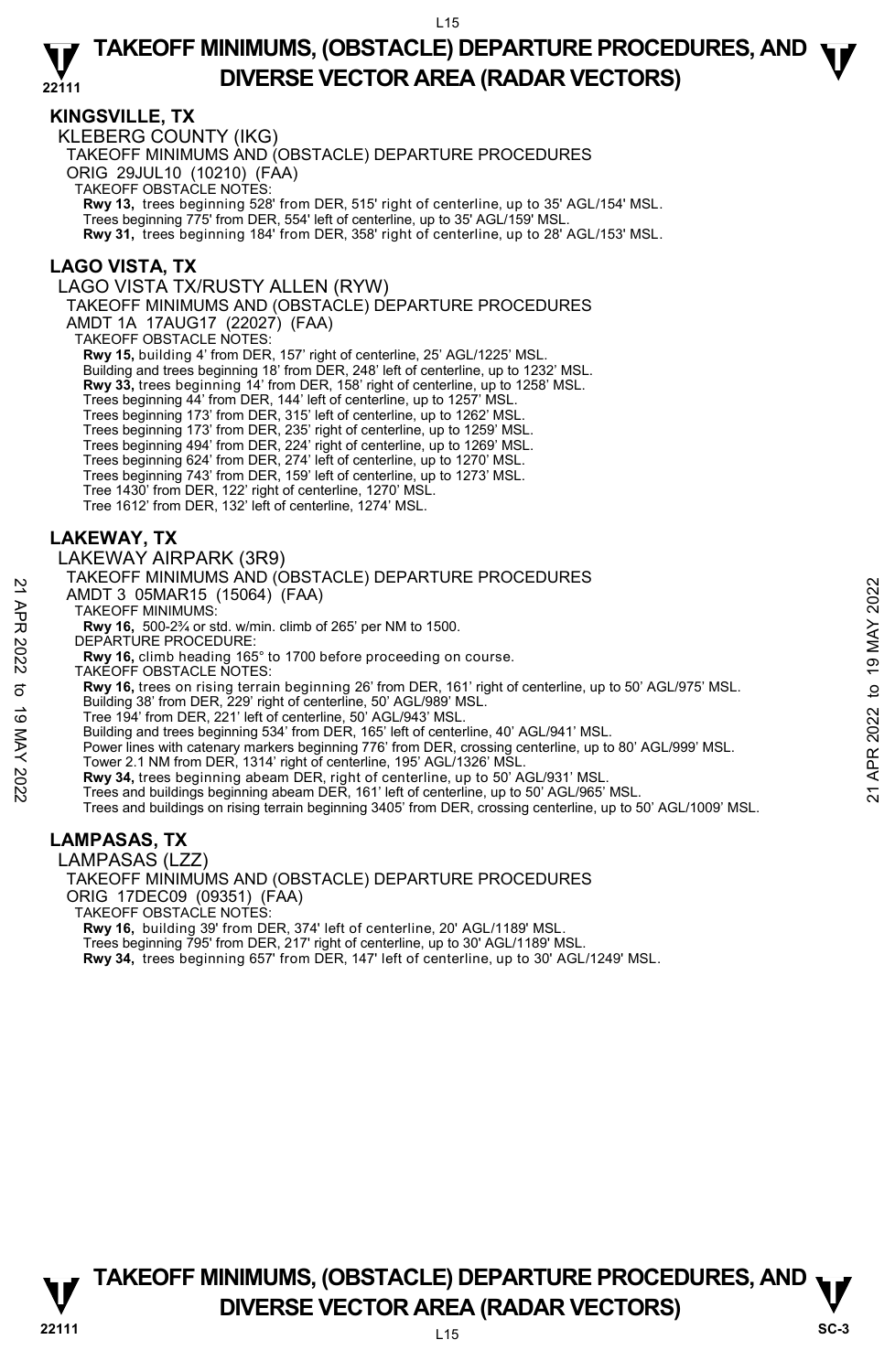**LAREDO, TX**  LAREDO INTL (LRD) TAKEOFF MINIMUMS AND (OBSTACLE) DEPARTURE PROCEDURES AMDT 4B 08NOV18 (18312) (FAA) DEPARTURE PROCEDURE: **Rwy 14,** climb heading 142° to 1000 before turning right. **Rwy 18L,** climb heading 163° to 1200 before turning right**. Rwy 18R,** climb heading 163° to 1300 before turning right. **Rwy 32,** climb heading 322° to 1200 before turning left. **Rwys 36L, 36R,** climb heading 358° to 1000 before turning left. TAKEOFF OBSTACLE NOTES: **Rwy 14,** trees beginning 135' from DER, 298' left of centerline, up to 59' AGL/519' MSL. Sign 226' from DER, 244' left of centerline, 14' AGL/474' MSL. **Rwy 18L,** terrain beginning 48' from DER, 333' right of centerline, up to 478' MSL. **Rwy 18R,** terrain beginning 4' from DER, 219' right of centerline, up to 489' MSL. Light poles beginning 894' from DER, 344' right of centerline, up to 41' AGL/511' MSI **Rwy 32,** aircraft on taxiway beginning 50' from DER, 367' left of centerline, up to 75' AGL/584' MSL. Trees beginning 768' from DER, 584' left of centerline, up to 59' AGL/559' MSL. Trees beginning 88' from DER, 275' right of centerline, up to 59' AGL/559' MSL. **Rwy 36L,** MALSR 5' from DER, on centerline, 5' AGL/505' MSL. NAVAID 10' from DER, on centerline, 5' AGL/505' MSL. Antenna on building 81' from DER, 404' left of centerline, 30' AGL/520' MSL. **Rwy 36R,** terrain beginning 19' from DER, 191' left of centerline, up to 500' MSL.<br>Terrain beginning 176' from DER, 489' right of centerline, up to 512' MSL. **LAUGHLIN AFB (KDLF)**  DEL RIO, TX TAKEOFF MINIMUMS AND (OBSTACLE) DEPARTURE PROCEDURES AMDY 1 27JAN22 (22027) (USAF) TAKEOFF OBSTACLE NOTES: **Rwy 13C,** taxiing aircraft 197' from DER, 222' right of centerline, 14' AGL/1079' MSL. **Rwy 13L,** taxiing aircraft 9' from DER, 204' right of centerline, 14' AGL/1076' MSL. **Rwy 13R,** taxiing aircraft 1159' from DER, 175' left of centerline, 38' AGL/1108' MSL. Taxiing aircraft 14' from DER, 202' left of centerline, 14' AGL/1090' MSL. Taxiing aircraft 65' from DER, 301' left of centerline, 14' AGL/1090' MSL. Taxiing aircraft 524' from DER, 605' right of centerline, 14' AGL/1093' MSL. **Rwy 31C,** vehicular traffic 16' from DER, 466' right of centerline, 10' AGL/1092' MSL. **Rwy 31R,** terrain 0' from DER, 500' left of centerline, 1082' MSL. Terrain 141' from DER, 516' left of centerline, 1083' MSL. Terrain 173' from DER, 546' left of centerline, 1083' MSL. Vehicular traffic 609' from DER, 534' left of centerline, 10' AGL/1092' MSL. 1 ARCH- OBSTACLE NOTES:<br> **Every 13C**, taxiing aircraft 197' from DER, 222' right of centerline, 14' AGL/1079' MSL.<br> **Rwy 13C**, taxiing aircraft 119' from DER, 204' right of centerline, 14' AGL/1076' MSL.<br> **Rwy 13L**, taxii

Terrain 115' from DER, 521' right of centerline, 1085' MSL.

Terrain 72' from DER, 449' right of centerline, 1083' MSL. Taxiing aircraft 6' from DER, 174' left of centerline, 14' AGL/1090' MSL.

Railroad 1423' from DER, 469' right of centerline, 23' AGL/1102' MSL.

Windsock 19' from DER, 496' left of centerline, 26' AGL/1101' MSL. Railroad 1239' from DER, 869' left of centerline, 23' AGL/1102' MSL.

## **LLANO, TX**

LLANO MUNI (AQO)

TAKEOFF MINIMUMS AND (OBSTACLE) DEPARTURE PROCEDURES ORIG 17DEC09 (09351) (FAA)

TAKEOFF MINIMUMS:

**Rwys 13, 31,** NA-Environmental.

DEPARTURE PROCEDURE

**Rwy 35,** climb heading 354° to 1900 before proceeding on course.

TAKEOFF OBSTACLE NOTES:

**Rwy 17,** tree 11' from DER, 364' left of centerline, 25' AGL/1144' MSL.

Trees 811' from DER, 242' left of centerline, 25' AGL/1124' MSL. **Rwy 35,** hangar 209' from DER, 497' right of centerline, 30' AGL/1149' MSL.

Tree 485' from DER, 265' right of centerline, 25' AGL/1144' MSL. Vehicles on North-South road, 270' left of centerline, 15' AGL/1114' MSL.

Vehicles on road 390' from DER, crosses centerline East-West, 15' AGL/1134' MSL.

## **TAKEOFF MINIMUMS, (OBSTACLE) DEPARTURE PROCEDURES, AND**  $\nabla$ **<br>DIVERSE VECTOR AREA (RADAR VECTORS) DIVERSE VECTOR AREA (RADAR VECTORS)** SC-3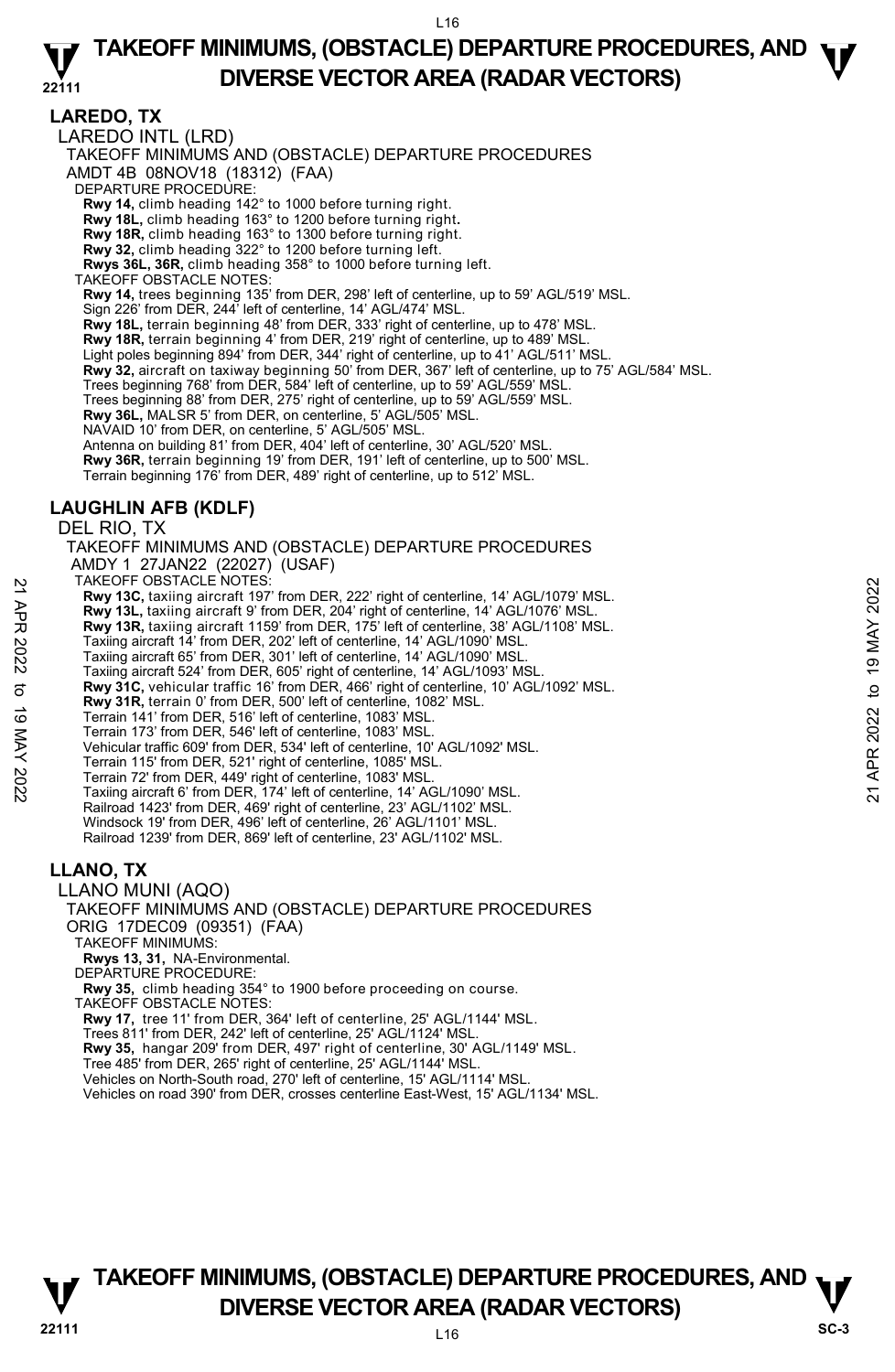### **LOCKHART, TX**

LOCKHART MUNI (50R) TAKEOFF MINIMUMS AND (OBSTACLE) DEPARTURE PROCEDURES ORIG 25AUG11 (11237) (FAA) TAKEOFF MINIMUMS: **Rwy 36,** 400-3 or std. w/min. climb of 275' per NM to 1200. DEPARTURE PROCEDURE: **Rwy 36,** climb heading 355° to 1200 before turning. TAKEOFF OBSTACLE NOTES: **Rwy 18,** trees beginning 47' from DER, 267' left of centerline, up to 65' AGL/555' MSL. Trees beginning 245' from DER, 13' right of centerline, up to 42' AGL/541' MSL. **Rwy 36,** bush 51' from DER, 305' right of centerline, 8' AGL/568' MSL. Pole 1298' from DER, 561' right of centerline, 38' AGL/568' MSL. Tower 2.2 NM from DER, 2536' right of centerline, 378' AGL/918' MSL. **MARFA, TX**  MARFA MUNI (MRF) TAKEOFF MINIMUMS AND (OBSTACLE) DEPARTURE PROCEDURES AMDT 1A 25FEB21 (21056) (FAA) TAKEOFF MINIMUMS: **Rwys 9, 27,** NA - Environmental. CAUTION: Unmarked balloon and cable to 14000' MSL in R-6318. DEPARTURE PROCEDURE: **Rwy 4,** climbing right turn direct MRF VOR/DME thence... **Rwy 13,** climb direct MRF VOR/DME thence... **Rwys 22, 31,** climbing left turn direct MRF VOR/DME thence... ...all aircraft climb in MRF holding pattern (southeast, left turn, 313° inbound) to cross MRF VOR/DME at or above MEA for direction of flight. TAKEOFF OBSTACLE NOTES: **Rwy 4,** vehicle on road, tree beginning 18' from DER, 319' left of centerline, up to 15' AGL/4863' MSL. Tree 76' from DER, 504' right of centerline, 4852' MSL. Vehicle on road, tree beginning 121' from DER, 48' left of centerline, up to 15' AGL/4864' MSL. Vehicle on road 462' from DER, 270' left of centerline, 4866' MSL. Vehicle on road 469' from DER, 613' right of centerline, 4863' MSL. Vehicle on road beginning 558' from DER, 197' left of centerline, up to 4869' MSL. Vehicle on road 709' from DER, 417' left of centerline, 4870' MSL. Vehicle on road 744' from DER, 583' right of centerline, 4868' MSL. **Rwy 13,** vehicle on road 29' from DER, 413' right of centerline, 4846' MSL. Vehicle on road 175' from DER, 429' right of centerline, 15' AGL/4848' MSL. Vehicle on road 513' from DER, 564' left of centerline, 4846' MSL. Pole 1041' from DER, 572' right of centerline, 4858' MSL. **Rwy 22,** vehicle on road beginning 5' from DER, 281' left of centerline, up to 15' AGL/4840' MSL. Tree 152' from DER, 419' right of centerline, 4833' MSL. Tank, vehicle on road beginning 340' from DER, 272' left of centerline, up to 4846' MSL. **Rwy 31,** building 31' from DER, 249' right of centerline, 5' AGL/4843' MSL. **MASON, TX**  MASON COUNTY (T92) TAKEOFF MINIMUMS AND (OBSTACLE) DEPARTURE PROCEDURES AMDT 2 17AUG17 (17229) (FAA) TAKEOFF MINIMUMS: **Rwy 36,** 300-1 or std. w/ min. climb of 440' per NM to 1800. DEPARTURE PROCEDURE: **EVALUAT SET AND AND THE DRIGHT THE THE SURVER AND THE THE THE THE THE THE THE REPORT VERICLE ON THE VERICLE ON THE VERICLE ON THE VERICLE ON THE VERICLE ON THE VERICLE ON THE VERICLE ON THE VERICLE ON THE VERICLE ON THE** 

**Rwy 18,** climb heading 176° to 2100' before turning right.

TAKEOFF OBSTACLE NOTES:

**Rwy 18,** trees beginning 469' from DER, 87' left of centerline, up to 35' AGL/1555' MSL.

**Rwy 36,** trees beginning 379' from DER, left and right of centerline, up to 35' AGL/1538' MSL.

- T-L tower 3061' from DER, 1185' left of centerline, 95' AGL/1628' MSL.
- T-L towers beginning 3625' from DER, 193' left of centerline, up to 85' AGL/1641' MSL.<br>T-L towers beginning 4435' from DER, 303' right of centerline, up to 90' AGL/1667' MSL.
- 

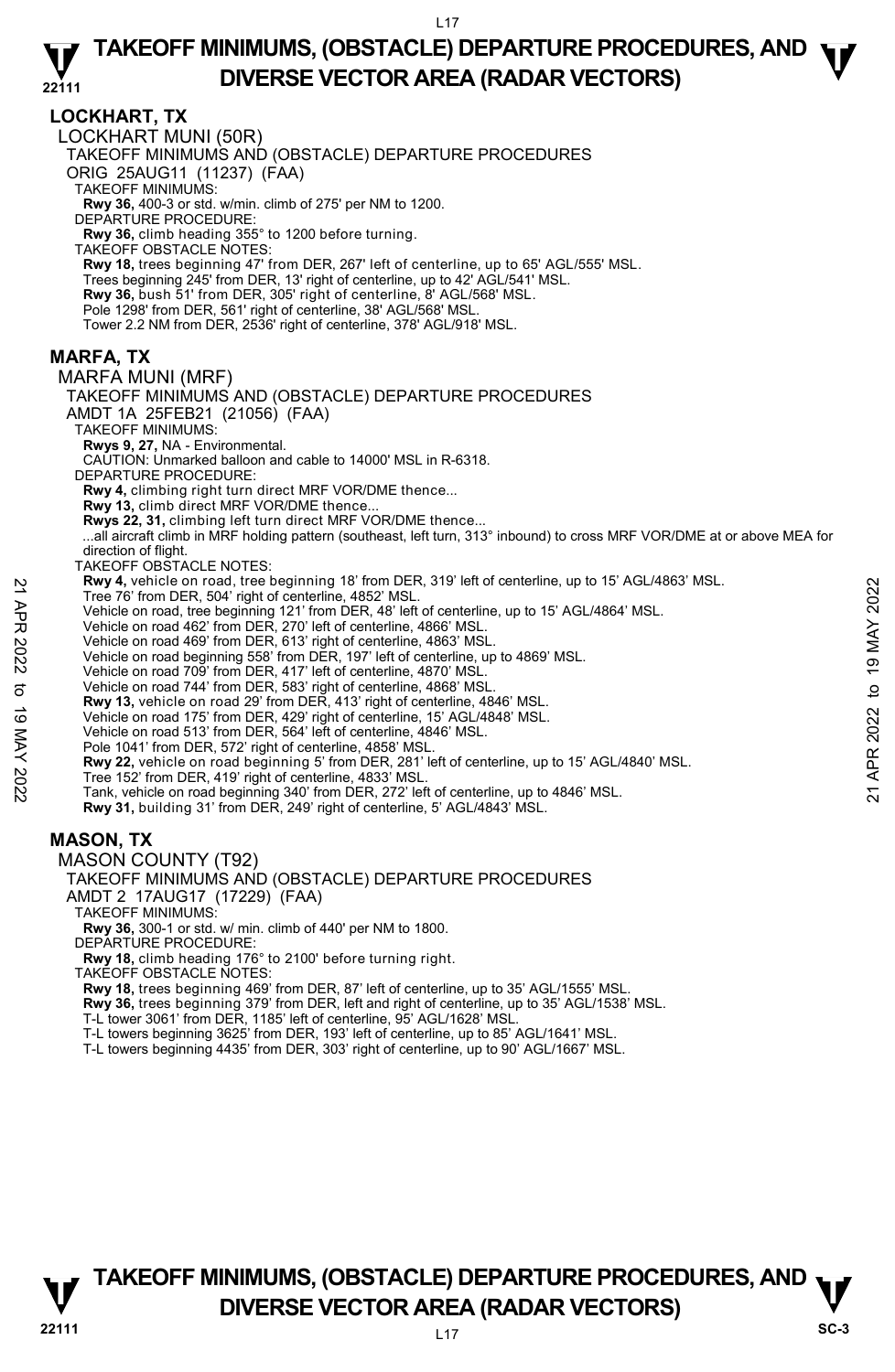**MC ALLEN, TX** 

MC ALLEN MILLER INTL (MFE)

TAKEOFF MINIMUMS AND (OBSTACLE) DEPARTURE PROCEDURES

AMDT 2 10DEC15 (15344) (FAA)

TAKEOFF MINIMUMS:

**Rwy 36,** 300-1½, or std. w/min. climb of 296' per NM to 500'. TAKEOFF OBSTACLE NOTES:

**Rwy 14,** trees beginning 792' from DER, 593' left of centerline, up to 44' AGL/139' MSL.

**Rwy 32,** trees and poles beginning 709' from DER, 362' left of centerline, up to 52' AGL/157' MSL.

Tree 1019' from DER, 627' right of centerline, 42' AGL/142' MSL. **Rwy 36,** pole 581' from DER, on centerline, 19' AGL/122' MSL.

Tower 198' from DER, 335' left of centerline, 38' AGL/140' MSL.

Buildings and trees beginning 652' from DER, 36' left of centerline, up to 50' AGL/155' MSL.

Towers, poles and buildings beginning 635' from DER, 25' right of centerline, up to 62' AGL/166' MSL.

Buildings 2016' from DER, 860' right of centerline, 89' AGL/197' MSL.

Buildings 1.29 NM from DER, 243' right of centerline, 263' AGL/394' MSL.

### **MIDLAND, TX**

MIDLAND AIRPARK (MDD) TAKEOFF MINIMUMS AND (OBSTACLE) DEPARTURE PROCEDURES AMDT 4 16AUG18 (18228) (FAA) TAKEOFF MINIMUMS: **Rwy 16,** 400-2½ or std. w/min. climb of 220' per NM to 3300. **Rwy 25,** 300-1⅛ or std. w/min. climb of 230' per NM to 3100, or alternatively, with std. takeoff minimums and a normal 200' per NM climb gradient, takeoff must occur no later than 1700' prior to DER. TAKEOFF OBSTACLE NOTES: **Rwy 7,** vehicles on road and tree beginning 87' from DER, 360' left of centerline, up to 2803' MSL. Vegetation 218' from DER, 441' right of centerline, 2797' MSL. Poles beginning 316' from DER, 443' left of centerline, up to 50' AGL/2840' MSL Poles beginning 1601' from DER, 252' left of centerline, up to 52' AGL/2843' MSL. Pole 1868' from DER, 377' left of centerline, 52' AGL/2849' MSL. Pole Beginning 1001' from DER, 292' left of centerline, and to 52' AGL/2843' MSL.<br>
Pole 1868' from DER, 377' left of centerline, 52' AGL/2855' MSL.<br>
Pole 2136' from DER, 303' left of centerline, 52' AGL/2855' MSL.<br>
Pole 21

Pole 2136' from DER, 343' left of centerline, 52' AGL/2855' MSL. Pole 2403' from DER, 309' left of centerline, 52' AGL/2859' MSL.

Poles beginning 2688' from DER, 256' left of centerline, up to 52' AGL/2861' MSL.

**Rwy 16,** vegetation 37' from DER, 490' right of centerline, 2803' MSL.

Pole 196' from DER, 498' right of centerline, 33' AGL/2827' MSL. Pole 318' from DER, 449' right of centerline, 34' AGL/2828' MSL.

Poles and trees beginning 613' from DER, 296' right of centerline, up to 42' AGL/2834' MSL.

Pole 826' from DER, 454' left of centerline, 32' AGL/2822' MSL. Tree 856' from DER, 227' left of centerline, 2829' MSL.

Trees beginning 1098' from DER, 291' right of centerline, up to 2842' MSL.

Poles beginning 1269' from DER, 664' left of centerline, up to 51' AGL/2839' MSL.

Tower 2 NM from DER, 3181' left of centerline, 354' AGL/3136' MSL.

Building 2 NM from DER, 3680' left of centerline, 354' AGL/3135' MSL.

**Rwy 25,** pole 104' from DER, 519' right of centerline, 67' AGL/2870' MSL.

Poles beginning 373' from DER, 316' right of centerline, up to 69' AGL/2873' MSL. Tree and sign beginning 642' from DER, 205' left of centerline, up to 2840' MSL.

Poles, lighting, and tree beginning 644' from DER, 12' right of centerline, up to 71' AGL/2876' MSL.

Tree, pole, and lighting beginning 681' from DER, 76' left of centerline, up to 2842' MSL.

Building and trees beginning 866' from DER, 38' left of centerline, up to 40' AGL/2851' MSL. Tower 5309' from DER, 1326' right of centerline, 137' AGL/2956' MSL.

**Rwy 34,** vehicles on road 572' from DER, 423' left of centerline, 2816' MSL.

Pole and trees beginning 635' from DER, 329' right of centerline, up to 51' AGL/2843' MSL. Tree 838' from DER, 484' left of centerline, 2825' MSL.

Trees beginning 1216' from DER, 328' right of centerline, up to 2850' MSL.

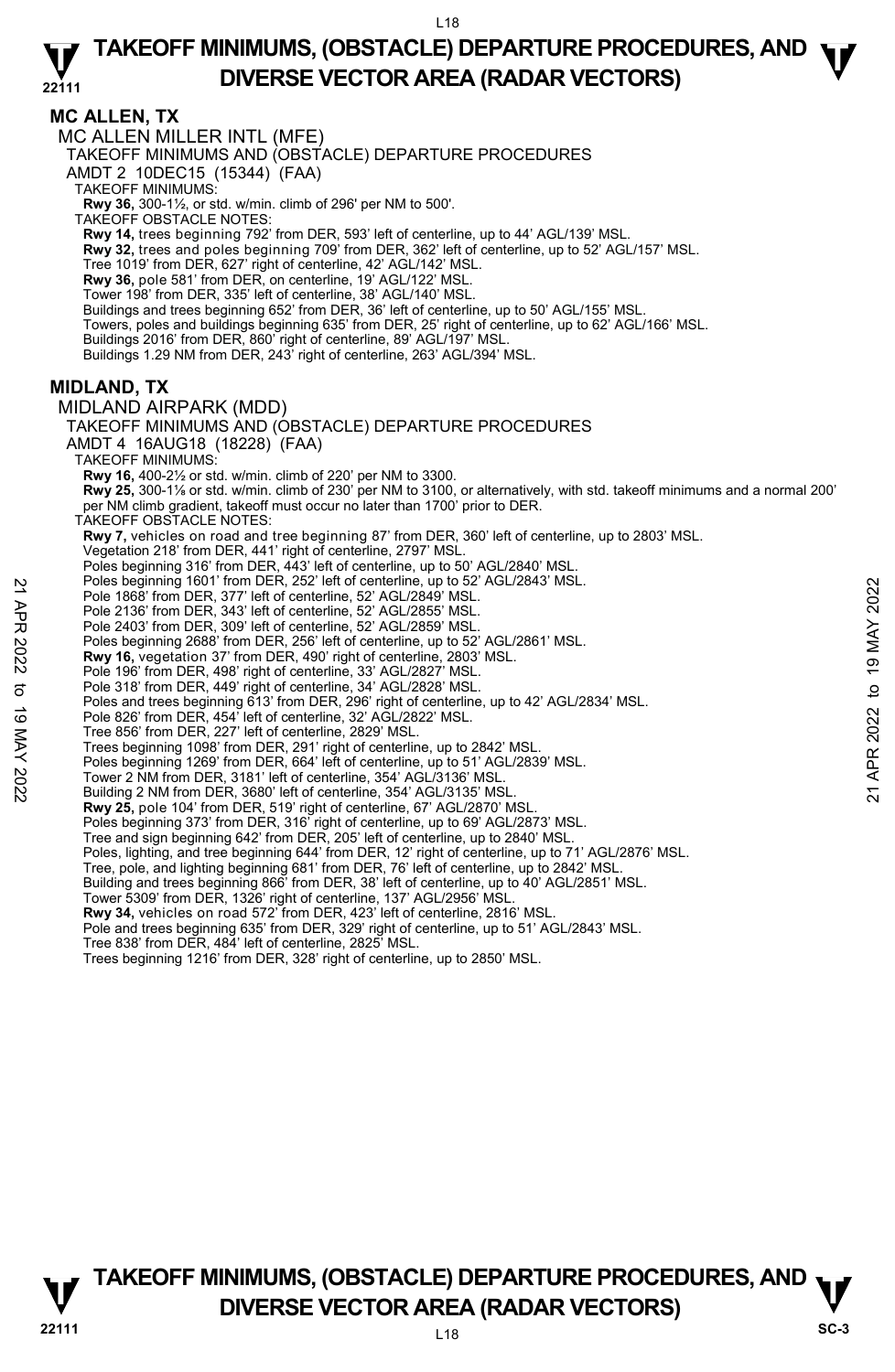### **22111 TAKEOFF MINIMUMS, (OBSTACLE) DEPARTURE PROCEDURES, AND**  $\Psi$ **DIVERSE VECTOR AREA (RADAR VECTORS)**

## **MIDLAND, TX (CON'T)**

MIDLAND INTL AIR AND SPACE PORT (MAF)

TAKEOFF MINIMUMS AND (OBSTACLE) DEPARTURE PROCEDURES

AMDT 1A 22JUN17 (17173) (FAA)

TAKEOFF MINIMUMS:

**Rwy 34L,** 300-1½ or std. w/min. climb of 400' per NM to 3200. **Rwy 34R,** 300-1¼ or std. w/min. climb of 320' per NM to 3200.

TAKEOFF OBSTACLE NOTES:

**Rwy 4,** trees beginning 24' from DER, 34' right of centerline, up to 40' AGL/2903' MSL.

Rods, towers and domes beginning 1231' from DER, 442' left of centerline, up to 108' AGL/2963' MSL.

**Rwy 10,** rods, antennas, and lights beginning 72' from DER, 40' right of centerline, up to 20' AGL/2874' MSL.

Trees, poles, and signs beginning 1296' from DER, 457' left of centerline, up to 40' AGL/2913' MSL.

**Rwy 16L,** signs and poles beginning 94' from DER, 20' left of centerline, up to 30' AGL/2877' MSL.<br>Railroad beginning 530' from DER, 17' left of centerline, 23' AGL/2869' MSL.

Vehicles on road beginning 301' from DER, 268' left of centerline, 17' AGL/2862' MSL.

**Rwy 16R,** pole 1794' from DER, 975' right of centerline, 55' AGL/2906' MSL.<br>**Rwy 22,** tower, poles, lights, and antenna beginning 111' from DER, 66' right of centerline, up to 102' AGL/2986' MSL.

Hangars 1112' from DER, 600' right of centerline, 55' AGL/2906' MSL.

Tower, poles, and sign beginning 83' from DER, 62' left of centerline, up to 120' AGL/2971' MSL.

**Rwy 34L,** drilling rigs beginning 201' from DER, 178' right of centerline, up to 165' AGL/3037' MSL.<br>Drilling rigs beginning 3228' from DER, 769' left of centerline, 165' AGL/3056' MSL.

**Rwy 34R,** vehicles on road beginning 256' from DER, 10' right of centerline, up to 17' AGL/2881' MSL.

Trees and bushes beginning 171' from DER, 80' right of centerline, up to 40' AGL/2878' MSL. Poles and fence beginning 28' from DER, 109' right of centerline, up to 38' AGL/2903' MSL.

Fence beginning 83' from DER, 271' left of centerline, 8' AGL/2872' MSL.

Windmill, poles and trees beginning 1239' from DER, 116' left of centerline, up to 66' AGL/2913' MSL.

Drilling rig 5540' from DER, 267' left of centerline, 165' AGL/3025' MSL.

## **MONAHANS, TX**

#### ROY HURD MEML (E01)

TAKEOFF MINIMUMS AND (OBSTACLE) DEPARTURE PROCEDURES

AMDT 1 31MAY12 (21224) (FAA)

TAKEOFF MINIMUMS:

**Rwy 1,** 400-1½ or std. w/min. climb of 434' per NM to 3100.

**Rwy 12,** 300-1 or std. w/min. climb of 552' per NM to 2900.

TAKEOFF OBSTACLE NOTES:

**Rwy 1,** vehicles on road, trees, and power line and poles beginning 185' from DER, left and right of centerline, up to 40' AGL/2649' MSL. TAKEOFF MINIMUMS AND (OBSTACLE) DEPARTURE PROCEDURES<br>
21 TAKEOFF MINIMUMS:<br>
TAKEOFF MINIMUMS:<br>
22 AMDT 1 31MAY12 (21224) (FAA)<br>
22 TAKEOFF MINIMUMS:<br>
23 TAKEOFF MINIMUMS:<br>
23 TARV 1,400-11/s or std. w/min. climb of 434' p

Tower 1.2 NM from DER, 211' right of centerline, 303' AGL/2928' MSL. **Rwy 12,** bush 75' from DER, 479' left of centerline, 12' AGL/2617' MSL.

Trees and a pole beginning 778' from DER, 23' right of centerline, up to 31' AGL/2641' MSL.

Trees beginning 1041' from DER, 29' left of centerline, up to 42' AGL/2652' MSL.

Tower 2283' from DER, 909' left of centerline, 130' AGL/2744' MSL. **Rwy 19,** vehicle on road 215' from DER, 457' right of centerline, 15' AGL/2624' MSL.

**Rwy 30,** fence, railroad, poles, and trees beginning 56' from DER, 106' right of centerline, up to 44' AGL/2649' MSL. Vehicle on road, light pole, building, and poles beginning 294' from DER, 41' left of centerline, up to 50' AGL/2655' MSL.

#### **NEW BRAUNFELS, TX**

NEW BRAUNFELS NTL (BAZ) TAKEOFF MINIMUMS AND (OBSTACLE) DEPARTURE PROCEDURES AMDT 1 25JUN15 (21336) (FAA) TAKEOFF OBSTACLE NOTES: **Rwy 13,** poles beginning 1236' from DER, 277' right of centerline, up to 40' AGL/678' MSL. Poles beginning 1238' from DER, 557' left of centerline, up to 41' AGL/677' MSL.<br>Trees beginning 1339' from DER, 211' right of centerline, up to 55' AGL/690' MSL.<br>**Rwy 35,** airport visual aid 56' from DER, 25' right of cen

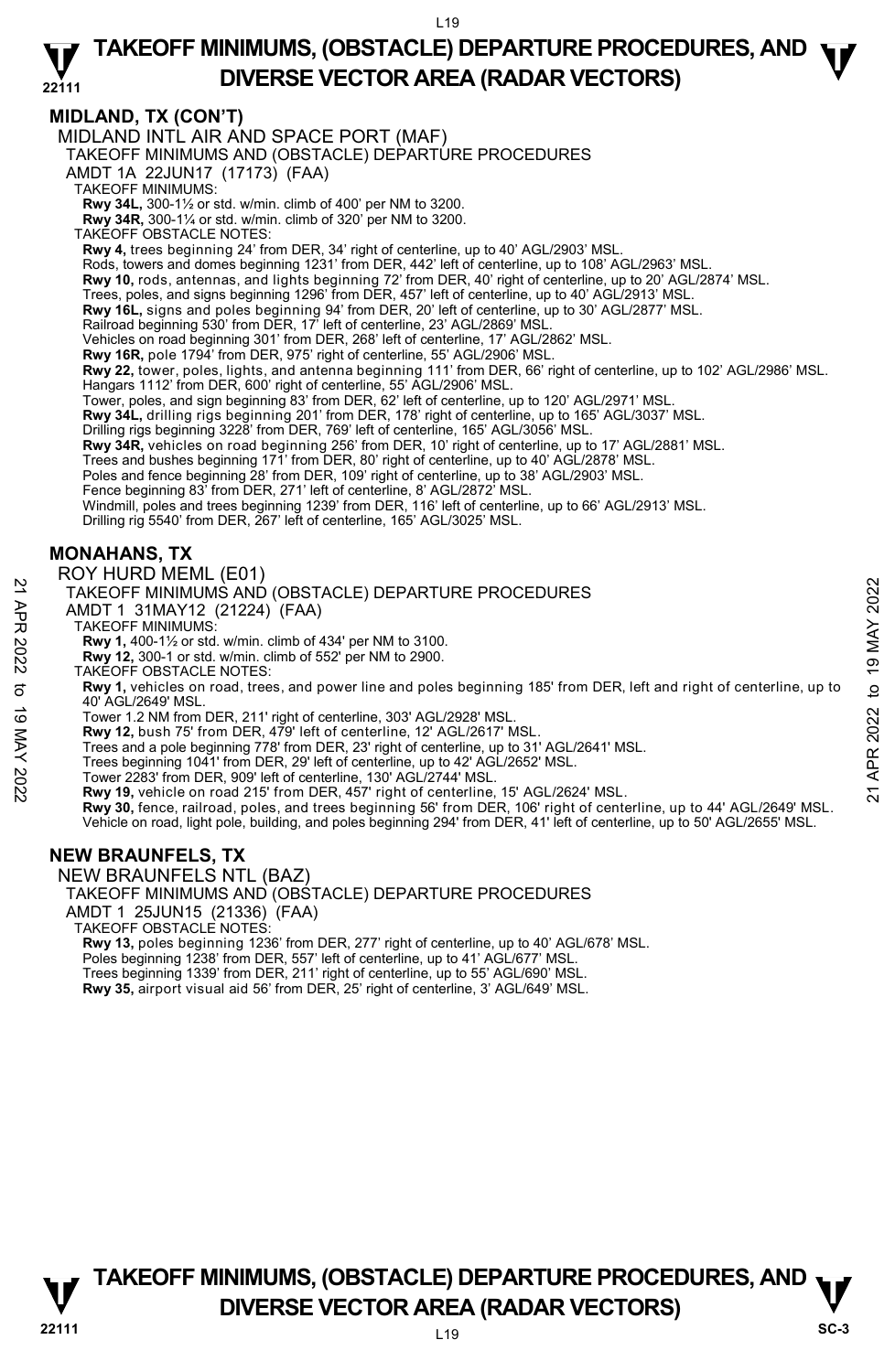#### **22111 TAKEOFF MINIMUMS, (OBSTACLE) DEPARTURE PROCEDURES, AND**  $\Psi$ **DIVERSE VECTOR AREA (RADAR VECTORS)**

## **ODESSA, TX**

#### ODESSA-SCHLEMEYER FLD (ODO)

TAKEOFF MINIMUMS AND (OBSTACLE) DEPARTURE PROCEDURES

AMDT 3A 13SEP18 (21308) (FAA)

TAKEOFF MINIMUMS:

**Rwy 16,** 300-2 or std. w/min. climb of 255' per NM to 3400, or alternatively, with std. takeoff minimums and a normal 200' per<br>NM climb gradient. Takeoff must occur no later than 1300 feet prior to DER.

**Rwy 20,** 300-2½ or std. w/min. climb of 225' per NM to 3400, or alternatively, with std. takeoff minimums and a normal 200' per NM climb gradient. Takeoff must occur no later than 2100' prior to DER.

TAKEOFF OBSTACLE NOTES:

**Rwy 2,** vehicles on roadway 184' from DER, left and right of centerline, up to 13' AGL/3013' MSL.

**Rwy 16,** tower 1.5 NM from DER, 2759' right of centerline, 145' AGL/3205' MSL.

**Rwy 20,** tower 2.0 NM from DER, 1311' left of centerline, 340' AGL/3287' MSL.

**Rwy 29,** rising terrain, trees and poles beginning 8' from DER, 495' right of centerline, up 3012' MSL.

**Rwy 34,** vehicles on roadway beginning 48' from DER, left and right of centerline, up to 16' AGL/3001' MSL.

Hangars 739' from DER, 628' left of centerline, 25' AGL/3012' MSL.

Antenna 1104' from DER, 185' right of centerline, 45' AGL/3032' MSL.

### **ORANGE GROVE NALF (KNOG)**

#### ORANGE GROVE, TX

TAKEOFF MINIMUMS AND (OBSTACLE) DEPARTURE PROCEDURES ORIG 09SEP21 (21252) (USN) TAKEOFF OBSTACLE NOTES: **Rwy 31**, terrain 0' from DER, 500' right of cntrln, 259' MSL.

**OZONA, TX** 

OZONA MUNI (OZA)

TAKEOFF MINIMUMS AND (OBSTACLE) DEPARTURE PROCEDURES AMDT 1 10JUL03 (03191) (FAA)

TAKEOFF MINIMUMS:

**Rwy 16,** 300-1 or std. with a min. climb of 445' per NM to 2700.

**Rwy 34,** 200-1½ or std. with a min. climb of 380' per NM to 2600.

TAKEOFF OBSTACLE NOTES:

**Rwy 16,** trees 3686' from DER, 354' left of centerline, 100' AGL/2560' MSL.

Trees 4436' from DER, 355' left of centerline, 100' AGL/2574' MSL. **Rwy 34,** trees 1363' from DER, 638' left of centerline, 100' AGL/2529' MSL.

Trees 3479' from DER, 791' left of centerline, 100' AGL/2535' MSL.

Trees 7679' from DER, 932' left of centerline, 100' AGL/2593' MSL.

## **PEARSALL, TX**

MC KINLEY FLD (T30) TAKEOFF MINIMUMS AND (OBSTACLE) DEPARTURE PROCEDURES ORIG 17NOV11 (22111) (FAA) TAKEOFF OBSTACLE NOTES: **Rwy 13,** trees beginning abeam DER, 300' left of centerline, up to 40' AGL/605' MSL. Transmission lines beginning 1777' from DER, across centerline, up to 80' AGL/642' MSL. 21 APR 2022 to 19 MAY 202221 APR 2022 to 19 MAY 2022

**Rwy 31,** train on track 496' from DER, across centerline, 23' AGL/610' MSL. Vehicle on road 291' from DER, across centerline, 15' AGL/602' MSL.

#### **PECOS, TX**

PECOS MUNI (PEQ) TAKEOFF MINIMUMS AND (OBSTACLE) DEPARTURE PROCEDURES ORIG 20SEP12 (12264) (FAA) TAKEOFF OBSTACLE NOTES: **Rwy 14,** bush 170' from DER, 252' right of centerline, up to 7' AGL/2607' MSL. **Rwy 32,** bush 129' from DER, 348' left of centerline, up to 9' AGL/2614' MSL.

## **PLEASANTON, TX**

PLEASANTON MUNI (PEZ) TAKEOFF MINIMUMS AND (OBSTACLE) DEPARTURE PROCEDURES AMDT 1 20NOV08 (08325) (FAA) TAKEOFF OBSTACLE NOTES: **Rwy 16,** vehicle on road 108' from DER, 285' left of centerline, 15' AGL/424' MSL. Fence 135' from DER, 194' left of centerline, 3' AGL/412' MSL. Fence 235' from DER, 38' right of centerline, 3' AGL/412' MSL. Trees beginning 246' from DER, 56' left of centerline, up to 100' AGL/529' MSL. Trees beginning 173' from DER, 154' right of centerline, up to 100' AGL/529' MSL. **Rwy 34,** vehicle on road 136' from DER, left to right of centerline, up to 15' AGL/444' MSL. Fence 191' from DER, 251' left of centerline, 3' AGL/442' MSL. Trees beginning 210' from DER, 51' left of centerline, up to 100' AGL/539' MSL. Tree 172' from DER, 74' right of centerline, 100' AGL/529' MSL.

# **TAKEOFF MINIMUMS, (OBSTACLE) DEPARTURE PROCEDURES, AND**  $\mathbf{\nabla}$ **DIVERSE VECTOR AREA (RADAR VECTORS)** SC-3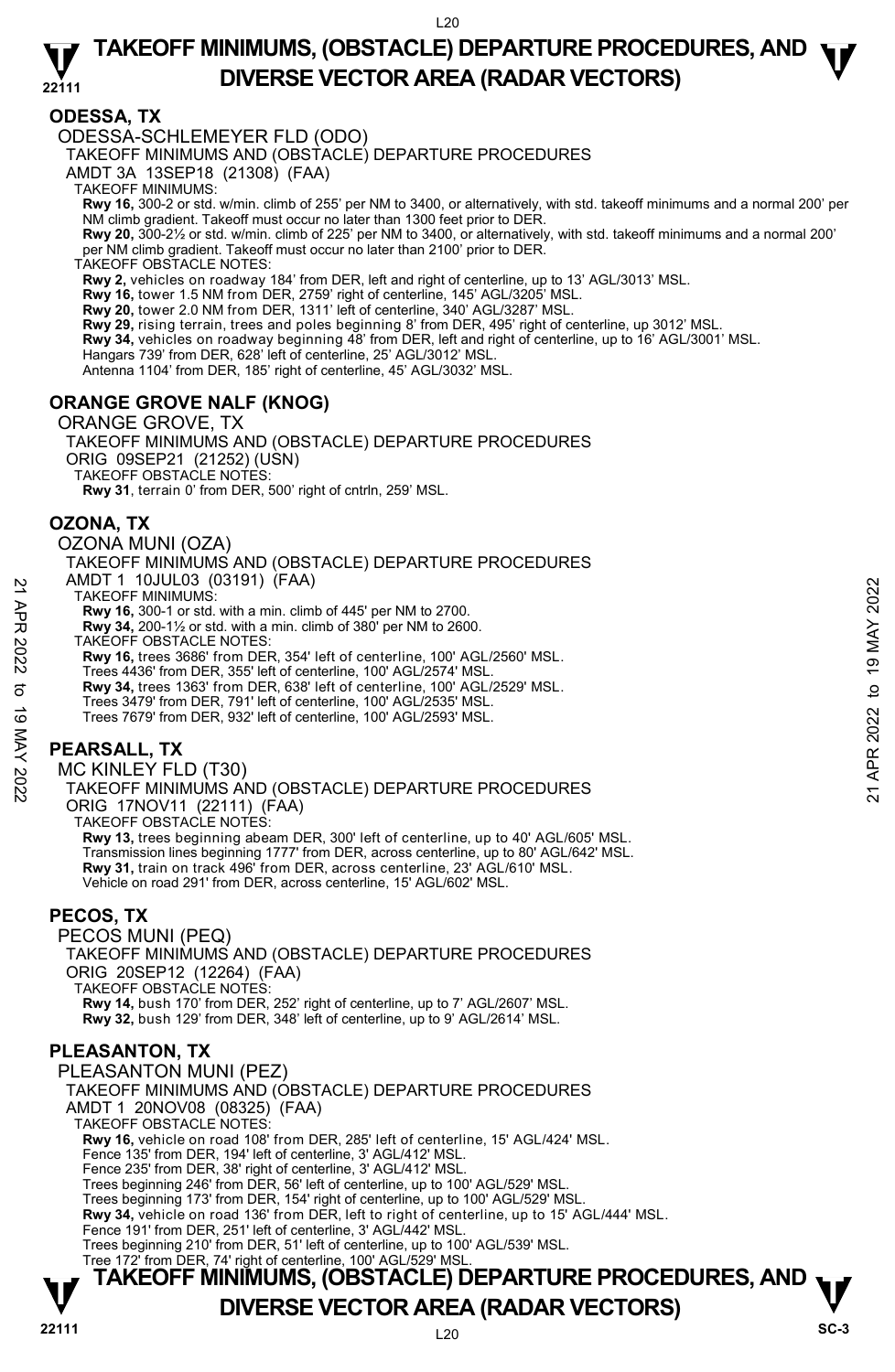#### **22111 TAKEOFF MINIMUMS, (OBSTACLE) DEPARTURE PROCEDURES, AND**  $\Psi$ **DIVERSE VECTOR AREA (RADAR VECTORS)**

#### **PORT ARANSAS, TX**

MUSTANG BEACH (RAS) TAKEOFF MINIMUMS AND (OBSTACLE) DEPARTURE PROCEDURES AMDT 1 15JAN09 (09015) (FAA) TAKEOFF OBSTACLE NOTES: **Rwy 12,** transmission towers and poles beginning 43' from DER, 28' right of centerline, up to 81' AGL/86' MSL. Building 2435' from DER, 967' right of centerline, 130' AGL/135' MSL. Transmission towers and poles beginning 1141' from DER, 13' left of centerline, up to 83' AGL/88' MSL. **Rwy 30,** boat 1657' from DER, 915' left of centerline, 50' AGL/50' MSL. **PORT ISABEL, TX**  PORT ISABEL-CAMERON COUNTY (PIL) TAKEOFF MINIMUMS AND (OBSTACLE) DEPARTURE PROCEDURES AMDT 2B 19JUL18 (18200) (FAA) TAKEOFF MINIMUMS: **Rwy 17,** std. w/min. climb of 243' per NM to 700 or 900-3 for VCOA. **Rwy 21,** 600-3 w/min. climb of 231' per NM to 700 or std. w/min. climb of 312' per NM to 700 or 900-3 for VCOA. DEPARTURE PROCEDURE: **Rwy 13,** climb on heading 130° to 500 before turning right. **Rwy 17,** climb on heading 175° to 600 before turning right. VCOA: **Rwy 17,** obtain ATC approval for VCOA when requesting IFR clearance: climb in visual conditions to cross Port Isabel-Cameron County airport at or above 800 before proceeding on course. **Rwy 21,** obtain ATC approval for VCOA when requesting IFR clearance: climb in visual conditions to cross Port Isabel- Cameron County airport at or above 800 before proceeding on course. TAKEOFF OBSTACLE NOTES: **Rwy 3,** trees beginning 15' from DER, 5' right of centerline, up to 100' AGL/117' MSL. Trees beginning 200' from DER, 25' left of centerline, up to 100' AGL/117' MSL. **Rwy 8,** trees beginning 141' from DER, 109' right of centerline, up to 100' AGL/117' MSL. Trees beginning 142' from DER, 183' left of centerline, up to 100' AGL/117' MSL. **Rwy 13,** trees beginning 6' from DER, 6' left of centerline, up to 100' AGL/117' MSL. Trees beginning 26' from DER, 15' right of centerline, up to 100' AGL/117' MSL. **Rwy 17,** trees beginning 183' from DER, 84' right of centerline, up to 100' AGL/117' MSL. Trees beginning 185' from DER, 178' left of centerline, up to 100' AGL/117' MSL. **Rwy 21,** trees beginning 90' from DER, 19' left of centerline, up to 100' AGL/117' MSL.<br>Trees beginning 246' from DER, 0' of centerline, up to 100' AGL/117' MSL. Windmill 2.1 NM from DER, 2541' left of centerline, 492' AGL/512' MSL. Windmill 2.2 NM from DER, 1999' left of centerline, 492' AGL/514' MSL. Windmill 2.4 NM from DER, 1377' left of centerline, 499' AGL/522' MSL. **Rwy 26,** trees beginning 6' from DER, 208' right of centerline, up to 100' AGL/117' MSL. Trees beginning 7' from DER, 83' left of centerline, up to 100' AGL/117' MSL. **Rwy 35,** trees beginning 158' from DER, 202' right of centerline, up to 100' AGL/114' MSL. Trees beginning 765' from DER, 63' left of centerline, up to 100' AGL/114' MSL. Trees beginning 3191' from DER, 61' left of centerline, up to 100' AGL/117' MSL. **PRESIDIO, TX**  PRESIDIO LELY INTL (PRS) TAKEOFF MINIMUMS AND (OBSTACLE) DEPARTURE PROCEDURES ORIG 03APR14 (14093) (FAA) TAKEOFF MINIMUMS: **Rwy 17,** std. w/min. climb of 230' per NM to 5600, or 1900-3 for climb in visual conditions. **Rwy 35,** std. w/min. climb of 280' per NM to 5700, or 1900-3 for climb in visual conditions. DEPARTURE PROCEDURE: **Rwy 17,** climbing left turn to 9000 on heading 045° and MRF VOR/DME R-185 to MRF VOR/DME, or for climb in visual<br>conditions, cross Presidio Lely Intl airport at or above 4700, then climb to 9000 on heading 021° and MRF VO to MRF VOR/DME. When executing VCOA, notify ATC prior to departure. **Rwy 35,** climbing right turn to 9000 on heading 065° and MRF VOR/DME R-190 to MRF VOR/DME, or for climb in visual<br>conditions, cross Presidio Lely Intl airport at or above 4700, then climb to 9000 on heading 021° and MRF V to MRF VOR/DME. When executing VCOA, notify ATC prior to departure. TAKEOFF OBSTACLE NOTES: **Rwy 17,** brush abeam DER, left and right of centerline, up to 10' AGL/2929' MSL. Power line 990' from DER, 762' left of centerline, 86' AGL/3005' MSL. Vehicles on road, 990' from DER, 762' left of centerline, 17' AGL/2936' MSL. Rwy 8, trees beginning 141' from DER, 109' right of centerline, up to 100' AGL/117' MSL.<br>
Trees beginning 142' from DER, 16' eleft of centerline, up to 100' AGL/117' MSL.<br>
Trees beginning 26' from DER, 15' right of center

**Rwy 35,** brush abeam DER, left and right of centerline, up to 10' AGL/3089' MSL.<br>Powerlines beginning 2978' from DER, 749' right of centerline, up to 86' AGL/3205' MSL.

Vehicles on road, 2978' from DER, 1291' right of centerline, up to 17' AGL/3016' MSL.

## **TAKEOFF MINIMUMS, (OBSTACLE) DEPARTURE PROCEDURES, AND**  $\nabla$ **<br>DIVERSE VECTOR AREA (RADAR VECTORS) DIVERSE VECTOR AREA (RADAR VECTORS)** SC-3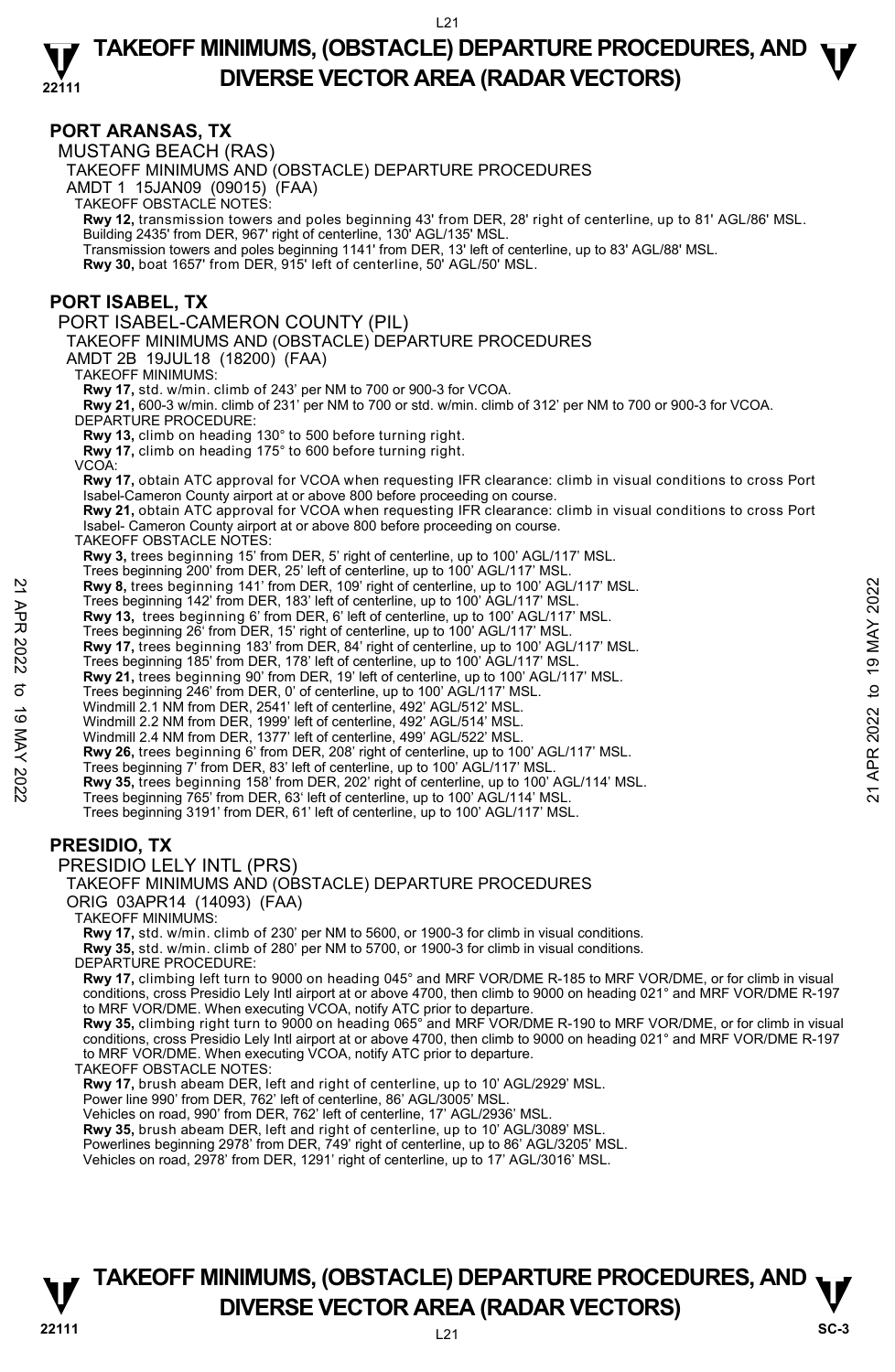## **ROBSTOWN, TX**

NUECES COUNTY (RBO)

TAKEOFF MINIMUMS AND (OBSTACLE) DEPARTURE PROCEDURES

AMDT 1A 30JAN20 (20030) (FAA)

TAKEOFF MINIMUMS:

**Rwy 13,** std. w/min. climb of 267' per NM to 1400 or 1400-2½ for climb in visual conditions.

DEPARTURE PROCEDURE:

**Rwy 13,** climb heading 129° to 1400 before turning eastbound or northbound. For climb in visual conditions, cross Nueces County airport at or above 1300' MSL before proceeding on course. When executing VCOA, notify ATC prior to departure.

**Rwy 31,** climb heading 309° to 700 before turning southeast bound.

TAKEOFF OBSTACLE NOTES:

**Rwy 13,** tower 4.8 NM from DER, 5070' right of centerline, 989' AGL/1049' MSL.

Poles beginning 1005' from DER, 347' right of centerline, up to 42' AGL/116' MSL.

Poles, vehicles on road, post, transmission tower and grain bin/silo beginning at DER, 69' left of centerline, up to 62' AGL/136' MSL.

**Rwy 31,** vehicles on road and pole beginning 2' from DER, 250' right of centerline, 15' AGL/93' MSL.

### **ROCKPORT, TX**

ARANSAS COUNTY (RKP) TAKEOFF MINIMUMS AND (OBSTACLE) DEPARTURE PROCEDURES ORIG 15MAR07 (07074) (FAA)

TAKEOFF OBSTACLE NOTES:

**Rwy 14,** road plus vehicle 500' from DER, 593' left of centerline, 17' AGL/40' MSL.

**Rwy 18,** antenna 5599' from DER, 602' left of centerline, 160' AGL/171' MSL.

**Rwy 32,** road plus vehicle 291' from DER, 533' left of centerline, 17' AGL/40' MSL. **Rwy 36,** road plus vehicle 576' from DER, 597' left of centerline, 17' AGL/40' MSL.

## **ROCKSPRINGS, TX**

EDWARDS COUNTY (ECU) TAKEOFF MINIMUMS AND (OBSTACLE) DEPARTURE PROCEDURES

ORIG 28SEP06 (06271) (FAA)

TAKEOFF OBSTACLE NOTES:

**Rwy 14,** multiple trees beginning 1076' from DER, 22' right of centerline, up to 100' AGL/2459' MSL. 22 EDWARDS COUNTY (ECU)<br>
TAKEOFF MINIMUMS AND (OBSTACLE) DEPARTURE PROCEDURES<br>
ORIG 28SEP06 (06271) (FAA)<br>
21 TAKEOFF OBSTACLE NOTES:<br>
TAKEOFF OBSTACLE NOTES:<br>
TAKEOFF OBSTACLE NOTES:<br>
TAKEOFF OBSTACLE NOTES:<br>
TAKEOFF OBS

**Rwy 32,** fence 101' from DER, 35' left of centerline, 5' AGL/2374' MSL.

Multiple trees beginning 318' from DER, 71' left of centerline, up to 100' AGL/2479' MSL.

Multiple trees beginning 992' from DER, 532' right of centerline, up to 100' AGL/2479' MSL.

## **SAN ANGELO, TX**

SAN ANGELO RGNL/MATHIS FLD (SJT)

TAKEOFF MINIMUMS AND (OBSTACLE) DEPARTURE PROCEDURES

AMDT 1 26AUG10 (21112) (FAA)

DEPARTURE PROCEDURE:

**Rwy 27,** climb to 2500 before turning right.

**Rwy 36,** climb to 2600 before turning left.

TAKEOFF OBSTACLE NOTES:

**Rwy 3,** fence 8' from DER, 490' right of centerline, 3' AGL/1896' MSL.

**Rwy 18,** multiple trees and poles beginning 112' from DER, 183' left of centerline, up to 43' AGL/1962' MSL.<br>Multiple trees and poles beginning 1076' from DER, 114' right of centerline, up to 47' AGL/1966' MSL.

Catenary 1779' from DER, 457' right of centerline, 45' AGL/1964' MSL.

**Rwy 27,** multiple trees beginning 482' from DER, 74' left of centerline, up to 24' AGL/1933' MSL.<br>Light pole 1040' from DER, 252' left of centerline, 22' AGL/1931' MSL.

Tree 538' from DER, 226' right of centerline, 21' AGL/1930' MSL.

**TAKEOFF MINIMUMS, (OBSTACLE) DEPARTURE PROCEDURES, AND**  $\nabla$ **<br>DIVERSE VECTOR AREA (RADAR VECTORS) DIVERSE VECTOR AREA (RADAR VECTORS)** SC-3

**22111** L22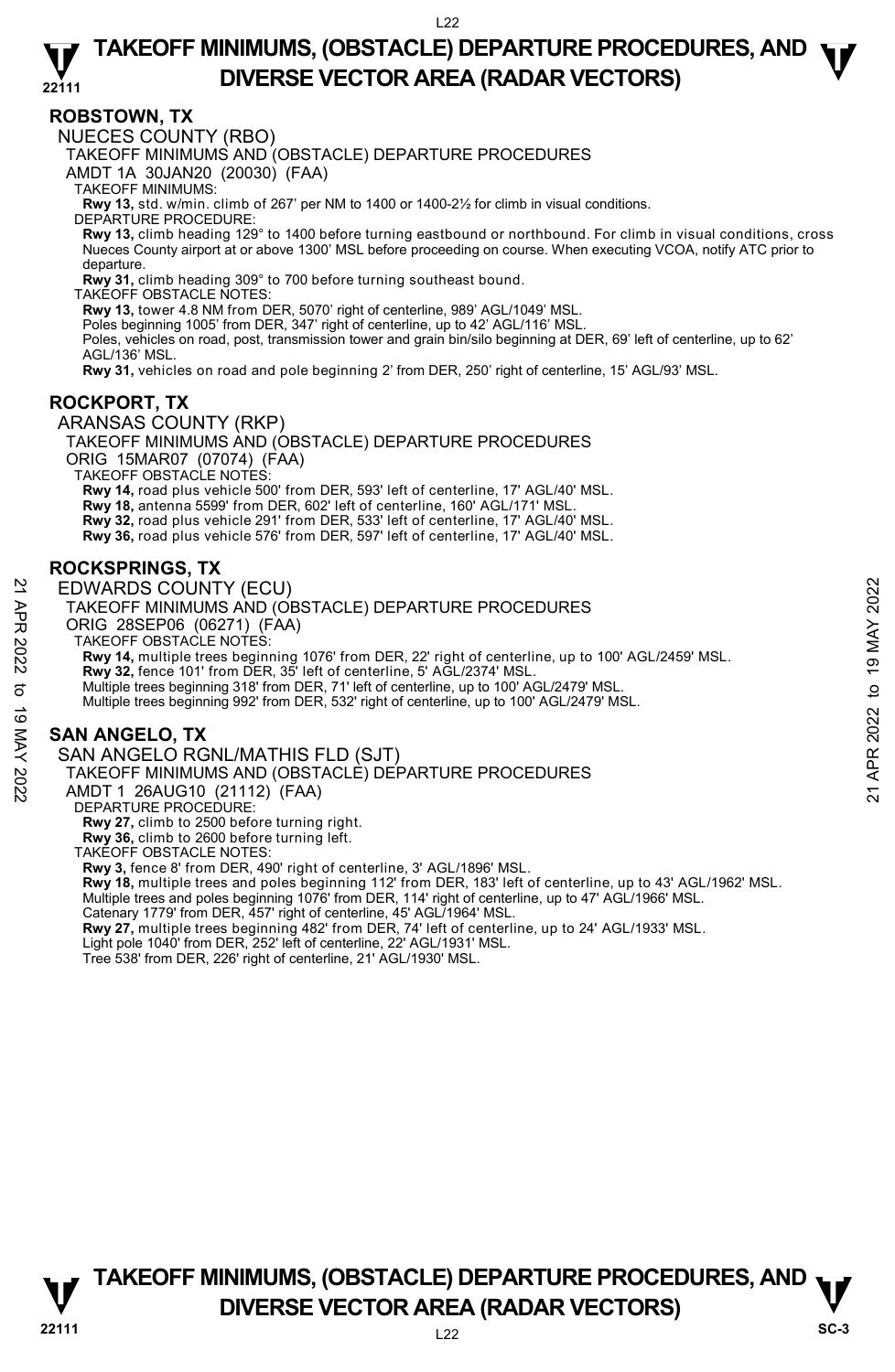#### **22111 TAKEOFF MINIMUMS, (OBSTACLE) DEPARTURE PROCEDURES, AND**  $\Psi$ **DIVERSE VECTOR AREA (RADAR VECTORS)**

## **SAN ANTONIO, TX**

BOERNE STAGE FLD (5C1) TAKEOFF MINIMUMS AND (OBSTACLE) DEPARTURE PROCEDURES ORIG-A 18JAN07 (22027) (FAA) DEPARTURE PROCEDURE: **Rwy 17,** climb heading 169° to 2000 before turning westbound. **Rwy 35,** climb heading 349° to 2800 before turning westbound. TAKEOFF OBSTACLE NOTES: **Rwy 17,** tree, pole beginning 20' from DER, 34' left of centerline, up to 1446' MSL. Tree, pole beginning 47' from DER, 12' right of centerline, up to 1410' MSL. Pole, tree beginning 788' from DER, 526' left of centerline, up to 1448' MSL. Trees beginning 1005' from DER, 566' left of centerline, up to 1451' MSL. Tree 2244' from DER, 986' right of centerline, 1450' MSL. Tree 2327' from DER, 1069' right of centerline, 1455' MSL. Tree 2464' from DER, 1005' left of centerline, 1452' MSL. Tree 2465' from DER, 1093' right of centerline, 1457' MSL. Tree 2531' from DER, 1082' left of centerline, 1454' MSL. Trees beginning 2569' from DER, 980' right of centerline, up to 1471' MSL. Trees beginning 2659' from DER, 1037' right of centerline, up to 1476' MSL. **Rwy 35,** building beginning 3' from DER, 221' right of centerline, up to 1400' MSL.<br>Trees beginning 79' from DER, 175' right of centerline, up to 1412' MSL. Tree, pole beginning 103' from DER, 8' left of centerline, up to 1416' MSL. Trees beginning 163' from DER, 23' right of centerline, up to 1431' MSL. Pole, tree beginning 207' from DER, 37' left of centerline, up to 1418' MSL. Pole, tree beginning 246' from DER, 103' left of centerline, up to 1422' MSL. Trees beginning 437' from DER, 573' left of centerline, up to 1426' MSL. Trees beginning 584' from DER, 78' left of centerline, up to 1428' MSL. Trees beginning 778' from DER, 371' left of centerline, up to 1430' MSL. SAN ANTONIO INTL (SAT) TAKEOFF MINIMUMS AND (OBSTACLE) DEPARTURE PROCEDURES AMDT 1A 02MAR17 (17061) (FAA) TAKEOFF OBSTACLE NOTES: **Rwy 13R,** antenna on rtr tower, 1034' from DER, 723' right of centerline, 42' AGL/820' MSL. Building 3801' from DER, 1488' right of centerline, 117' AGL/881' MSL. **Rwy 22,** antenna on hangar and flagpole 1198' from DER, 700' right of centerline, 39' AGL/825' MSL.<br>Poles beginning 2209' from DER, 1041' right of centerline, up to 23' AGL/869' MSL. Sign 2713' from DER, 1034' right of centerline, 71' AGL/857' MSL. **Rwy 31L,** pole 1931' from DER, 911' left of centerline, 42' AGL/867' MSL. Poles beginning 2356' from DER, 913' left of centerline, up to 42' AGL/892' MSL. Sign 2435' from DER, 1032' right of centerline, 42' AGL/873' MSL. Tower 2766' from DER, 834' left of centerline, 54' AGL/891' MSL. **Rwy 31R**, rod on ol gs 1261' from DER, 591' left of centerline, 57' AGL/854' MSL. STINSON MUNI (SSF) TAKEOFF MINIMUMS AND (OBSTACLE) DEPARTURE PROCEDURES AMDT 2 14FEB08 (08045) (FAA) TAKEOFF MINIMUMS: **Rwy 9,** std. w/min. climb of 225' per NM to 1900 or 1000-2½ for climb in visual conditions. **Rwy 27,** 300-1¾ or std. w/min. climb of 221' per NM to 900, or alternatively, with std. takeoff minimums and normal 200' per NM climb gradient, takeoff must occur no later than 1700' prior to DER. DEPARTURE PROCEDURE: **Rwy 9,** for climb in visual conditions, cross Stinson Muni airport at or above 1400 MSL before proceeding on course. **Rwy 14,** climb heading 137° to 1200 before turning left. **Rwy 32,** climb heading 317° to 1500 before turning right. TAKEOFF OBSTACLE NOTES: **Rwy 9,** vehicle on road 285' from DER, 380' left of centerline, 15' AGL/584' MSL. Trees beginning 1653' from DER, 435' right of centerline, up to 70' AGL/629' MSL.<br>**Rwy 14,** vehicle on road 114' from DER, on centerline extending 373' left of centerline, up to 15' AGL/564' MSL. Trees beginning 72' from DER, 79' right of centerline, up to 70' AGL/607' MSL. Trees beginning 232' from DER, 54' left of centerline, up to 70' AGL/618' MSL. Transmission line tower 4205' from DER, 133' right of centerline, 119' AGL/663' MSL. **Rwy 27,** fence 41' from DER, 30' right of centerline, 8' AGL/584' MSL. Vehicle on road 108' from DER, 202' right of centerline, 15' AGL/584' MSL. Vehicle on road 123' from DER, 113' right of centerline, 15' AGL/596' MSL. Trees and poles beginning 229' from DER, 117' right of centerline, up to 70' AGL/645' MSL. Trees and poles beginning 599' from DER, 6' left of centerline, up to 70' AGL/634' MSL. Tank beginning 1.32 NM from DER, 1338' right of centerline, 179' AGL/799' MSL. Building 1422' from DER, 432' right of centerline, 40' AGL/627' MSL. Building 2133' from DER, 36' left of centerline, 55' AGL/635' MSL. 22 TAKEOFF MINIMUMS AND (OBSTACLE) DEPARTURE PROCEDURES<br>
22 AMDT 1A 02MAR17 (17061) (FAA)<br>
TAKEOFF OBSTACLE NOTES:<br>
22 TAKEOFF OBSTACLE NOTES:<br>
23 TAKEOFF OBSTACLE NOTES:<br>
23 Rwy 13R, antenna on thr tower, 1034' from DER,

## **22111** L23 **TAKEOFF MINIMUMS, (OBSTACLE) DEPARTURE PROCEDURES, AND**  $\nabla$ **<br>DIVERSE VECTOR AREA (RADAR VECTORS) DIVERSE VECTOR AREA (RADAR VECTORS)** SC-3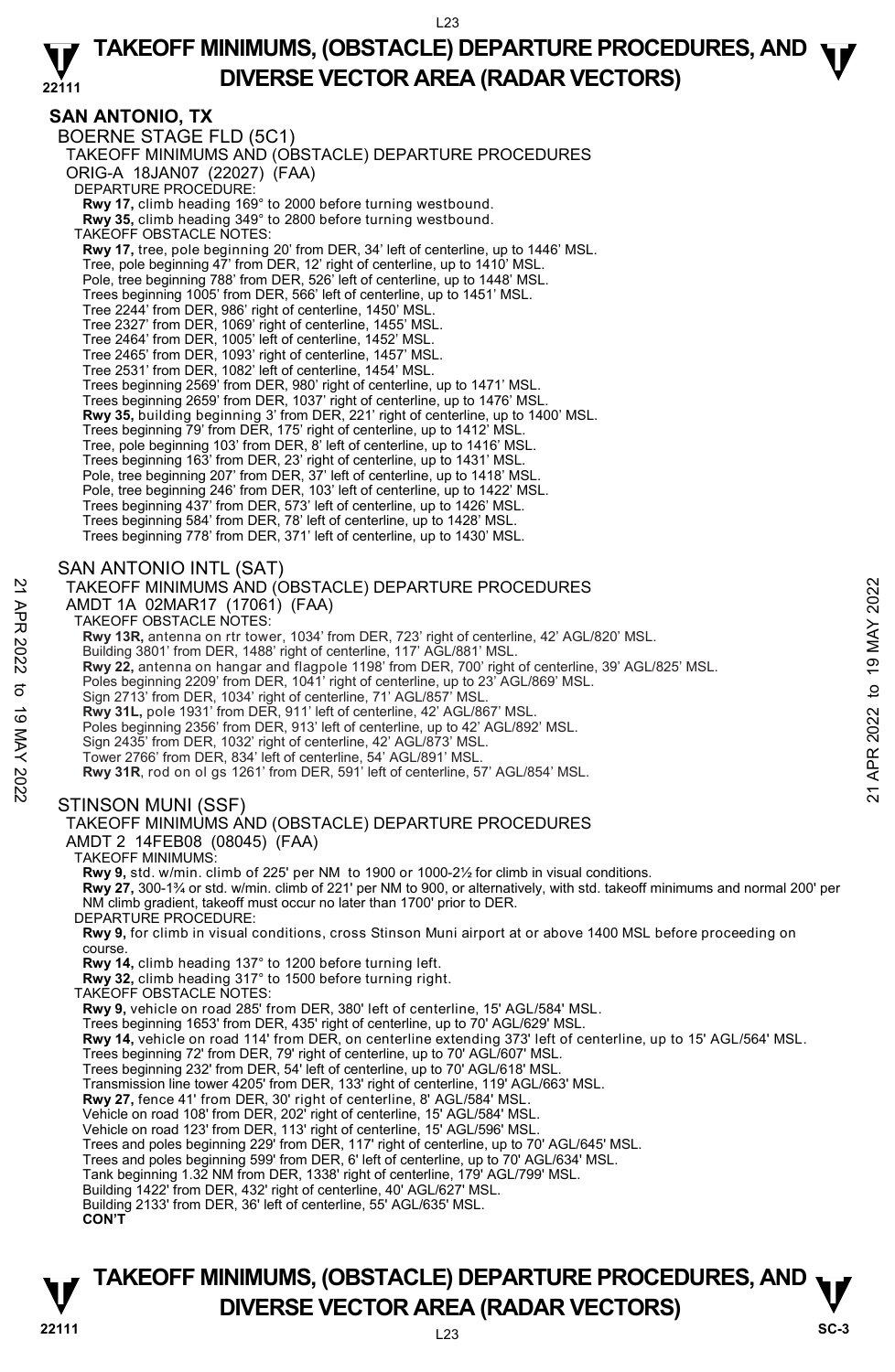#### **22111 TAKEOFF MINIMUMS, (OBSTACLE) DEPARTURE PROCEDURES, AND**  $\Psi$ **DIVERSE VECTOR AREA (RADAR VECTORS)**

## **SAN ANTONIO, TX (CON'T)**

STINSON MUNI (SSF) (CON'T)

 **Rwy 32,** fence 17' from DER, 80' left of centerline, 8' AGL/578' MSL.

Vehicle on road 54' from DER, 199' left of centerline, 15' AGL/586' MSL.

Trees beginning 164' from DER, 125' right of centerline, up to 70' AGL/639' MSL.

Trees and poles beginning 43' from DER, 41' left of centerline, up to 75' AGL/668' MSL.

#### **SINTON, TX**

ALFRED C. BUBBA THOMAS (T69) TAKEOFF MINIMUMS AND (OBSTACLE) DEPARTURE PROCEDURES ORIG-A 13NOV14 (14317) (FAA) TAKEOFF MINIMUMS: **Rwys 3, 21,** NA-Environmental. DEPARTURE PROCEDURE: **Rwy 14,** climb runway heading to 800 prior to turning east. TAKEOFF OBSTACLE NOTES: **Rwy 32,** vehicle on road 29' from DER, 308' right of centerline, 15' AGL/64' MSL. **SONORA, TX**  SONORA MUNI (SOA) TAKEOFF MINIMUMS AND (OBSTACLE) DEPARTURE PROCEDURES AMDT 2 20AUG15 (15232) (FAA) TAKEOFF MINIMUMS: **Rwy 18**, 300-1 or std. w/min. climb gradient of 553' per NM to 2400. DEPARTURE PROCEDURE **Rwy 18,** climb heading 182° to 2900 before turning left. TAKEOFF OBSTACLE NOTES: **Rwy 18,** buildings beginning 683' from DER, left and right of centerline, up to 27' AGL/2163' MSL. Trees and terrain beginning 2233' from DER, 686' right of centerline, up to 50' AGL/2309' MSL. Tower 4860' from DER, 1458' right of centerline, 75' AGL/2287' MSL. **Rwy 36,** fence beginning 2' from DER, left and right of centerline, up to 5' AGL/2144' MSL. Vehicles on road beginning 8' from DER, left and right of centerline, up to 10' AGL/2149' MSL. Tree 65' from DER, 462' right of centerline, 48' AGL/2178' MSL. Tree 247' from DER, 337' left of centerline, 47' AGL/2187' MSL. Trees beginning 278' from DER, 439' right of centerline, up to 27' AGL/2157' MSL. Tree 759' from DER, 508' left of centerline, 15' AGL/2195' MSL. Trees and terrain beginning 981' from DER, 258' left of centerline, up to 39' AGL/2269' MSL. **TAYLOR, TX**  TAYLOR MUNI (T74) TAKEOFF MINIMUMS AND (OBSTACLE) DEPARTURE PROCEDURES AMDT 1A 17AUG17 (17229) (FAA) TAKEOFF OBSTACLE NOTES: **Rwy 17,** transmission line towers beginning 2212' from DER, 17' left of centerline, up to 50' AGL/656' MSL. Transmission line towers beginning 2298' from DER, 463' right of centerline, up to 85' AGL/649' MSL.<br>Transmission line tower 2365' from DER, 1041' right of centerline, 110' AGL/661' MSL. 221 Tower 4860 from DER, 1458 right of centerline, 75 AGL/2287' MSL.<br>
Tower 4860 from DER, 1458' right of centerline, 75 AGL/2287' MSL.<br>
Whicles on road beginning 8' from DER, left and right of centerline, up to 10' AGL/21

**Rwy 35,** vehicles on road 773' from DER, 544' left of centerline, 630' MSL.

Pole and tree beginning 829' from DER, 442' left of centerline, up to 28' AGL/642' MSL. Vehicles on road 1105' from DER, 427' right of centerline, 635' MSL.

Tree 1129' from DER, 415' right of centerline, 639' MSL.

Poles beginning 1150' from DER, 474' right of centerline, up to 30' AGL/644' MSL.

## **TEMPLE, TX**

DRAUGHON-MILLER CENTRAL TEXAS RGNL (TPL)

TAKEOFF MINIMUMS AND (OBSTACLE) DEPARTURE PROCEDURES

AMDT 4 23SEP10 (10266) (FAA)

DEPARTURE PROCEDURE:

**Rwy 2,** climb on heading between 085° CW to 200° from DER, or climb on heading between 200° CW to 345° from DER to 3600 before proceeding on course or minimum climb of 250' per NM to 3200 for all other courses.

**Rwy 33,** climb on heading between 070° CW to155° from DER, or climb on heading between 155° CW to 330° from DER to 3600 before proceeding on course or minimum climb of 240' per NM to 3200 for all other courses.

TAKEOFF OBSTACLE NOTES:

**Rwy 2,** tree 279' from DER, 362' right of centerline, 11' AGL/680' MSL.

Bushes and tree beginning 176' from DER, 416' left of centerline, up to 30' AGL/699' MSL.<br>**Rwy 15,** bush 60' from DER, 210' left of centerline, 11' AGL/680' MSL.

**Rwy 20,** hangars beginning 548' from DER, 571' right of centerline, up to 18' AGL/697' MSL.

**Rwy 33,** trees beginning 307' from DER, 474' right of centerline, up to 32' AGL/701' MSL.

## **22111** L24 **TAKEOFF MINIMUMS, (OBSTACLE) DEPARTURE PROCEDURES, AND**  $\nabla$ **<br>DIVERSE VECTOR AREA (RADAR VECTORS) DIVERSE VECTOR AREA (RADAR VECTORS)**  $V_{\rm sc-3}$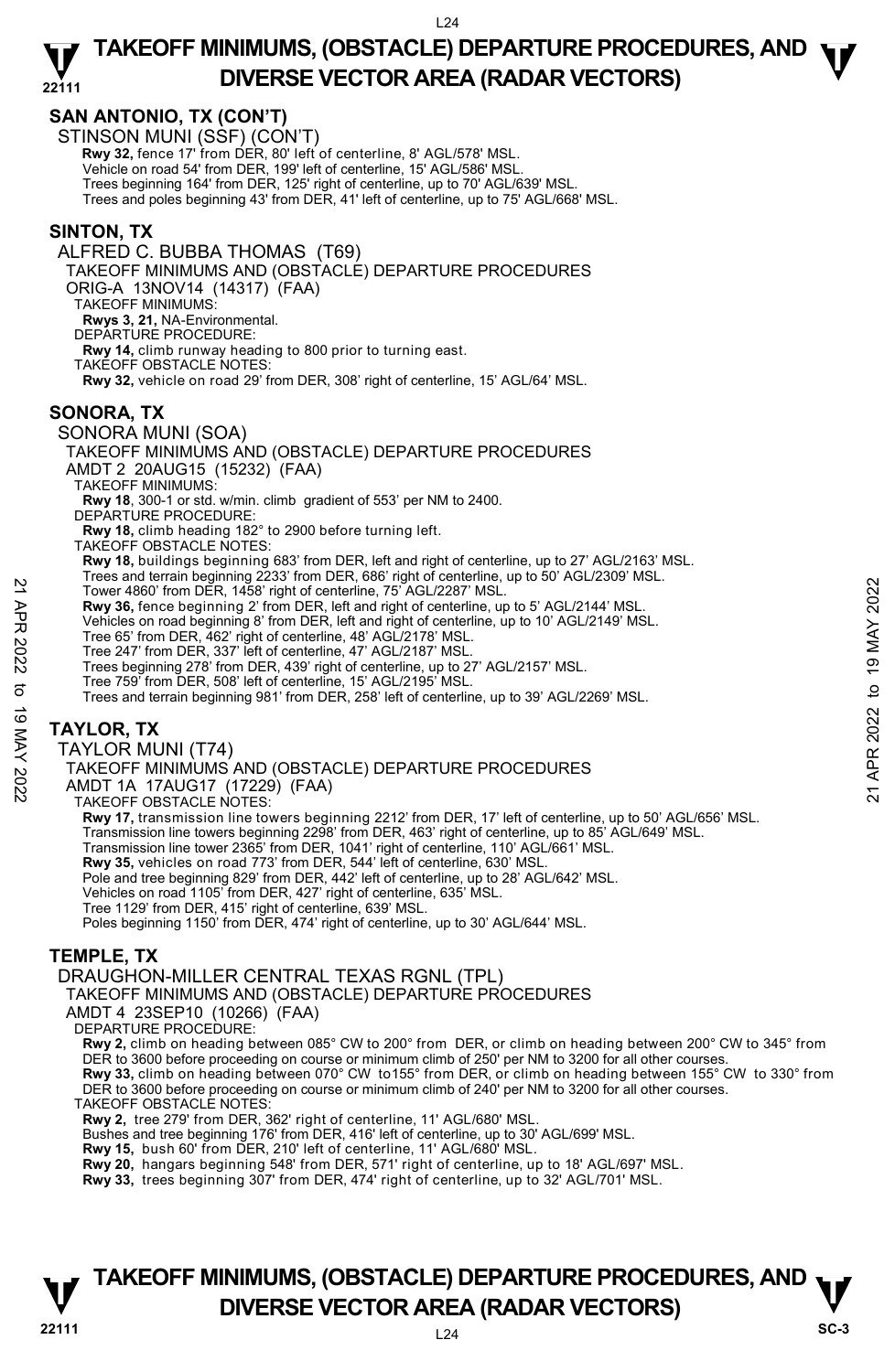#### **UVALDE, TX**

GARNER FIELD (UVA) TAKEOFF MINIMUMS AND (OBSTACLE) DEPARTURE PROCEDURES ORIG 05MAY11 (11125) (FAA) TAKEOFF OBSTACLE NOTES: **Rwy 15,** trees and poles beginning 70' from DER, 374' left of centerline, up to 100' AGL/1039' MSL. Trees and poles beginning 208' from DER, 359' right of centerline, up to 100' AGL/1059' MSL. **Rwy 33,** vehicle on roadway 622' from DER, left and right of centerline, up to 15' AGL/966' MSL. Trees beginning 744' from DER, 636' left of centerline, up to 100' AGL/1059' MSL. Trees beginning 861' from DER, 269' right of centerline, up to 100' AGL/1049' MSL. **VAN HORN, TX**  CULBERSON COUNTY (VHN) TAKEOFF MINIMUMS AND (OBSTACLE) DEPARTURE PROCEDURES AMDT 1 15AUG19 (19227) (FAA) TAKEOFF MINIMUMS: **Rwy 25**, NA-Obstacles. DEPARTURE PROCEDURE: **Rwys 3, 7, 21,** Use JURDU DEPARTURE. TAKEOFF OBSTACLE NOTES: **Rwy 3,** tree, vegetation beginning 16' from DER, 133' right of centerline, up to 11' AGL/3928' MSL. Trees, vegetation beginning 45' from DER, 147' left of centerline, up to 11' AGL/3929' MSL. Tree, traverse way beginning 135' from DER, 487' right of centerline, up to 17' AGL/3930' MSL. Trees, traverse way beginning 248' from DER, 343' right of centerline, up to 18' AGL/3931' MSL. **Rwy 7**, vegetation beginning 60' from DER, 12' right of centerline, up to 100' AGL/3918' MSL. Vegetation 119' from DER, 215' left of centerline, 100' AGL/3915' MSL. Vegetation beginning 148' from DER, 12' left of centerline, up to 100' AGL/3918' MSL. **Rwy 21,** tree, vegetation beginning 49' from DER, 291' right of centerline, up to 10' AGL/3969' MSL. Vegetation beginning 84' from DER, 404' left of centerline, up to 3961' MSL. Vegetation 4132' from DER, 1604' right of centerline, 100' AGL/3990' MSL. **WACO, TX**  MC GREGOR EXECUTIVE (PWG) TAKEOFF MINIMUMS AND (OBSTACLE) DEPARTURE PROCEDURES AMDT 2 13DEC90 (90347) (FAA) TAKEOFF MINIMUMS: **Rwys 4, 17, 22, 35**, 2000-3 or std. with a min. climb of 280' per NM to 3000. DEPARTURE PROCEDURE **Rwys 17,22,** climb via ACT R-195 to 3000 before proceeding on course. **Rwys 4, 35,** climb runway heading to 3000 before proceeding on course. TSTC WACO (CNW) TAKEOFF MINIMUMS AND (OBSTACLE) DEPARTURE PROCEDURES ORIG-A 05DEC19 (19339) (FAA) TAKEOFF OBSTACLE NOTES: **Rwy 17L,** terrain 104' from DER, 473' right of centerline, 460' MSL. Terrain 198' from DER, 467' right of centerline, 464' MSL. Poles beginning 1123' from DER, 584' left of centerline, up to 45' AGL/493' MSL. **Rwy 17R,** vehicles on roads beginning at DER, 365' right of centerline, up to 10' AGL/479' MSL. Trees beginning 750' from DER, 482' right of centerline, up to 66' AGL/514' MSL. Trees beginning 870' from DER, 238' right of centerline, up to 81' AGL/530' MSL. Tree 1239' from DER, 449' left of centerline, 497' MSL. Tree 1568' from DER, 629' left of centerline, 500' MSL. Tree 1924' from DER, 73' left of centerline, 512' MSL. **Rwy 35L,** aircraft on taxiway at DER, on centerline, 65' AGL/532' MSL.<br>Aircraft on taxiway 783' from DER, 478' left of centerline, 65' AGL/534' MSL. Aircraft on taxiway 808' from DER, 315' right of centerline, 65' AGL/518' MSL. Tree 2349' from DER, 669' left of centerline, 537' MSL. Tree 2877' from DER, 1044' left of centerline, 539' MSL. **Rwy 35R,** tree 2082' from DER, 897' left of centerline, 523' MSL. WACO RGNL (ACT) TAKEOFF MINIMUMS AND (OBSTACLE) DEPARTURE PROCEDURES ORIG 23SEP10 (10266) (FAA) TAKEOFF OBSTACLE NOTES: **Rwy 1,** rising terrain beginning 11' from DER, 34' right of centerline, up to 504' MSL. Pole 1170' from DER, 593' left of centerline, 34' AGL/534' MSL. Tree 1674' from DER, 794' right of centerline, 80' AGL/581' MSL. **Rwy 19,** rod 590' from DER, 257' right of centerline, 40' AGL/524' MSL. Vegetation 4132 from DER, 1604 right of centerline, 100 AGL/3990 MSL.<br>
22 **WACO, TX**<br>
22 **MC GREGOR EXECUTIVE (PWG)**<br>
TAKEOFF MINIMUMS AND (OBSTACLE) DEPARTURE PROCEDURES<br>
21 AMDT 2 13DEC90 (90347) (FAA)<br>
32 TAKEOFF MINIM

**Rwy 32,** trees beginning 501' from DER, 17' left of centerline, up to 70' AGL/562' MSL.

Trees beginning 836' from DER, 30' right of centerline, up to 80' AGL/609' MSL.

## **TAKEOFF MINIMUMS, (OBSTACLE) DEPARTURE PROCEDURES, AND**  $\nabla$ **<br>DIVERSE VECTOR AREA (RADAR VECTORS) DIVERSE VECTOR AREA (RADAR VECTORS)** SC-3